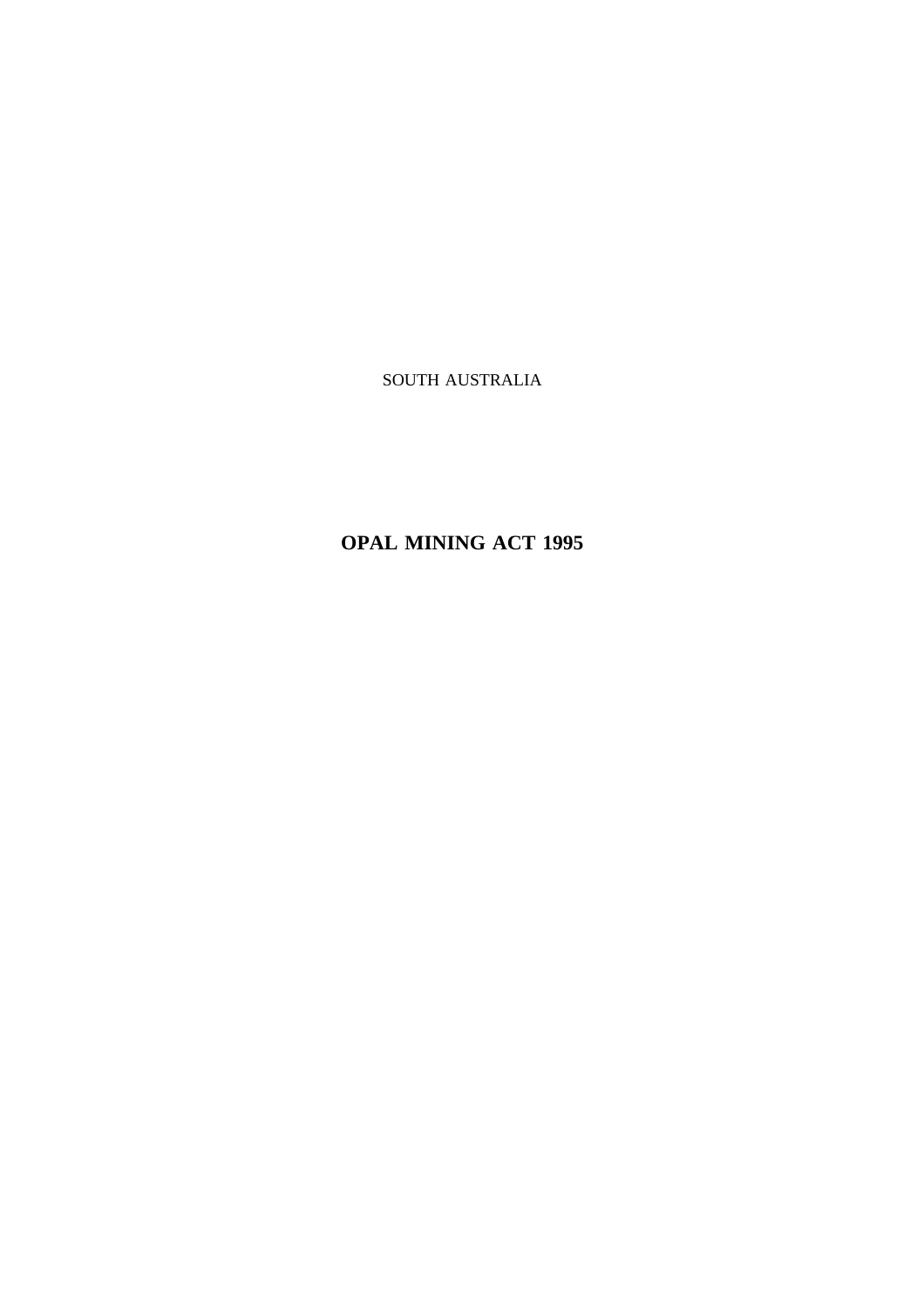## **SUMMARY OF PROVISIONS**

# **PART 1 PRELIMINARY**

- 1. Short title
- 2. Commencement
- 3. Interpretation
- 4. Declaration of precious stones field or reserved land
- 5. Declaration of designated area or exclusion zone
- 6. Exempt land

## **PART 2 PRECIOUS STONES PROSPECTING PERMITS**

- 7. Application for permit
- 8. Nature of permit
- 9. Terms and renewal of permit
- 10. Rights of holder of permit
- 11. Qualifications to permits
- 12. Area to be pegged out, etc.
- 13. Major working areas—Coober Pedy
- 14. Notice of pegging
- 15. Effect of pegging an area
- 16. Ballot may be conducted in certain cases
- 17. Pegging may lapse
- 18. Offence to contravene this Part

## **PART 3 PRECIOUS STONES TENEMENTS**

- 19. Application for registration of tenement
- 20. Registration of tenement
- 21. Maximum number of tenements
- 22. Term and renewal of tenement
- 23. Rights conferred by a tenement
- 24. Tenement non-transferable
- 25. Unlawful entry on tenement
- 26. Caveats
- 27. Power of Mining Registrar to cancel tenement
- 28. Surrender of tenement, removal of posts, etc.
- 29. Removal of machinery
- 30. Maintenance of posts

#### **PART 4**

## **ENTRY ON LAND AND DECLARED EQUIPMENT**

#### **DIVISION 1—ENTRY ON LAND**

- 31. Entry on land
- 32. Notice of entry
- 33. Duration of notice of entry

## **DIVISION 2—DECLARED EQUIPMENT**

34. Use of declared equipment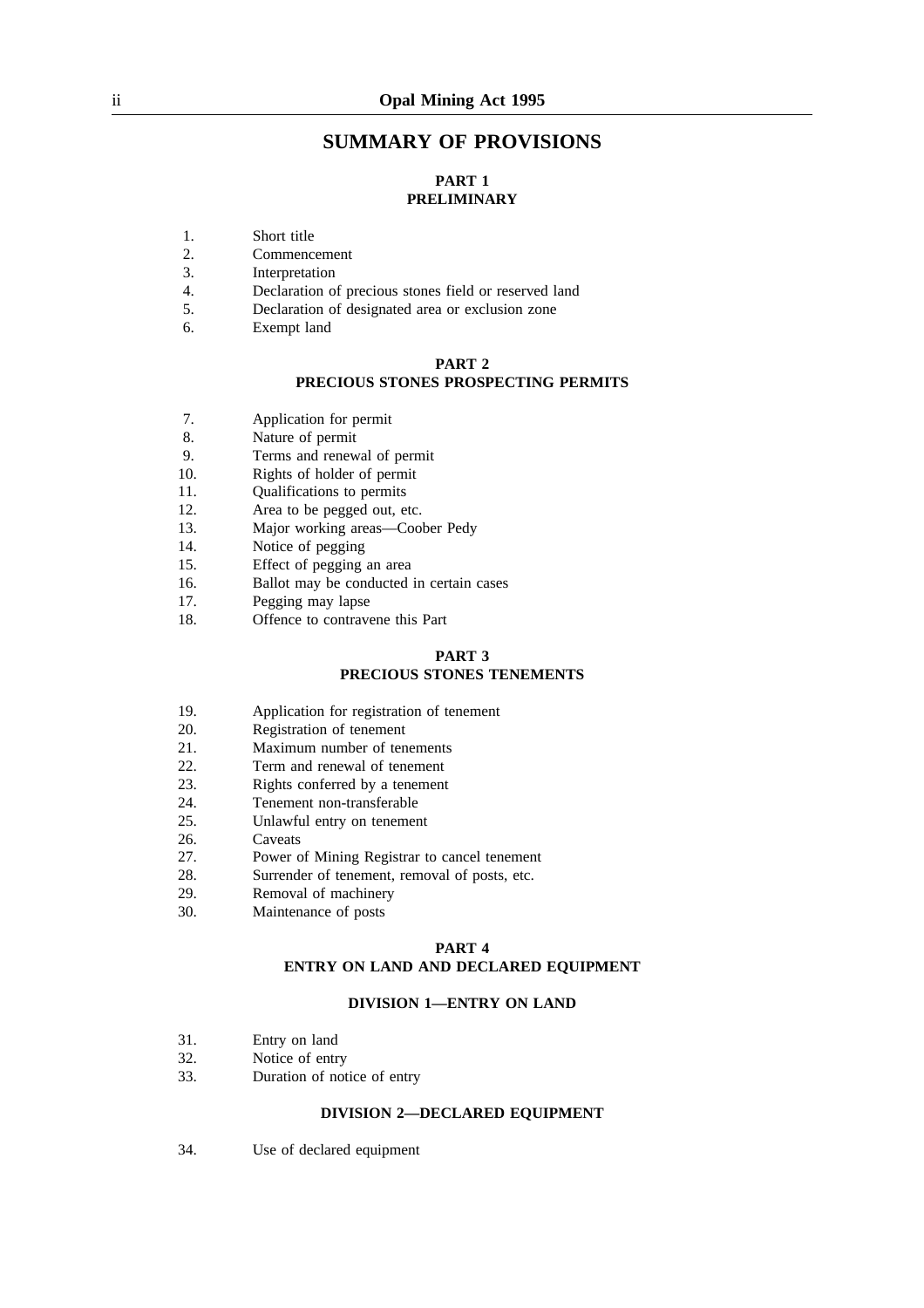#### **PART 5 REHABILITATION AND COMPENSATION**

- 35. Rehabilitation of land
- 36. Bonds
- 37. Application of bonds
- 38. Compensation

#### **PART 6 OPAL MINING CO-OPERATION AGREEMENTS**

- 39. Interpretation
- 40. Nature of agreement
- 41. Parties to an agreement
- 42. Content of an agreement
- 43. Registration of agreement
- 44. Agreement may be varied or revoked
- 45. Appeal to Warden's Court
- 46. Persons bound by agreement
- 47. Enforcement of agreement
- 48. Restriction on mining operations by third parties

#### **PART 7 NATIVE TITLE LAND**

#### **DIVISION 1—PROSPECTING**

49. Qualification of rights conferred by permit

#### **DIVISION 2—PRODUCTION**

- 50. Limits on grant of tenement
- 51. Applications for tenements

## **DIVISION 3—APPLICATION FOR DECLARATION**

52. Application for declaration

#### **DIVISION 4—NEGOTIATING PROCEDURE**

- 53. Types of agreement authorising mining operations on native title land
- 54. Negotiation of agreements
- 55. Notification of parties affected
- 56. What happens when there are no registered native title parties with whom to negotiate
- 57. Expedited procedure where impact of operations is minimal
- 58. Negotiating procedure
- 59. Agreement
- 60. Effect of registered agreement
- 61. Application for determination
- 62. Criteria for making determination
- 63. Limitation on powers of Court
- 64. Effect of determination
- 65. Ministerial power to overrule determinations
- 66. No re-opening of issues

#### **DIVISION 5—MISCELLANEOUS**

67. Non-application of this Part to Pitjantjatjara and Maralinga lands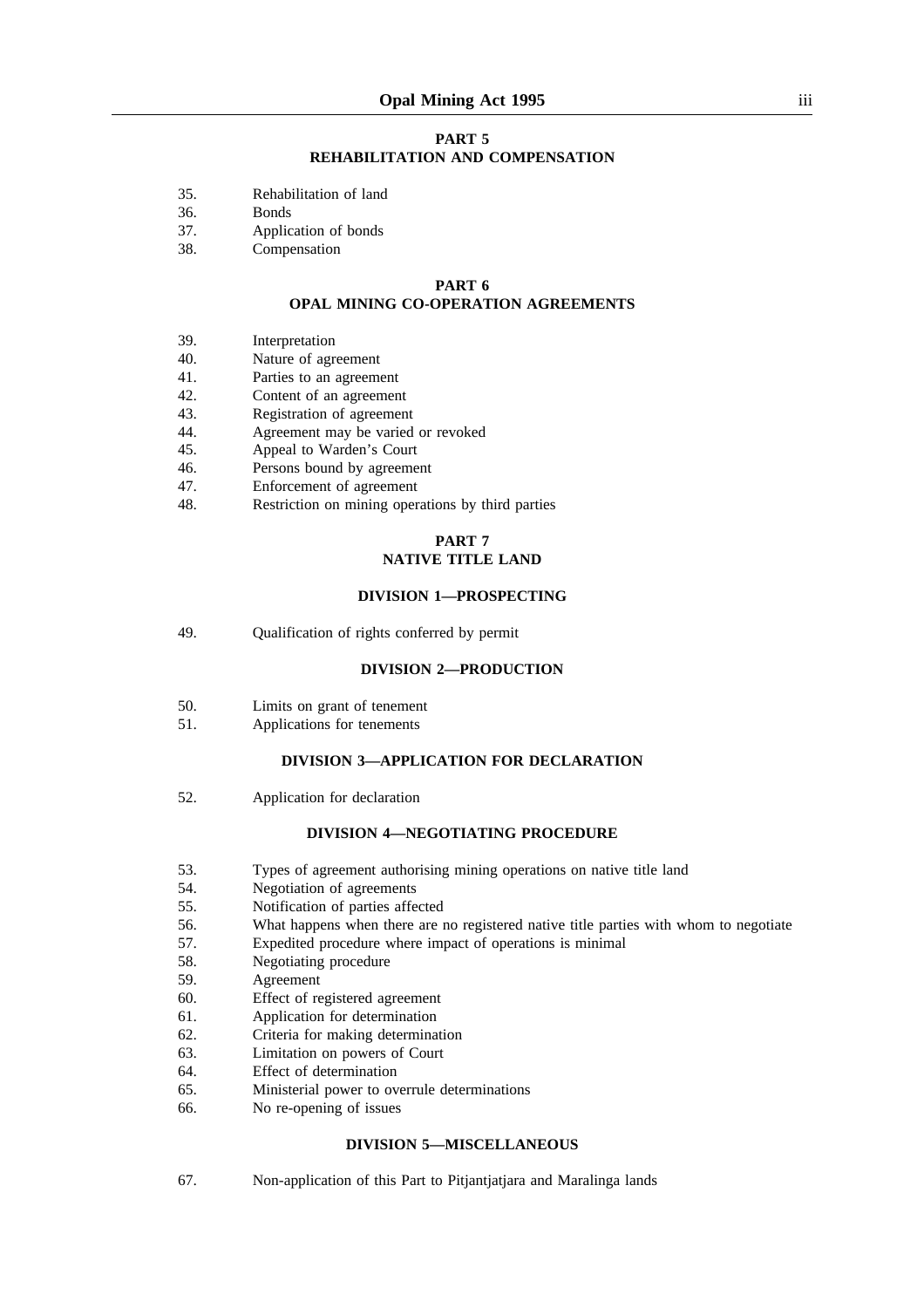- 68. Compensation to be held on trust in certain cases
- 69. Non-monetary compensation
- 70. Review of compensation<br>71. Expiry of this Part
- Expiry of this Part

#### **PART 8**

#### **SPECIAL POWERS OF WARDEN'S COURT**

- 72. Disputes relating to tenements
- 73. Cancellation of permit
- 74. Cancellation of pegging
- 75. Forfeiture of tenement

#### **PART 9 MISCELLANEOUS**

- 76. The Mining Register
- 77. Appointment of authorised persons<br>78. Delegations
- 78. Delegations<br>79. Exemptions
- **Exemptions**
- 80. Passing of property
- 81. Acts of officers, employees and agents
- 82. Offences
- 83. Proceedings for offences
- 84. Prohibition orders
- 85. Power of Mining Registrar to require pegs to be removed
- 86. Compliance orders
- 87. Evidentiary provision
- 88. Avoidance of double compensation
- 89. Disposal of waste
- 90. Persons under 18
- 91. Safety net
- 92. Land subject to more than one tenement
- 93. Interaction with Mining Act<br>94 Interaction with other Acts
- 94. Interaction with other Acts<br>95. Public roads and access rou
- Public roads and access routes
- 96. Approval of associations
- 97. Immunity from liability
- 98. Powers of attorney
- 99. Regulations

#### **SCHEDULE 1**

*Transitional Provisions*

## **SCHEDULE 2**

*Amendments to the Mining Act*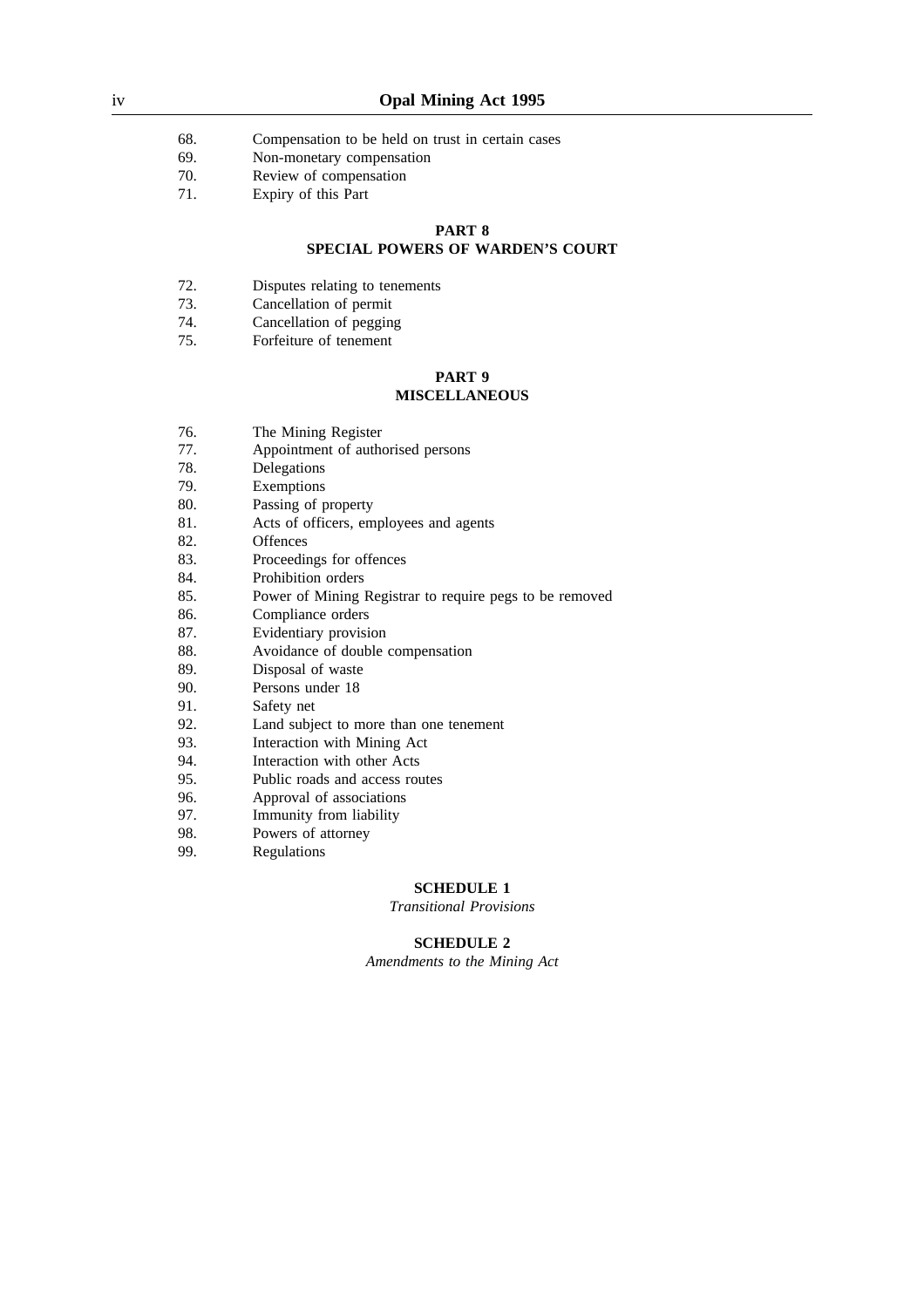# **OPAL MINING ACT 1995**

being

Opal Mining Act 1995 No. 102 of 1995 [Assented to 14 December 1995]<sup>1</sup>

- <sup>1</sup> Came into operation 21 April 1997: *Gaz*. 3 April 1997, p. 1386.
- N.B. The amendments effected to this Act by the *Statutes Amendment (Native Title) Act 1998* had not been brought into operation at the date of, and have not been included in, this reprint.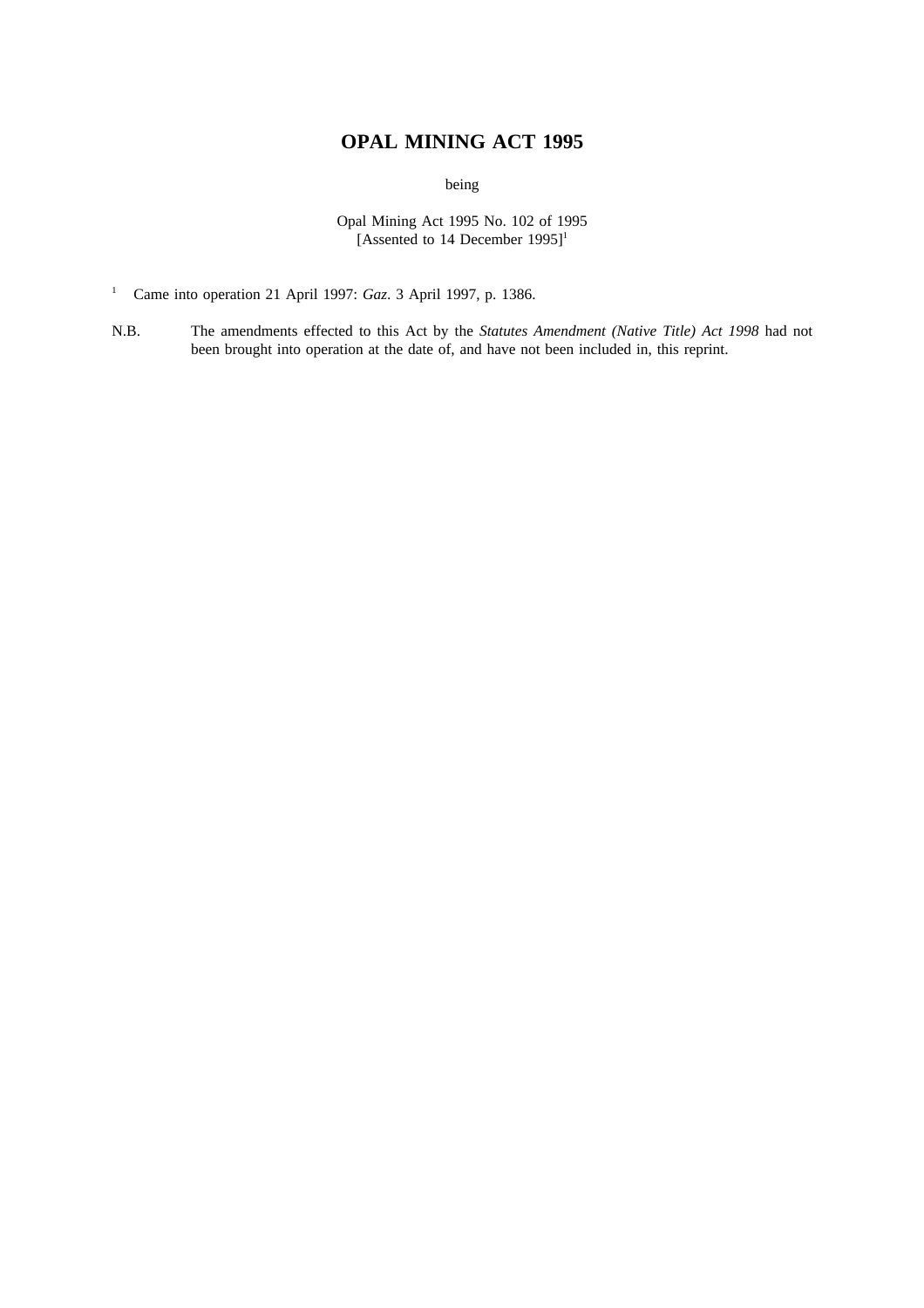**An Act to regulate prospecting and mining for opals and other precious stones; and to make related amendments to the Mining Act 1971.**

The Parliament of South Australia enacts as follows:

## **PART 1 PRELIMINARY**

## **Short title**

**1.** This Act may be cited as the *Opal Mining Act 1995*.

#### **Commencement**

**2.** This Act will come into operation on a day to be fixed by proclamation.

#### **Interpretation**

**3.** (1) In this Act, unless the contrary intention appears—

"**appropriate court**" means—

- *(a)* the Supreme Court; or
- *(b)* the ERD Court; or
- *(c)* if proceedings do not involve a monetary claim, or a claim for more than \$100 000—the Warden's Court:<sup>1</sup>

 $<sup>1</sup>$  All native title questions arising in proceedings before the Warden's Court must be referred to the ERD</sup> Court—see Part 3 *Native Title (South Australia) Act 1994*.

"**approved association**" means an association granted an approval under section 96;

"**authorised person**" means a person appointed as an authorised person under section 77;

"**Chief Inspector**" means the Chief Inspector of Mines;

"**corporation**" means a body corporate;

"**council**" means a council or controlling authority under the *Local Government Act 1934* and includes a body corporate that is, by virtue of an Act, taken to be vested with the powers of a council;

"**declared equipment**" means—

- *(a)* a trench digger or excavator; or
- *(b)* mechanically driven equipment, equipped with a blade or bucket of a width exceeding 750 mm, capable of ripping, gouging, scooping or digging earth or rock material; or
- *(c)* equipment that is capable of digging, boring or tunnelling underground, generally in a horizontal plane, with a cross sectional dimension greater than 750 mm; or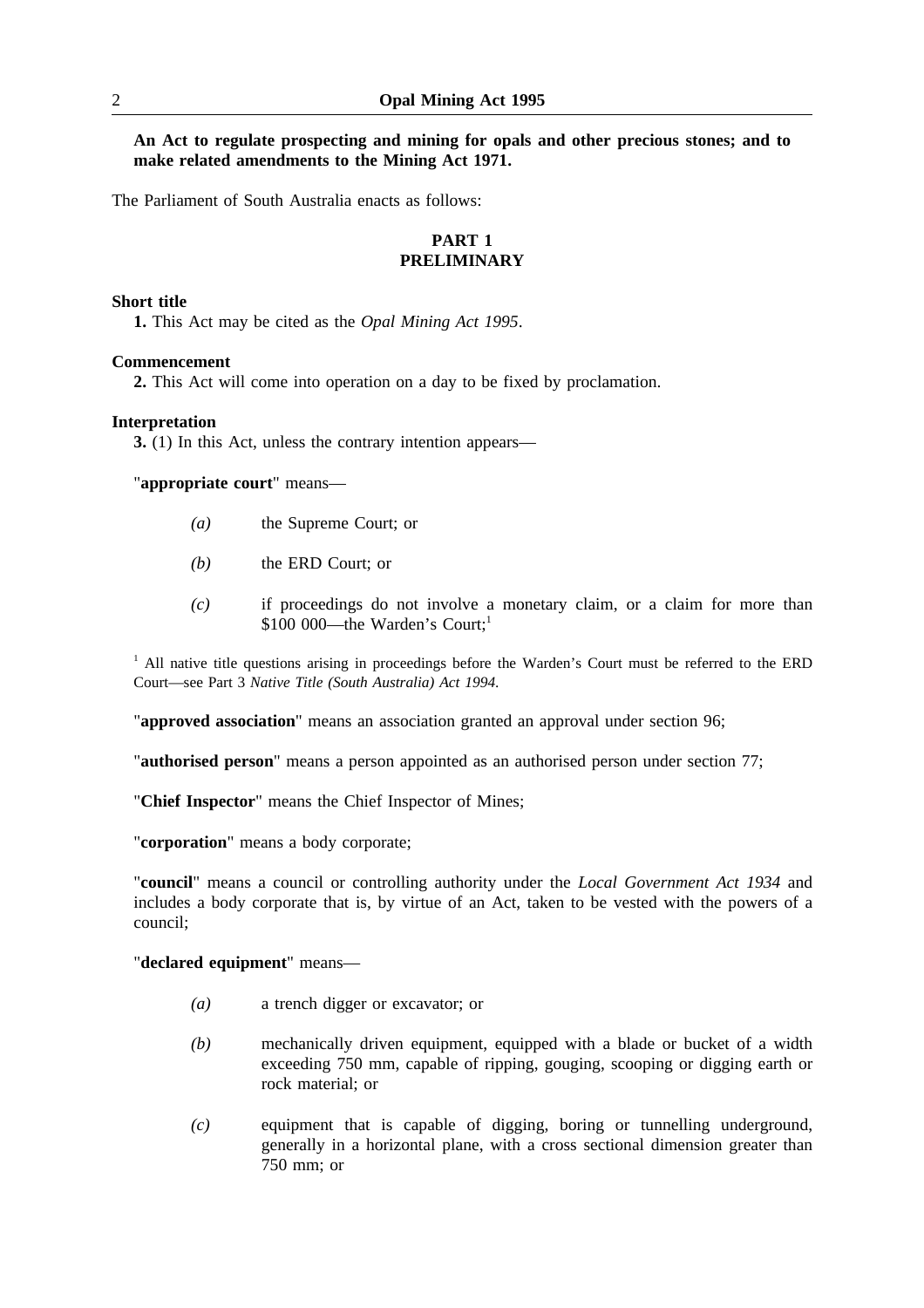*(d)* equipment of a kind prescribed by the regulations for the purposes of this definition,

but does not include surface drilling equipment;

"**designated area**" means an area within a precious stones field declared by the Minister under section 5 to be a designated area;

"**Director**" means the Director of Mines under the Mining Act;

"**ERD Court**" means the Environment, Resources and Development Court established under the *Environment, Resources and Development Court Act 1993*; 1

<sup>1</sup> The *Environment, Resources and Development Court Act 1993* and the *Native Title (South Australia) Act 1994* contain provisions under which the ERD Court may refer cases to the Supreme Court, or the Supreme Court may remove cases commenced before the ERD Court into the Supreme Court.

"**exclusion zone**" means land declared by the Minister under section 5 to be an exclusion zone for the purposes of this Act;

"**exempt land**" means land that is exempt from mining operations under section 6;

"**exploration licence**" means an exploration licence under the Mining Act;

"**fossicking**" means the gathering of precious stones—

- *(a)* as a recreation; or
- *(b)* without the intention to sell the stones or to utilise them for a commercial or industrial purpose,

but does not include the gathering of precious stones through the disturbance of land by machinery or explosives;

"**holder**" of a tenement means the person who is registered as the holder of the tenement under this Act;

"**machinery**" means a device operated other than solely by muscular force exerted by the operator;

"**marine waters**" means the coastal waters of the State (*see* the *Coastal Waters (State Powers) Act 1980* (Cwth)) or that part of the sea that is within the limits of the State, and includes estuaries and tidal waters;

"**minerals**" has the same meaning as under the Mining Act;

"**Mining Act**" means the *Mining Act 1971*;

"**mining operations**" means operations carried out in the course of prospecting or mining for precious stones, or rehabilitation operations, but does not include fossicking;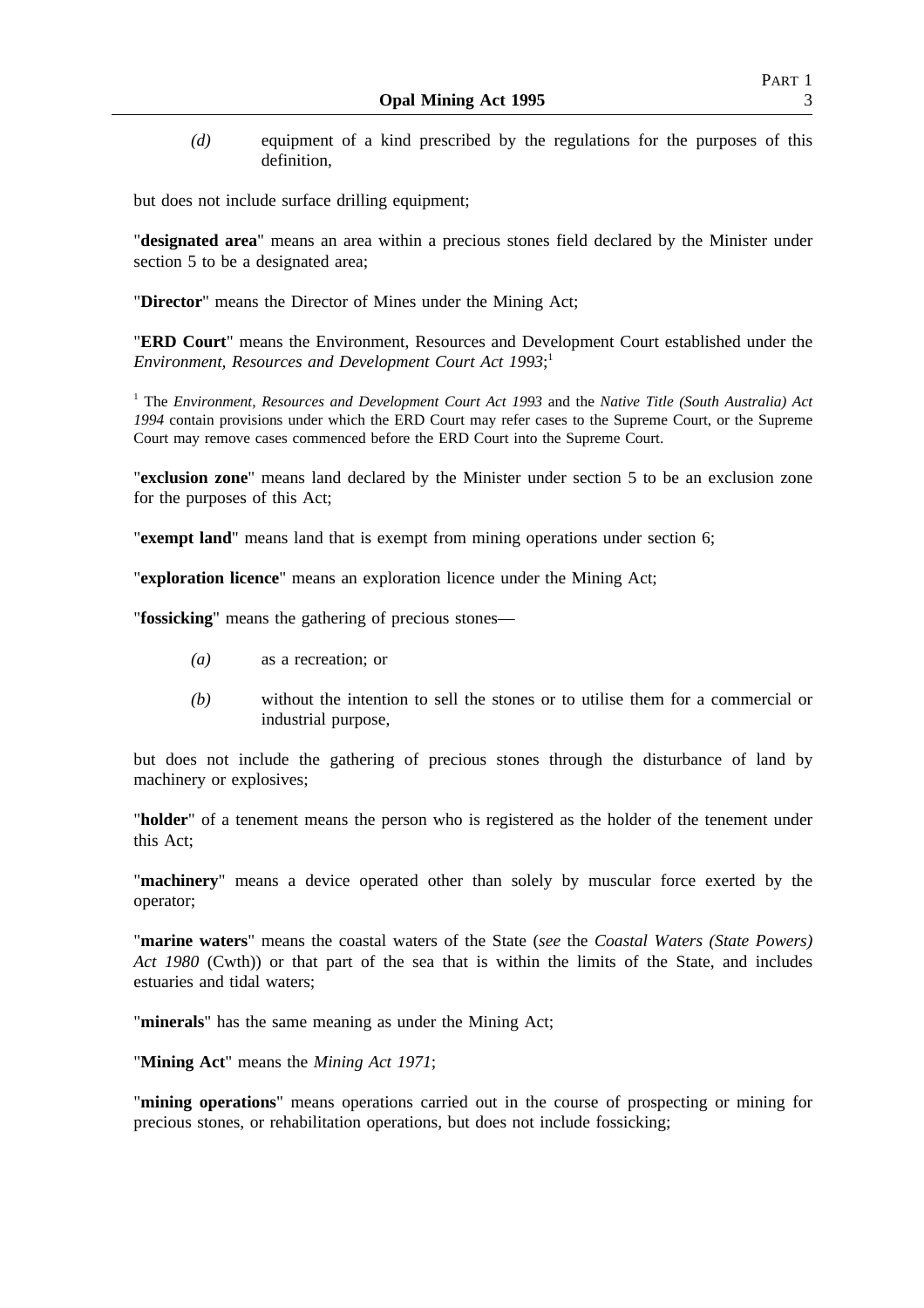"**mining operator**" or "**operator**" means a person by whom, or on whose behalf, mining operations are carried out under this Act;

"**Mining Register**" means the register kept by the Mining Registrar under the Mining Act;

"**a mining registrar**" means a mining registrar under the Mining Act;

"**the Mining Registrar**" means the Mining Registrar under the Mining Act;

"**native title**", "**native title holder**" and "**native title land**"—*see Native Title (South Australia) Act 1994*<sup>1</sup> ;

<sup>1</sup> Part 5 of the *Native Title (South Australia) Act 1994* sets out the method of service on native title holders.

"**native title mining determination**" means a determination authorising a mining operator to enter land and carry out mining operations on the land under Part 7;

"**opal development lease**" means an opal development lease registered under section 20;

"**owner**" of land means—

- *(a)* a person who holds a registered estate or interest in the land conferring a right to immediate possession of the land; or
- *(b)* a person who holds native title in the land; or
- *(c)* a person who has, by statute, the care, control or management of the land; or
- *(d)* a person who is lawfully in occupation of the land;

"**precious stones**" means opal and other minerals declared by regulation to be precious stones for the purposes of this Act;

"**precious stones claim**" means a precious stones claim registered under section 20;

"**precious stones prospecting permit**" or "**permit**" means a precious stones prospecting permit issued under section 7;

"**precious stones field**" means land declared to be a precious stones field by proclamation under section 4;

"**precious stones tenement**" or "**tenement**" means—

- *(a)* a precious stones claim; or
- *(b)* an opal development lease;

"**prescribed exempt land**" means exempt land under section 6(1)*(a)*;

"**prescribed notice of entry**"—*see* section 32;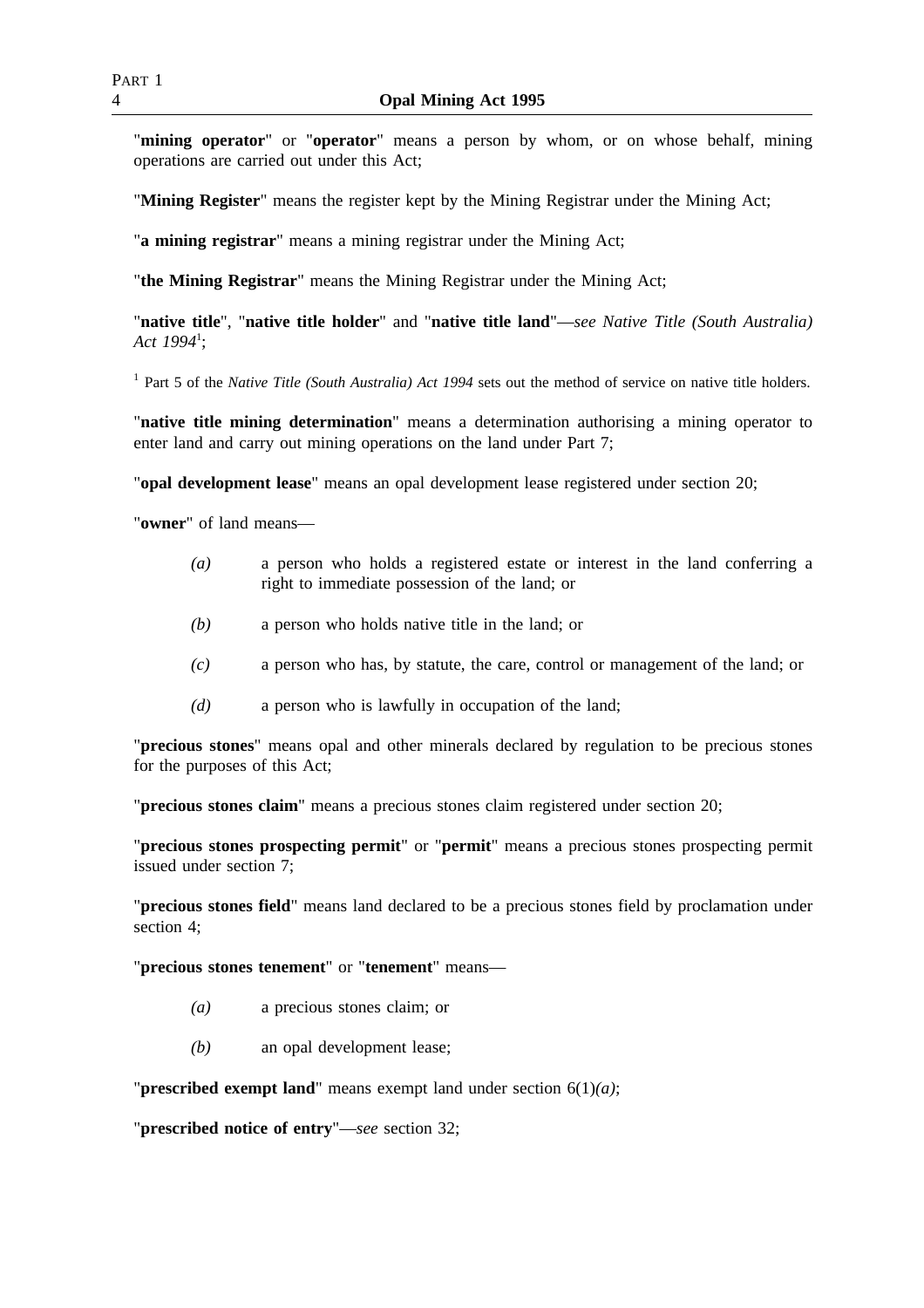"**prospecting**" means operations carried out in the course of exploring for precious stones, including the pegging out of an area for a tenement, other than operations that involve disturbance of land by declared equipment or explosives, and "**to prospect**" has a corresponding meaning;

"**registered representative**" of native title holders—*see* Part 4 *Native Title (South Australia) Act 1994*;

"**rehabilitation**" of land includes the filling in or sealing of an excavation (including an opencut excavation), the reinstatement, levelling, contouring and revegetation of land, and the erection of signs and fences, and "**to rehabilitate**" has a corresponding meaning;

"**Warden's Court**" means the Warden's Court established under the Mining Act.

(2) The division of land under the Mining Act into strata will also have effect for the purposes of this Act and, accordingly, a reference in this Act to land, or an area, will, where appropriate, be taken to be a reference to the surface stratum or a subsurface stratum, as the case requires.

(3) In this Act, a reference to mining operations over land includes a reference to mining operations involving land covered by water and a reference to the disturbance of land includes a reference to the disturbance of water.

(4) A note to a provision of this Act forms part of the provision to which it relates.

#### **Declaration of precious stones field or reserved land**

**4.** (1) The Governor may, by proclamation—

- *(a)* declare land in the State (including land within the marine waters of the State) to be a precious stones field; or
- *(b)* reserve from the operation of this Act, or a specified provision of this Act, land specified in the proclamation,

and the proclamation will have effect according to its terms.

(2) The Governor may, by subsequent proclamation, vary or revoke a proclamation under subsection  $(1)$ .

(3) A precious stones field over mineral land under the Mining Act that has been divided into strata will consist only of the surface stratum (as defined by that Act).

#### **Declaration of designated area or exclusion zone**

**5.** (1) The Minister may, by notice in the *Gazette*—

- *(a)* declare an area within a precious stones field to be a designated area for the purposes of this Act;
- *(b)* declare land in the State to be an exclusion zone for the purposes of this Act,

and the declaration will have effect according to its terms.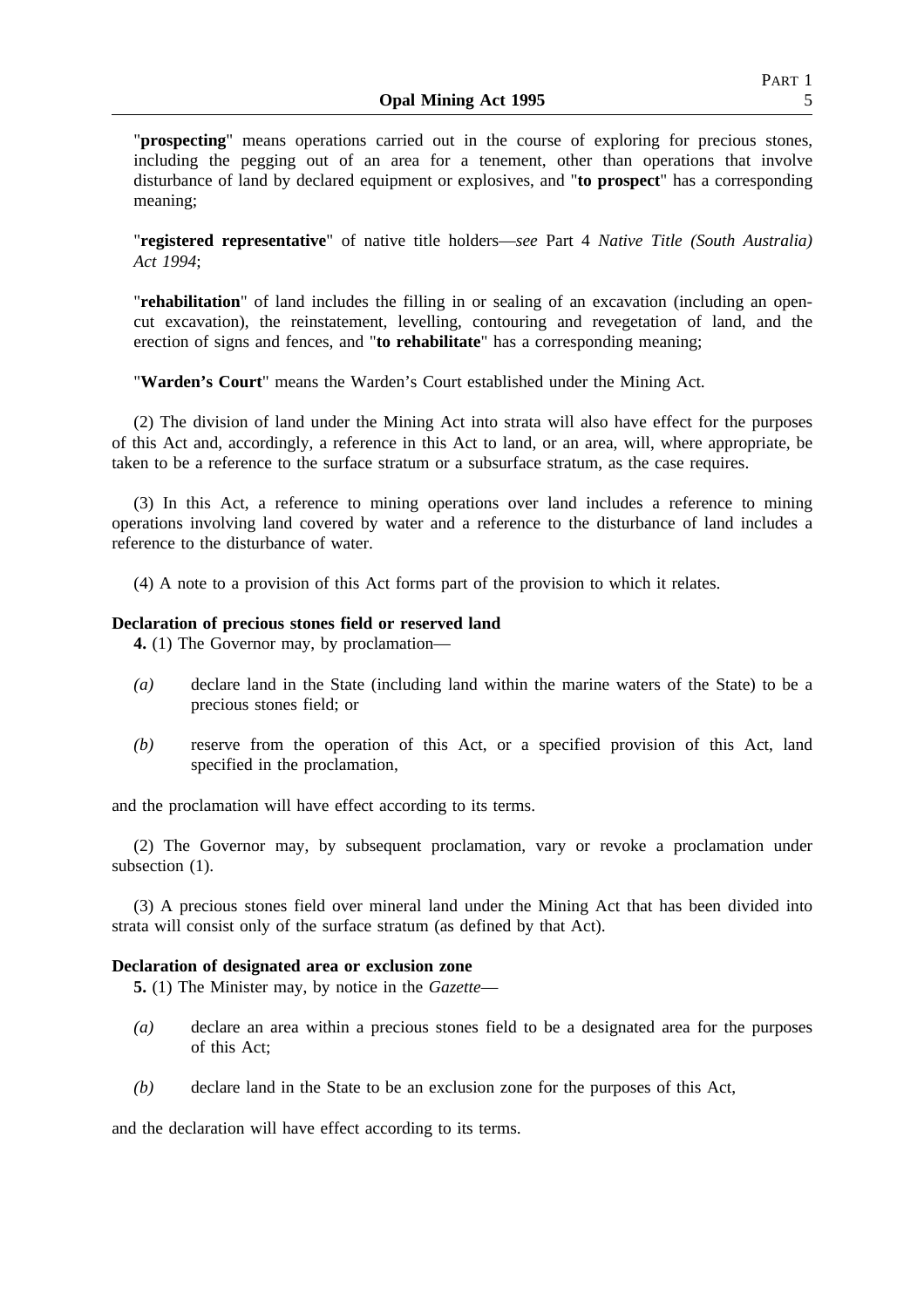(2) The Minister may, by subsequent notice in the *Gazette*, vary or revoke a declaration under subsection  $(1)$ .

(3) The Minister must consult with such approved associations as the Minister thinks fit before the Minister makes a declaration under this section.

(4) If the Minister makes a declaration under this section, the Minister must ensure that a copy of the declaration is published in a newspaper circulating generally throughout the State.

(5) If an area ceases to be part of a precious stones field, the declaration of a designated area within that area ceases to have effect.

## **Exempt land**

**6.** (1) The following land is exempt from mining operations under this Act if it is outside a precious stones field:

- *(a)* land that is situated—
	- (i) within 400 metres of a building or structure used as a place of residence (except a building or structure of a class excluded by regulation from the ambit of this paragraph); or
	- (ii) within 150 metres of—
		- (A) a building or structure, with a value of \$200 or more, used for an industrial or commercial purpose; or
		- (B) a spring, well, reservoir or dam,

(but not if it is an improvement made for the purposes of mining operations);

- *(b)* land that constitutes a distinct allotment of less than 2 000 square metres in a city, town or township;
- *(c)* land that is genuinely used as a yard, garden, plantation, orchard or vineyard;
- *(d)* land that is under crop;
- *(e)* land that is genuinely used as an airfield, railway, tramway or busway;
- *(f)* the grounds of a church, chapel, school, hospital or institution;
- *(g)* parklands or recreation grounds under the control of a council;
- *(h)* land—
	- (i) that is dedicated or reserved by or under a prescribed Act, or by or under an Act for a prescribed purpose; or
	- (ii) that is vested in a Minister for a prescribed purpose; or
	- (iii) that is comprised within an easement in favour of a Minister;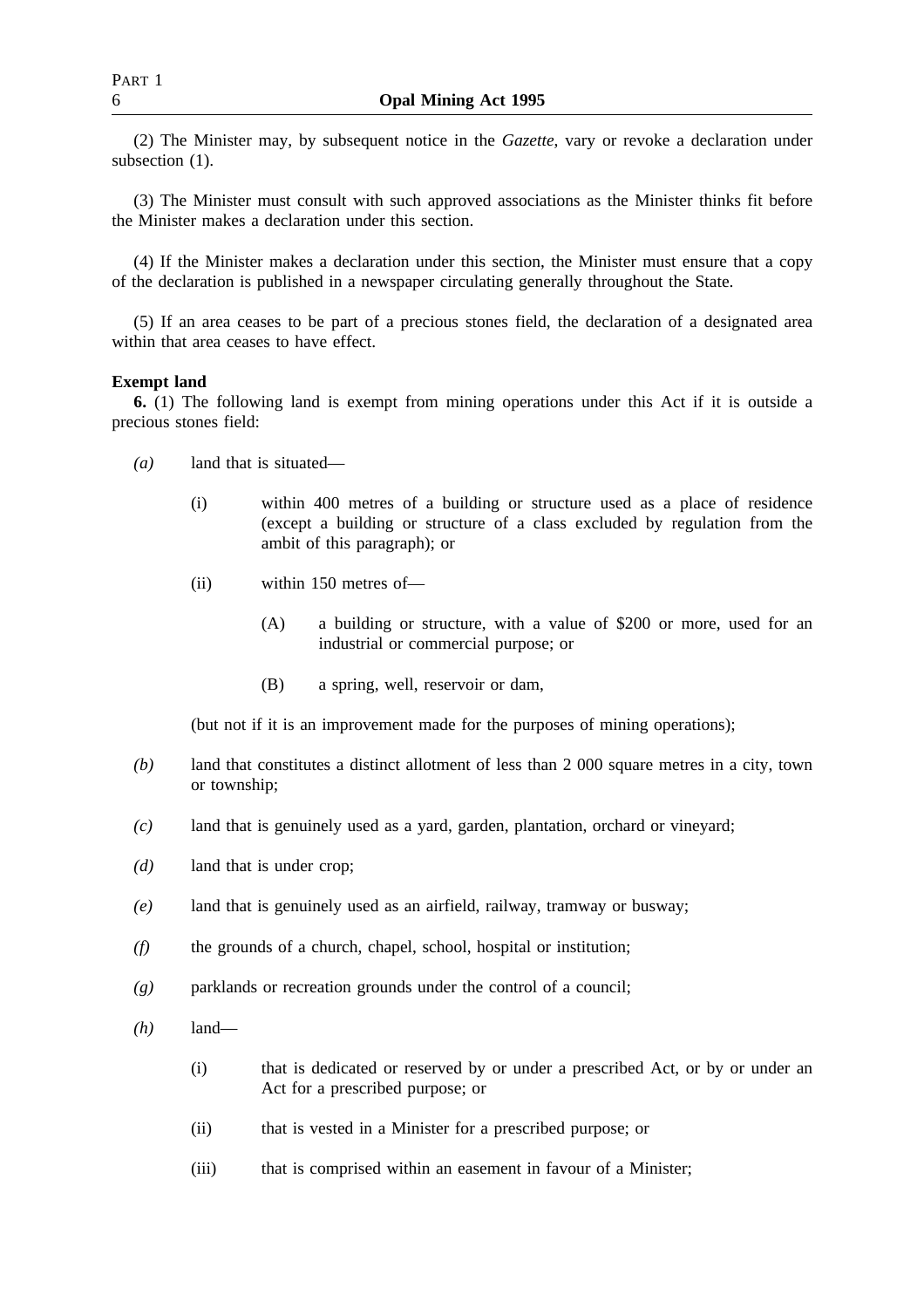- *(i)* land that is constituted as a forest reserve under the *Forestry Act 1950*.
- (2) While land is exempt land—
- *(a)* a person is not authorised under a precious stones prospecting permit to prospect for precious stones on the land; and
- *(b)* a precious stones tenement must not be registered over the land (or a part of the land).

(3) However—

- (a) a person may peg out an area for a precious stones tenement on exempt land<sup>1</sup>, other than prescribed exempt land (*see* subsection (4)); and
- *(b)* a precious stones tenement may be registered over exempt land (or a part of exempt land) if—
	- (i) the land was not exempt land at the time the area of the tenement was pegged out; or
	- (ii) the tenement is registered in the name of the owner of the land.

 $<sup>1</sup>$  A person may peg out an area for a tenement with a view to negotiating a waiver, or to obtaining a</sup> determination of a court, under subsection (5).

(4) In the case of prescribed exempt land, a person must not enter or peg out an area within the land except with the written permission (which may be given subject to conditions) of the person who has the benefit of the relevant exemption under this section.

 $(5)$  If—

- *(a)* a person who has the benefit of an exemption under this section, by agreement with a mining operator, waives the exemption on terms and conditions set out in the agreement; or
- *(b)* the appropriate court, on the application of a mining operator, waives the exemption on terms and conditions (which should include provision for payment of compensation to the person or persons who have the benefit of the exemption),

the land ceases to be exempt land.

(6) Land that ceases to be exempt land under subsection (5) will revert to being exempt land on completion of the mining operations for which the agreement or determination is made, or at an earlier time specified in the agreement or determination.

(7) The following persons will be regarded as having the benefit of an exemption under this section:

*(a)* the owner of the exempt land; and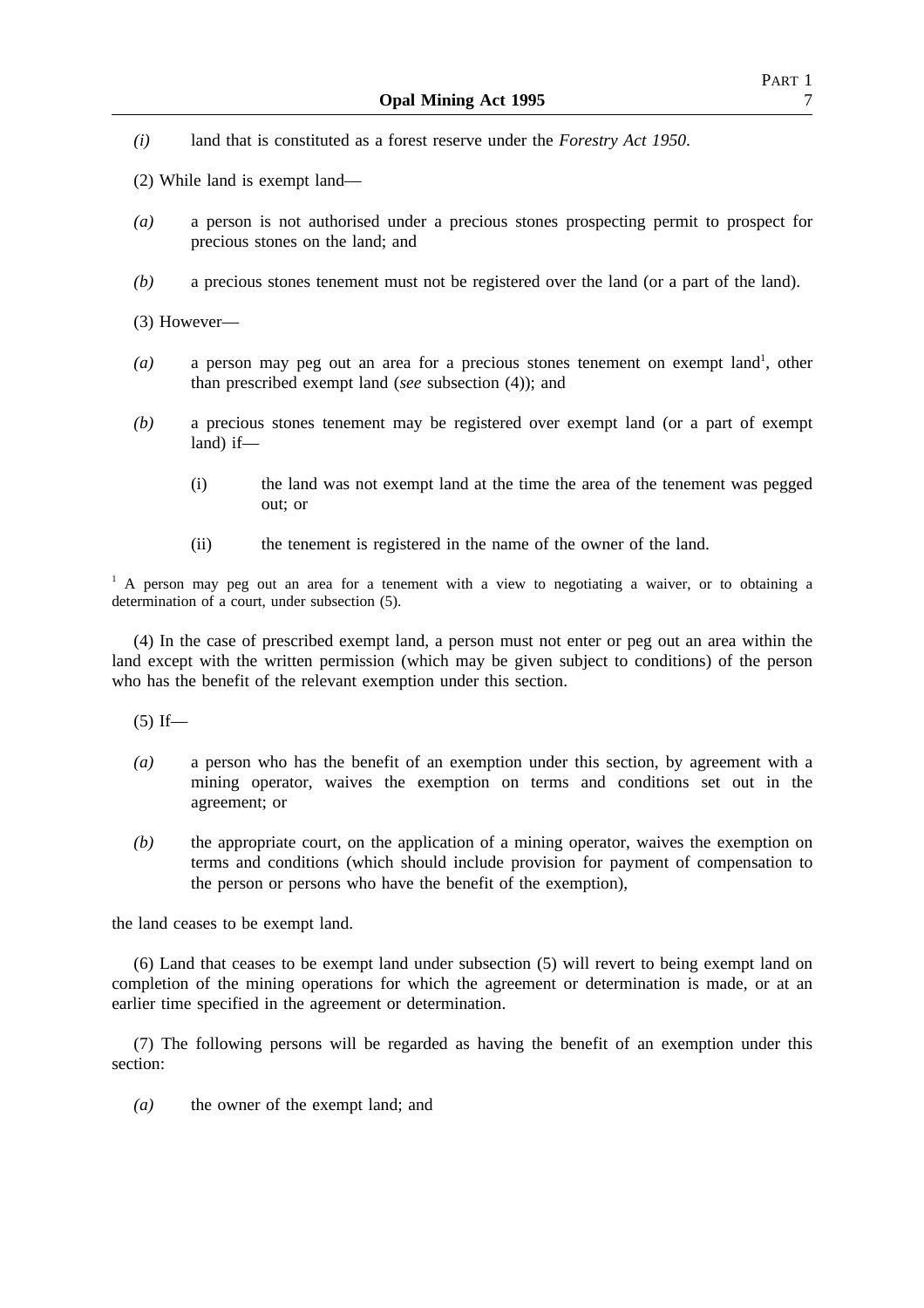| PART 1<br>8 | <b>Opal Mining Act 1995</b>                                                                                                                                                             |
|-------------|-----------------------------------------------------------------------------------------------------------------------------------------------------------------------------------------|
| (b)         | in the case of land that is exempt under subsection $(1)(a)$ by reason of its proximity to<br>other land on which a building, structure, spring, well, reservoir or dam is situated—the |
|             | owner of the other land.                                                                                                                                                                |

(8) An agreement or determination is binding on, and enforceable by or against, the original parties to the agreement or determination and—

- *(a)* successors in title to the owner of the land who originally had the benefit of the exemption; and
- *(b)* the holders from time to time of precious stones tenements authorised under the terms of the agreement or determination.

(9) An agreement by which an exemption is waived must comply with requirements determined by the Director and a copy of the agreement must be lodged with the Mining Registrar in accordance with the regulations.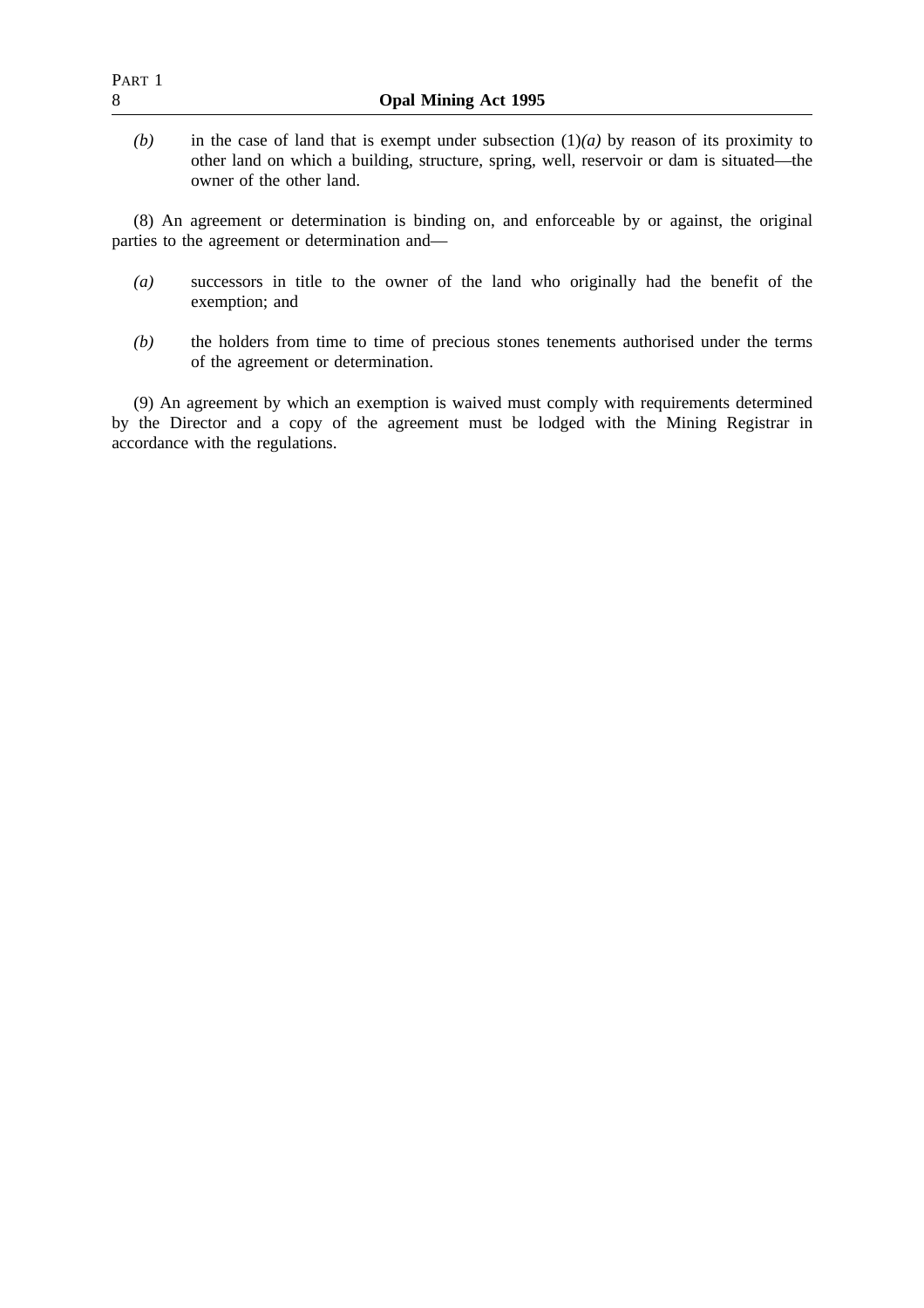# **PART 2 PRECIOUS STONES PROSPECTING PERMITS**

## **Application for permit**

**7.** (1) A person may apply for a precious stones prospecting permit.

(2) The application—

- *(a)* must be made in a form determined by the Director; and
- *(b)* must be made personally or, in the case of a corporation, by an officer of the corporation who is authorised to make the application, at an office of the Mining Registrar; and
- *(c)* must be accompanied by the prescribed application fee.
- (3) The applicant (in the case of a natural person) must be at least 16 years of age.

(4) A mining registrar may issue a precious stones prospecting permit to a person who has made due application for the permit and paid the appropriate fee.

(5) A person is not eligible to be issued, or to hold, a precious stones prospecting permit if the person is disqualified from holding a permit under this Act or the regulations.

## **Nature of permit**

**8.** (1) A person must not hold more than one precious stones prospecting permit.

- (2) A precious stones prospecting permit cannot be held jointly by two or more persons.
- (3) A precious stones prospecting permit is not transferable.
- (4) A person must not—
- *(a)* lend a precious stones prospecting permit to another person; or
- *(b)* permit another person to use, or to take the benefit, of his or her precious stones prospecting permit.

Maximum penalty: \$2 500.

## **Terms and renewal of permit**

**9.** (1) A precious stones prospecting permit will, subject to this Act, remain in operation for a term of one year from the date of issue.

(2) A person may from time to time apply for the renewal of a precious stones prospecting permit.

- (3) The application—
- *(a)* must be made any time after one month before the day on which the precious stones prospecting permit is due to expire; and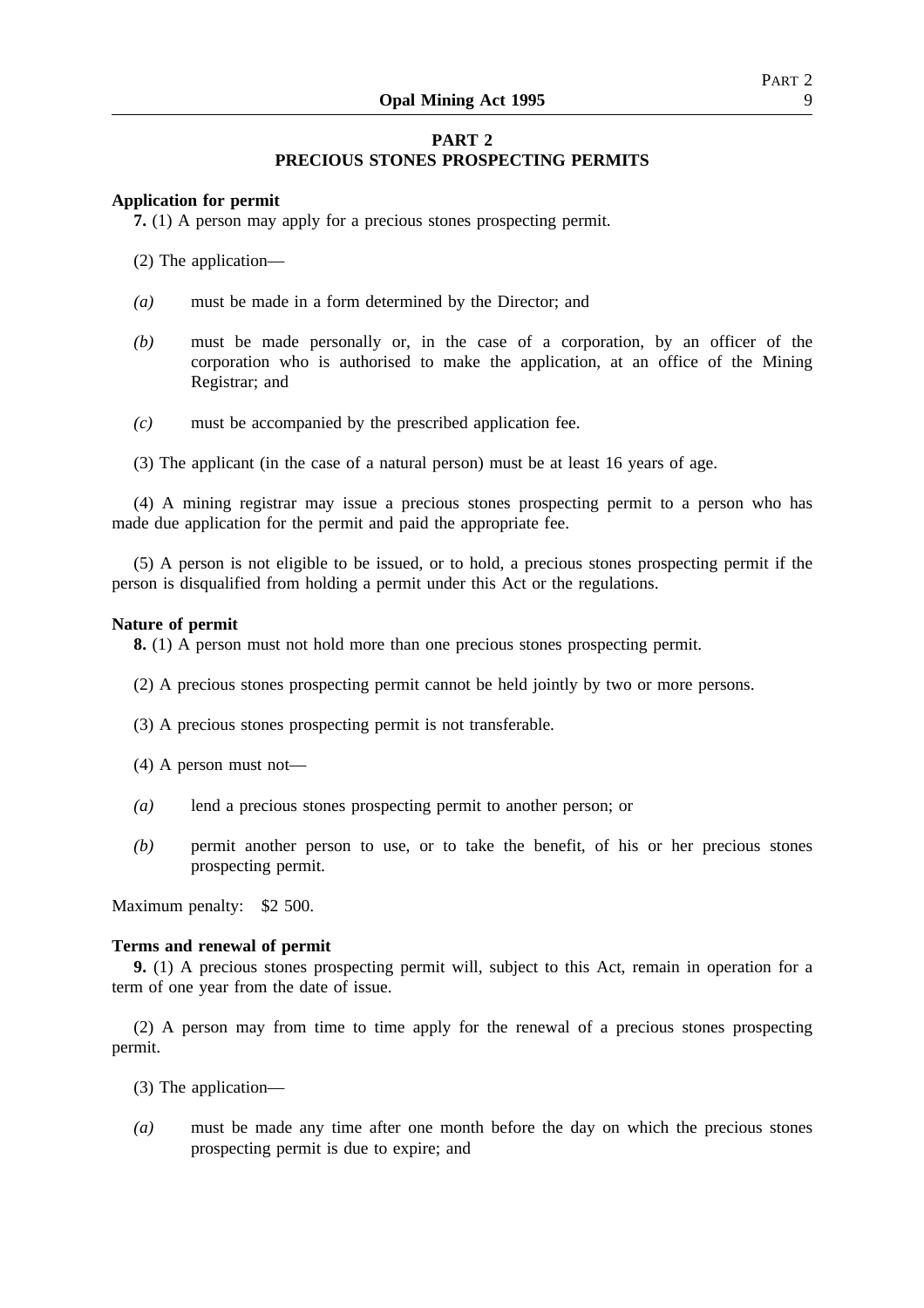- *(b)* must be made in a form determined by the Director; and
- *(c)* must be made personally or, in the case of a corporation, by an officer of the corporation who is authorised to make the application, at an office of the Mining Registrar; and
- *(d)* must be accompanied by the prescribed application fee.
- (4) A renewal will be issued by a mining registrar.
- (5) The period of renewal will be one year.

(6) A precious stones prospecting permit may, subject to this Act and in accordance with the regulations, be surrendered.

## **Rights of holder of permit**

**10.** (1) A precious stones prospecting permit authorises the holder to prospect for precious stones and to peg out an area for a precious stones tenement in accordance with this Act.

(2) However, the authority conferred by subsection (1) is subject to various qualifications prescribed by this  $Act.1$ 

<sup>1</sup> See especially section 11.

(3) The holder of a precious stones prospecting permit (other than a corporation) must carry out any pegging of an area under the permit personally.

(4) In the case of a corporation, any pegging out under the permit must be carried out by a person who holds a specific authority from the corporation to act on its behalf.

(5) The pegging must comply with requirements prescribed by the regulations.

## **Qualifications to permits**

**11.** (1) A precious stones prospecting permit does not authorise a person to prospect for precious stones on exempt land.<sup>1</sup>

<sup>1</sup> Detailed provisions about exempt land appear in section 6.

(2) A precious stones prospecting permit does not authorise the conduct of operations that involve the disturbance of land by declared equipment or explosives, other than where explosives are used to assist in sinking a prospecting shaft.

(3) A precious stones prospecting permit does not authorise the pegging out of an area for a precious stones tenement on land that has been granted in fee simple, or is subject to native title conferring an exclusive right to possession of the land, except with the written consent of the owner of the land.

(4) If the holder of a precious stones prospecting permit is a corporation, the precious stones prospecting permit does not authorise the pegging out of an area for a precious stones tenement—

*(a)* on land that is within a precious stones field unless—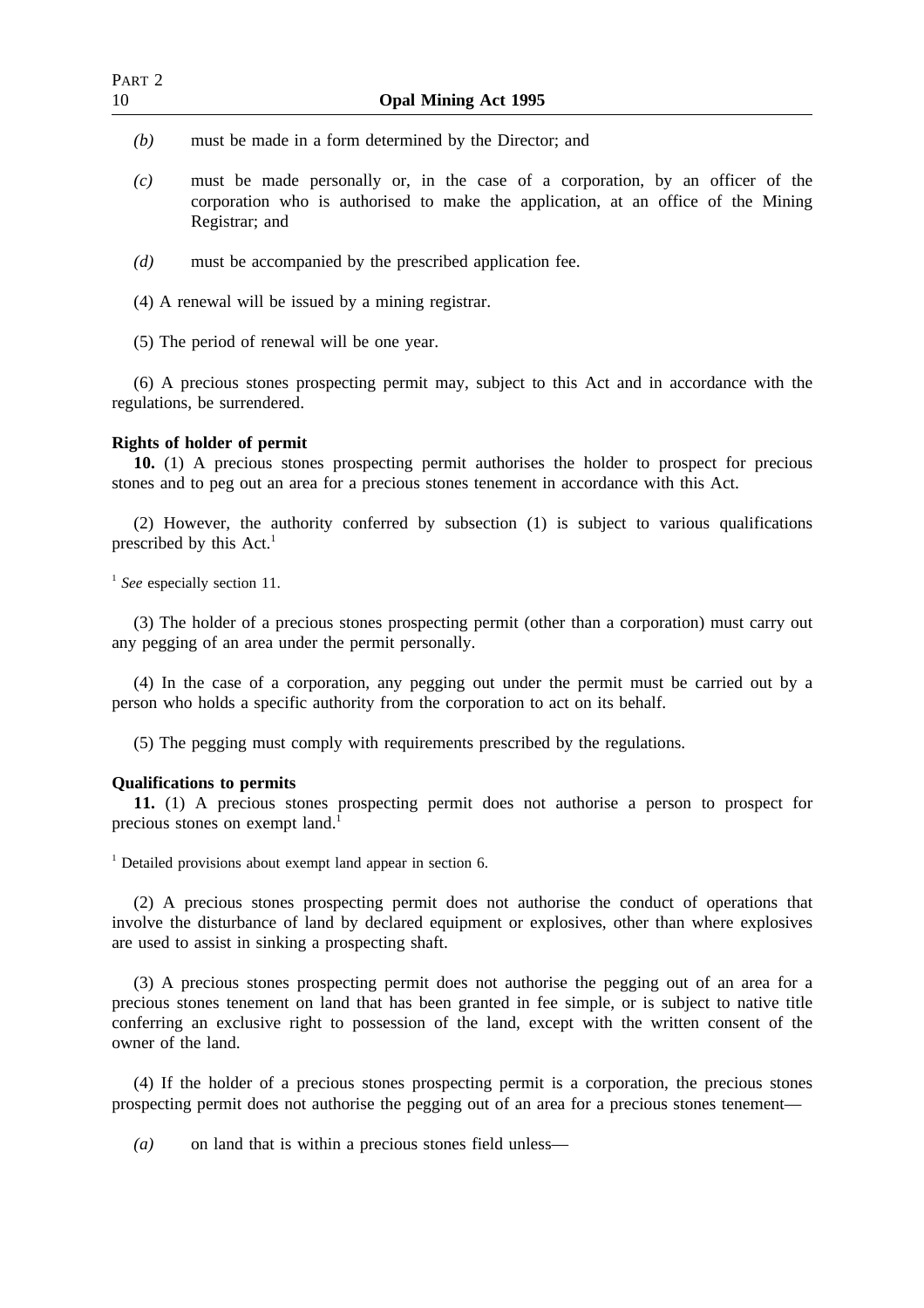- (i) the land is within a designated area; or
- (ii) the land is not within 500 metres of a registered tenement at the time of pegging; $<sup>1</sup>$  or</sup>
- (iii) the corporation was lawfully prospecting on land within the precious stones field at the time the precious stones field was declared and the pegging occurs during the course of that prospecting, or within three months of a cessation of that prospecting; or
- *(b)* on land that is within an exclusion zone.

<sup>1</sup> There is one exception to this provision, namely, the holder of an opal development lease can peg out an area for a precious stones claim within the area of the lease.

(5) A precious stones prospecting permit does not authorise the pegging out of an area for an opal development lease on land that is within a precious stones field unless—

- *(a)* the land is within a designated area; or
- *(b)* the land is not within 500 metres of a registered tenement at the time of pegging and is not over ground that has been previously disturbed by mining operations.

(6) A precious stones prospecting permit does not authorise the pegging out of an area for a precious stones tenement on land that is within an opal development area under the Mining Act.<sup>1</sup>

<sup>1</sup> *See* section 8A of the Mining Act.

(7) A precious stones prospecting permit does not authorise the pegging out of an area for a precious stones tenement on land—

- *(a)* that is within an area that has been pegged out by another person (that pegging out not having lapsed or been cancelled); or
- $(b)$  that is within an existing precious stones tenement.<sup>1</sup>

<sup>1</sup> There is one exception to this provision, namely, the holder of an opal development lease can peg out an area for a precious stones claim within the area of the lease.

- (8) If a precious stones tenement lapses or is cancelled under this Act—
- *(a)* if the tenement is an opal development lease—
	- (i) the holder of the lease must not peg an area for another opal development lease on land that was within the previous lease; and
	- (ii) no other person may peg an area for another opal development lease on land within the previous lease unless at least 30 days have elapsed since the previous lease came to an end; and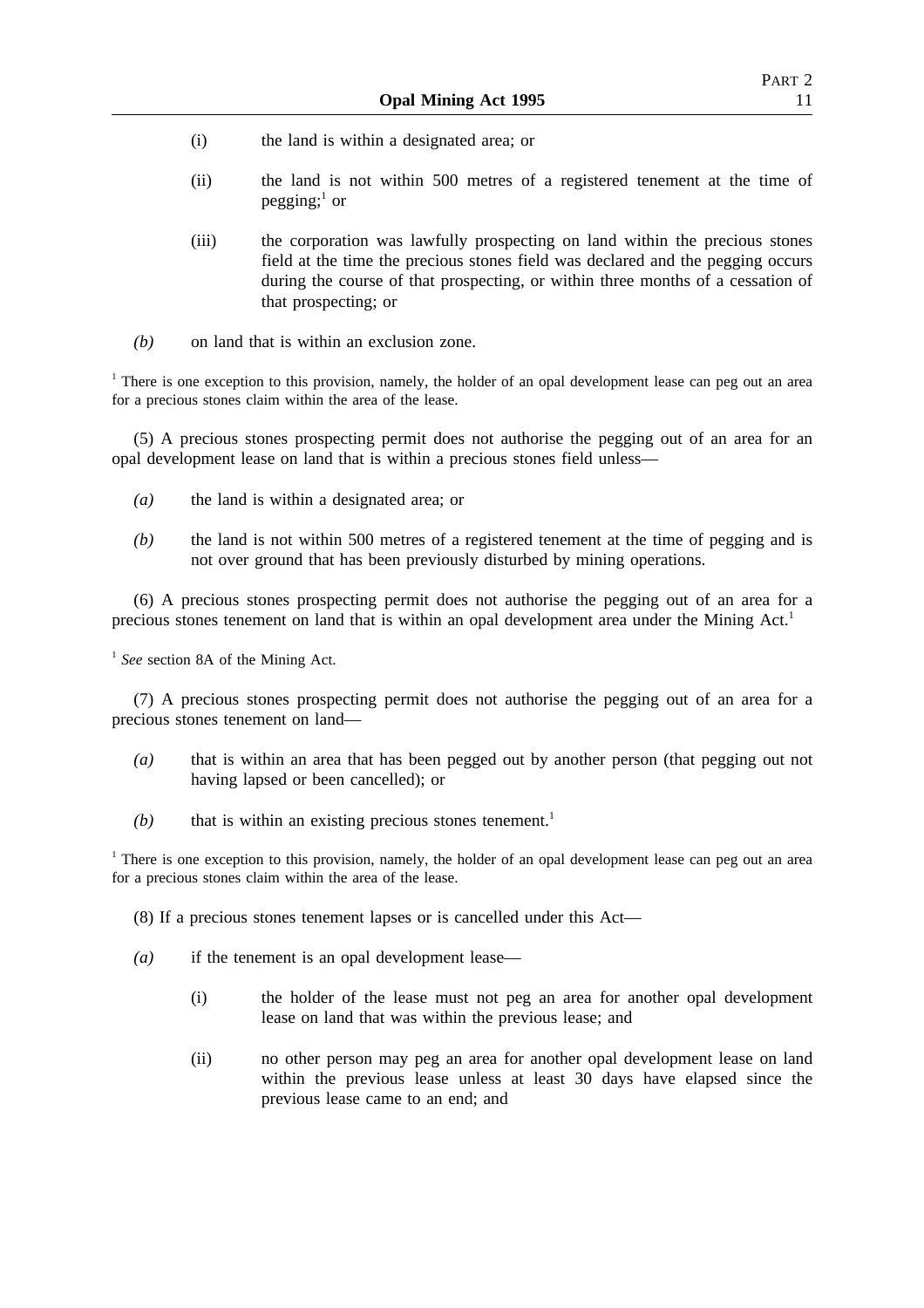| Part 2 |                                                                                     |
|--------|-------------------------------------------------------------------------------------|
|        | <b>Opal Mining Act 1995</b>                                                         |
|        | if the tenement is a precious stones claim the holder of the claim must not without |

*(b)* if the tenement is a precious stones claim—the holder of the claim must not, without the written approval of the Mining Registrar, peg an area for another tenement on land within the previous tenement unless at least 12 months have elapsed since the previous tenement came to an end.

(9) A person may appeal against a decision of the Mining Registrar not to grant an approval under subsection  $(8)(b)$  to the Warden's Court and the court may, on appeal—

- *(a)* confirm the Mining Registrar's decision; or
- *(b)* reverse the Mining Registrar's decision.

(10) A person must not have pegged out at the same time—

- *(a)* more than one area for an opal development lease;
- *(b)* more than one area for a precious stones claim in a part of a precious stones field that is not within a designated area, subject to the qualification that a person may peg out two areas for precious stones claims in such a case if one or both of the claims are within the area (or former area) of an opal development lease<sup>1</sup>;
- *(c)* more than two areas for precious stones claims.

<sup>1</sup> Section 23(2)(b) provides that a person can only peg out one area for a precious stones claim within the area of an opal development lease during the term of registration. However, once the registration of the lease has come to an end, a person could peg out and register another opal development lease and, subsequently, another precious stones claim.

(11) A person must not peg out an area if to do so would be contrary to the regulations.

## **Area to be pegged out, etc.**

**12.** (1) The size, shape and dimensions of an area pegged out under a precious stones prospecting permit must conform with the regulations.

(2) The person who pegs out an area must ensure that all posts, boundary indicators and notices are maintained in accordance with requirements prescribed by the regulations.

## **Major working areas—Coober Pedy**

**13.** (1) The regulations must, after the Minister has consulted with such approved associations as the Minister thinks fit, identify an area or areas within the Coober Pedy Precious Stones Field as a major working area or major working areas for the purposes of this section.

(2) A major working area identified under subsection (1) must include a buffer zone around all extensively worked areas within the major working area (as determined according to circumstances in existence at the time that the regulation establishing the major working area is made).

(3) The buffer zone under subsection (2) must (at the time that the buffer zone is established) be at least 500 metres wide at any particular point.

(4) The following provisions apply with respect to a major working area identified under subsection (1), and to a person who has pegged out an area for a tenement within such an area, despite the other provisions of this Act: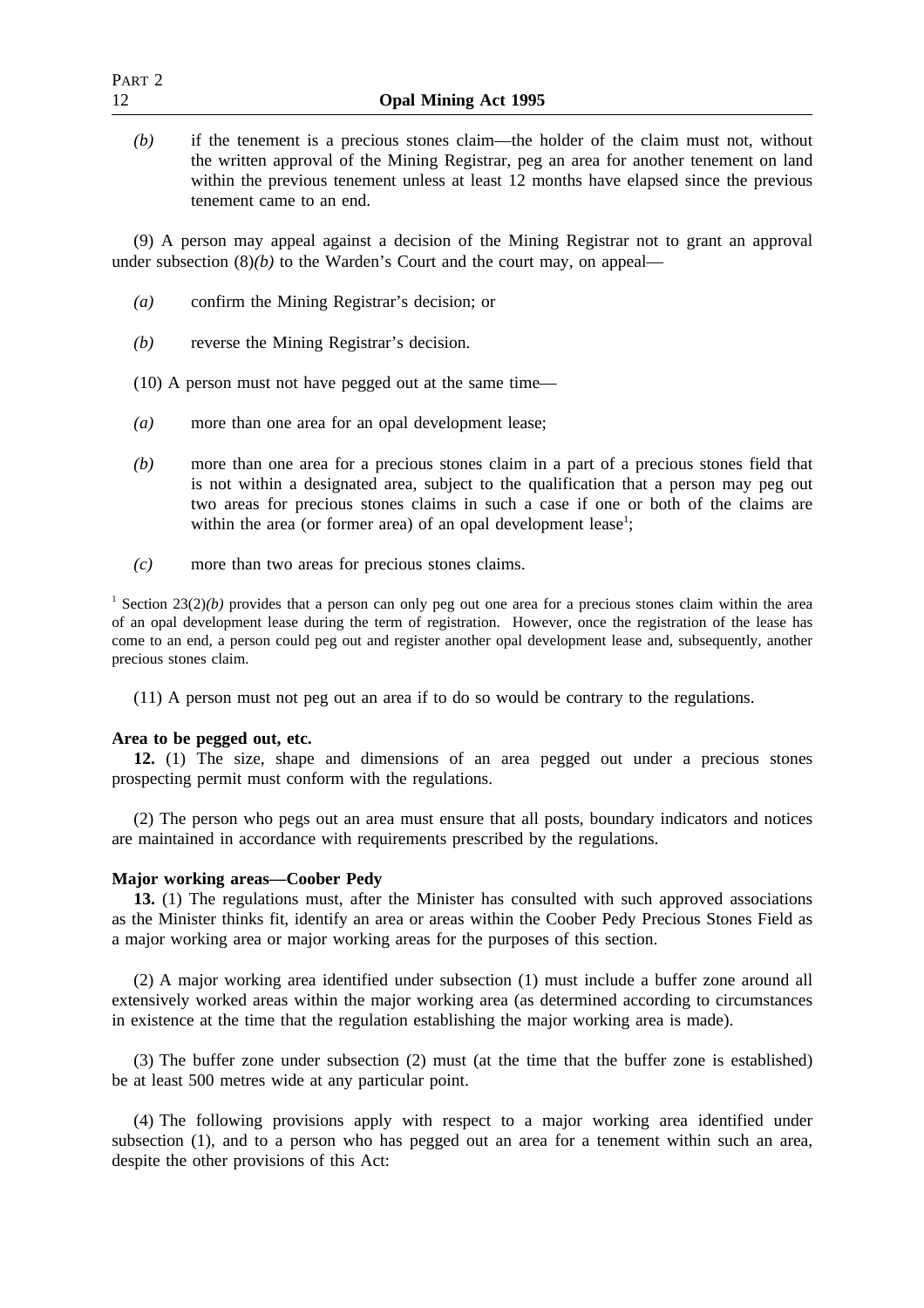- *(a)* a person may only peg out an area for a precious stones claim within a major working area, and a corporation cannot peg out any area within a major working area; and
- *(b)* the maximum permissible area that can be pegged out for a precious stones claim within a major working area is 5 000 square metres; and
- *(c)* a person who has pegged out an area for a precious stones claim within a major working area cannot simultaneously have another area pegged out within the precious stones field and, if or when the tenement is registered, the person cannot simultaneously hold more than one tenement within the precious stones field.

(5) The regulations under subsection (1) may, by subsequent regulation, after the Minister has consulted with such approved associations as the Minister thinks fit, be varied from time to time.

## **Notice of pegging**

**14.** If an area (or part of an area) pegged out under a precious stones prospecting permit is within a precious stones field, notice of the pegging must be given in accordance with the regulations.

## **Effect of pegging an area**

**15.** (1) The holder of a precious stones prospecting permit who pegs out an area for a precious stones claim that is wholly within a precious stones field has, subject to this Act—

- *(a)* an exclusive right to conduct mining operations, other than by the use of declared equipment, for the recovery of precious stones from the area, and to sell, use, or dispose of precious stones recovered in the course of those operations, from the day of the pegging; and
- *(b)* an exclusive right to apply for the registration of a precious stones claim within 14 days after the day on which the area is pegged out.
- (2) The holder of a precious stones prospecting permit who pegs out—
- *(a)* an area for a precious stones claim that is not wholly within a precious stones field; or
- *(b)* an area for an opal development lease,

has an exclusive right to apply for the registration of the relevant tenement within 14 days after the day on which the area is pegged out (but does not have a right to conduct mining operations on the land until a tenement is registered).

## **Ballot may be conducted in certain cases**

**16.** (1) If—

- *(a)* it is proposed that the Governor, by proclamation, declare land to be a precious stones field; and
- *(b)* the Minister considers that it is appropriate that this section apply in order to facilitate orderly prospecting and pegging of areas for precious stones tenements on the land,

the Minister may, by notice published in the *Gazette* at the time that the Governor makes the proclamation, declare that this section applies in relation to the land.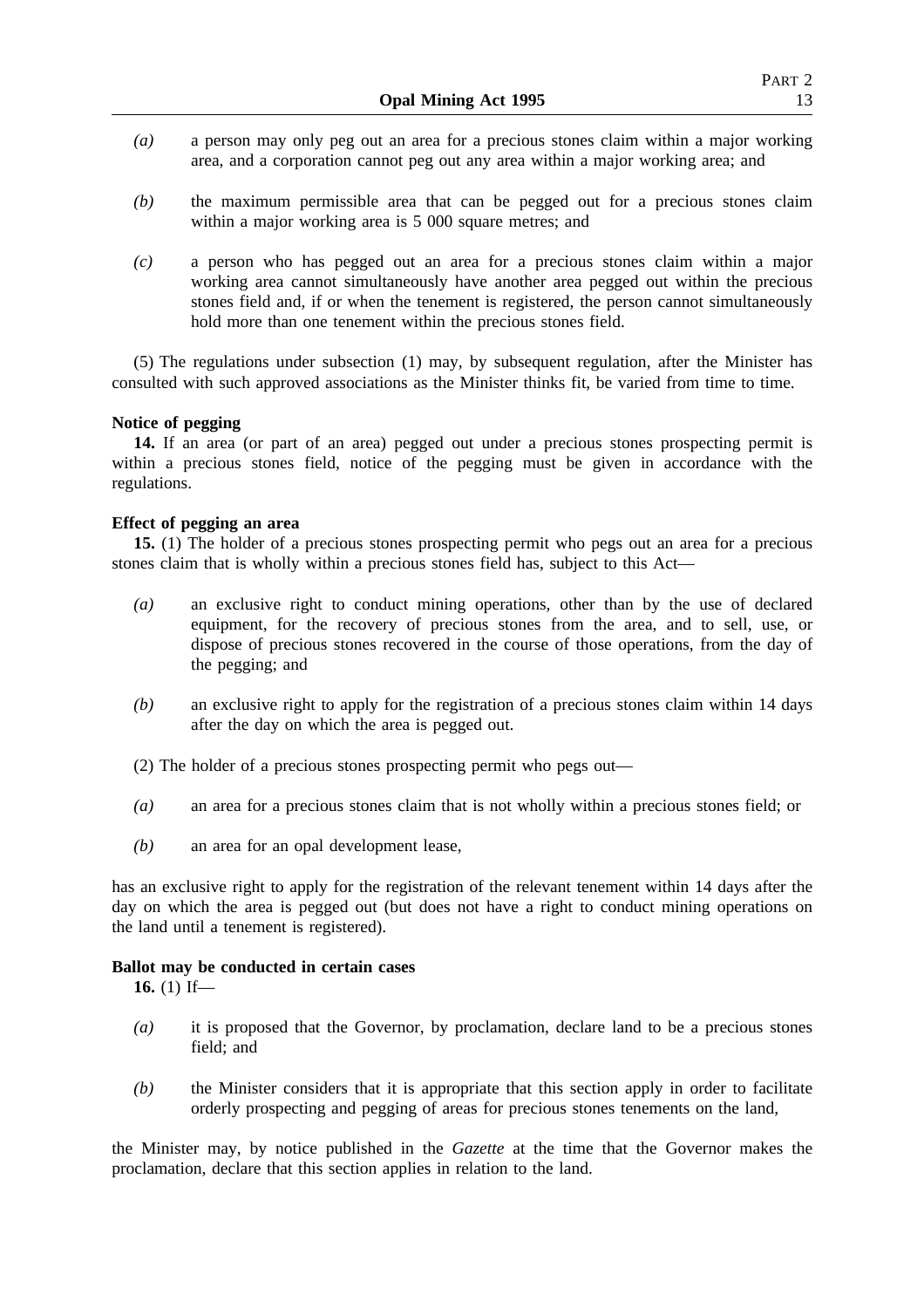(2) If the Minister makes a declaration under subsection (1)—

- *(a)* the holder of a precious stones prospecting permit cannot prospect for precious stones or peg out an area on the land to which the declaration relates until a day specified by the Minister in the notice in the *Gazette* ("**the declared day**"); and
- *(b)* a person appointed by the Minister for the purpose will carry out a ballot on the declared day in accordance with the Minister's directions to determine who may have the first opportunity to prospect for precious stones and peg out areas on the land.
- (3) For the purposes of subsection (2), the Minister must—
- *(a)* in the notice in the *Gazette*
	- (i) set out the conditions that are to apply to the ballot; and
	- (ii) invite interested persons (being the holders of precious stones prospecting permits) to register for inclusion in the ballot before a specified day in a manner and form determined by the Minister; and
- *(b)* cause the land to be divided into blocks, of dimensions determined by the Minister, and ensure that each block is allocated an identifying number for the purposes of the ballot; and
- *(c)* cause a plan of the land that clearly delineates those blocks with their identifying numbers to be made available for public inspection at the principal office of the Director, or at another appropriate place specified by the Minister by notice in the *Gazette*, at least seven days before the declared day.

(4) The holder of a precious stones prospecting permit who is registered for inclusion in the ballot in accordance with subsection (3) may participate in the ballot by attending in person on the declared day at a place and time specified by the Minister in the notice under subsection (1).

(5) A person who is allocated a block by virtue of participation in the ballot—

- *(a)* may, no later than 5 p.m. on the day immediately following the day of allocation, peg out the block for a precious stones tenement in accordance with directions issued by the Minister at the time of the allocation of the block; and
- *(b)* must, if the person has pegged out the block under paragraph *(a)*, give notice of the pegging in accordance with the regulations; and
- *(c)* may apply to the nearest office of the Mining Registrar to the land for registration of the tenement no later than 14 days after the declared day.

(6) A mining registrar must not, for 14 days immediately following the declared day, register a precious stones tenement in respect of a part of the land unless the application is made by a person under subsection (5).

(7) A person must not, for 14 days immediately following the declared day, prospect for precious stones or peg out an area for a precious stones tenement on land to which this section applies except on a block allocated to the person by virtue of his or her participation in the ballot.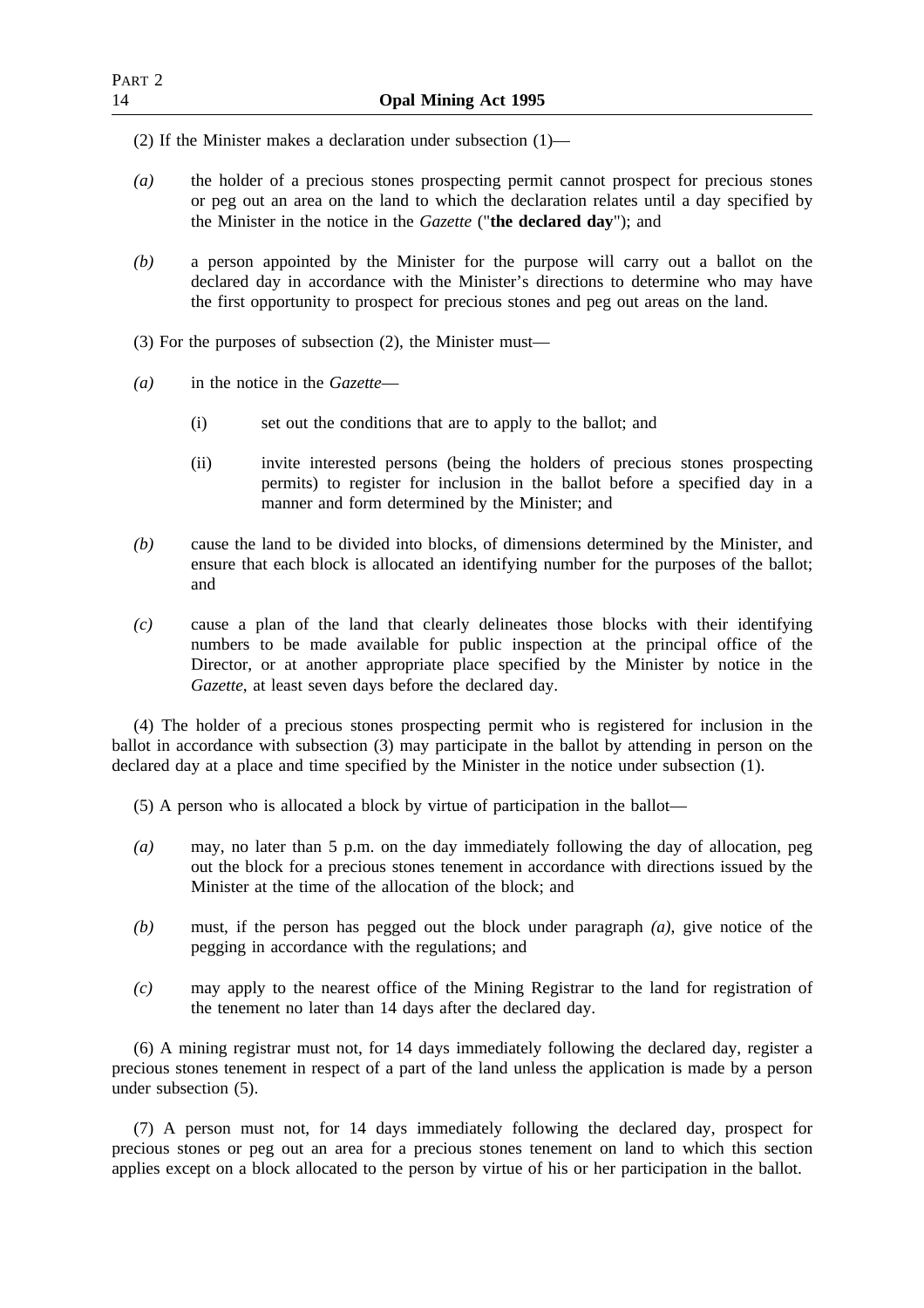$(8)$  If—

*(a)* a person who has been allocated a block—

- (i) fails to peg out an area for a precious stones tenement on the block within the time set by subsection (5)*(a)*; or
- (ii) fails to give notice of a pegging in accordance with the regulations; or
- (iii) fails to apply for registration of a tenement within the time set by subsection (5)*(c)*; or
- *(b)* a block is not taken up through the ballot,

the land comprised in the block may, at any time after 14 days from the declared day, be pegged out by another person in accordance with the provisions of this Act (other than this section).

(9) If a person prospects for precious stones or pegs out an area for a precious stones tenement in contravention of this section—

*(a)* the person is guilty of an offence and liable to a penalty not exceeding \$5 000; and

*(b)* a pegging purportedly made by the person has no effect.

(10) The Minister may, by notice in the *Gazette*, fix a fee for participation in the ballot, and a person who pays the fee but is not successful in the ballot will, on application in a manner and form determined by the Minister, be refunded the fee.

(11) A person is not entitled to obtain more than one block through participation in the ballot.

(12) A right to peg out a block awarded to a person through participation in the ballot is not transferable.

(13) The Minister must ensure that a copy of a notice published in the *Gazette* for the purposes of this section is also—

- *(a)* published in a newspaper circulating generally throughout the State; and
- *(b)* displayed, for a reasonable period of time, in the nearest office of the Mining Registrar to the land.
- (14) This section applies despite the other provisions of this Act.

#### **Pegging may lapse**

**17.** If—

- *(a)* an application for registration of a tenement is not made in accordance with Part 3 within 14 days after the day on which an area is pegged out; or
- *(b)* an application for registration of a tenement is refused under Part 3,

the pegging ceases to have effect (and the entitlements that arise from the pegging lapse).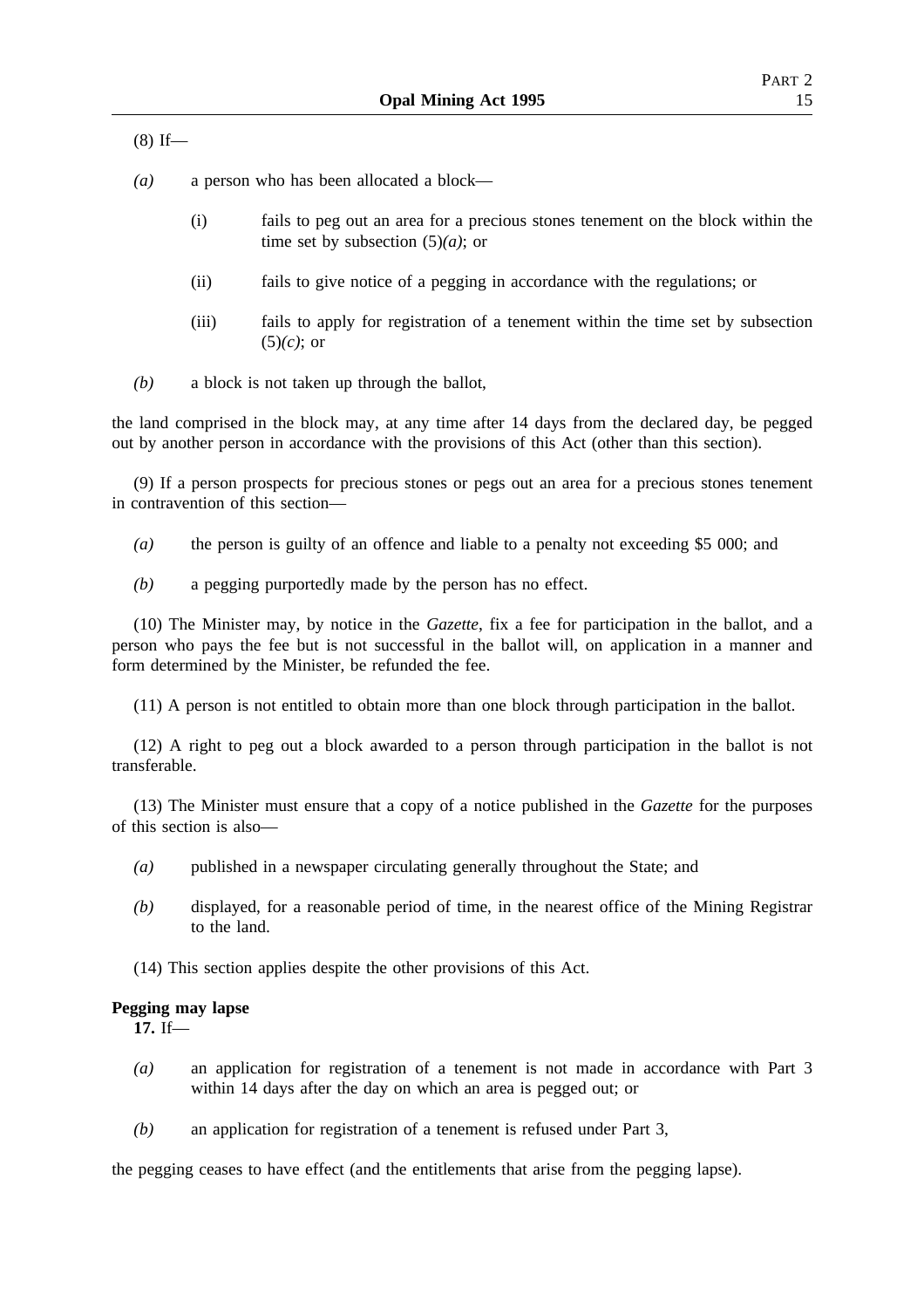## **Offence to contravene this Part**

**18.** If a person—

- *(a)* purports to peg out an area for a precious stones tenement while not being authorised to do so under a valid precious stones prospecting permit; or
- *(b)* while being the holder of a precious stones prospecting permit, pegs out an area in contravention of this Act or otherwise than in accordance with an authority conferred by this Act; or
- *(c)* having pegged out an area, carries out unauthorised mining operations within the area,

then—

- *(d)* the person is guilty of an offence and liable to a penalty not exceeding \$5 000; and
- *(e)* a pegging purportedly made by the person has no effect.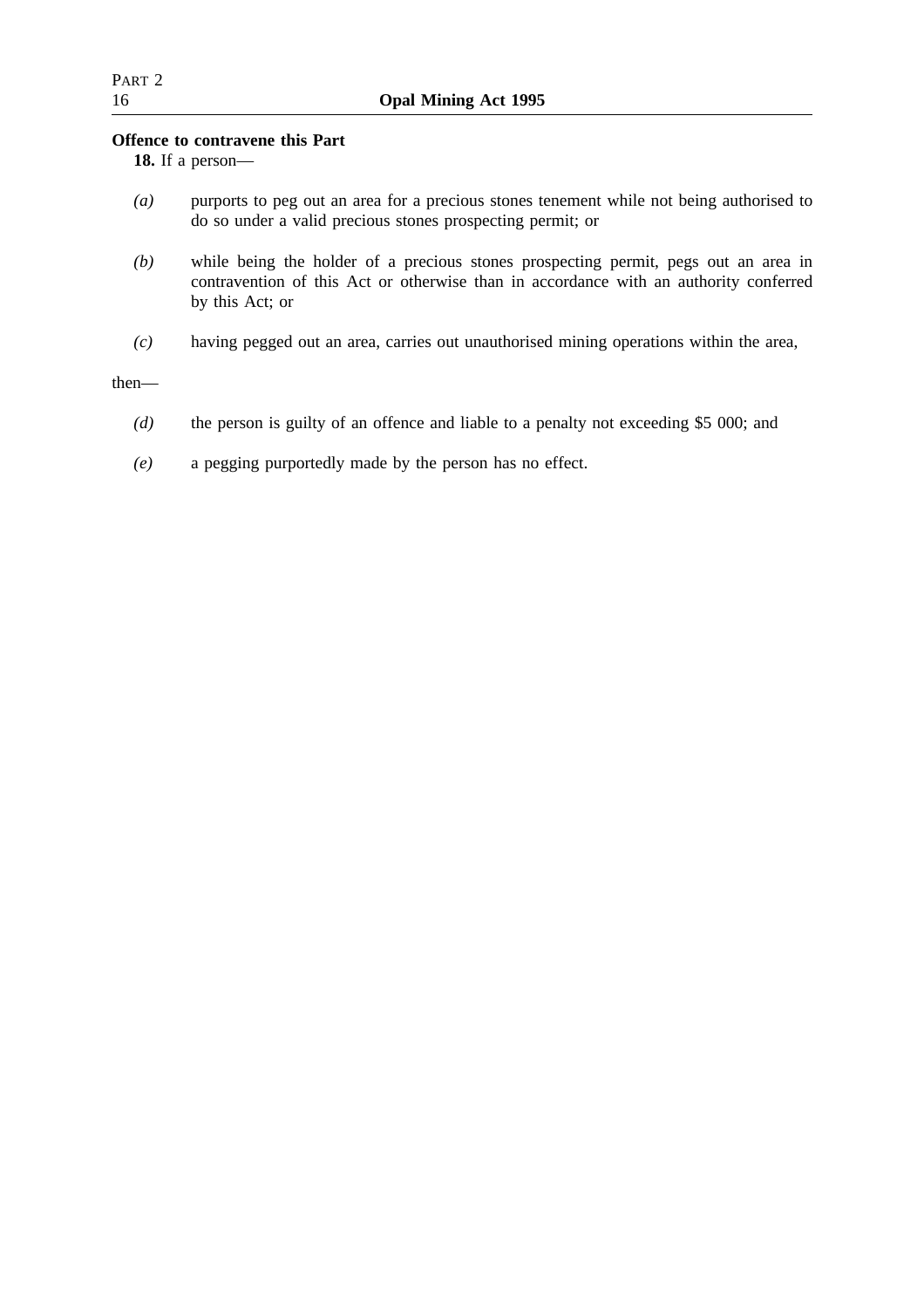#### **Application for registration of tenement**

**19.** (1) The holder of a precious stones prospecting permit who has pegged out an area for a precious stones tenement may apply for registration of the tenement within 14 days after the day on which the area is pegged out.

- (2) The application—
- *(a)* must be made in a form determined by the Director; and
- *(b)* must be made personally by the holder of the permit or, in the case of a corporation, by a person who holds an authority from the corporation to make the application; and
- *(c)* must be accompanied by the prescribed application fee.
- (3) Unless otherwise determined by the Mining Registrar—
- *(a)* if the area is within (or partly within) a precious stones field—the application must be made at the nearest office of the Mining Registrar to the field;
- *(b)* in other cases—the application must be made at either of the two nearest offices of the Mining Registrar to the area that has been pegged out.

(4) If the area is not wholly within a precious stones field, the applicant must serve on the owner of the land notice of the application within 14 days after making the application.

(5) A notice under subsection (4) must be in a form determined by the Director and, if relevant, must include information about declared equipment that the mining operator proposes to use on the land.

(6) A notice need not be given under subsection (4) if it is not required under an agreement under this Act.

#### **Registration of tenement**

**20.** (1) If due application is made for the registration of a precious stones claim, the Mining Registrar must, subject to Part 7 and the other provisions of this Act, register the precious stones claim.

(2) If the precious stones claim is wholly within a precious stones field, a registration under subsection (1) will be taken to have occurred at the time that the application was lodged at the appropriate office of the Mining Registrar.

(3) If due application is made for the registration of an opal development lease, the Mining Registrar must refer the application to the Director for an inspection of the area and the preparation of a report on the suitability of the area for an opal development lease.

(4) The Director must, on receipt of the report, determine whether an opal development lease should be granted or refused and then give notice of his or her decision to the Mining Registrar and to the applicant.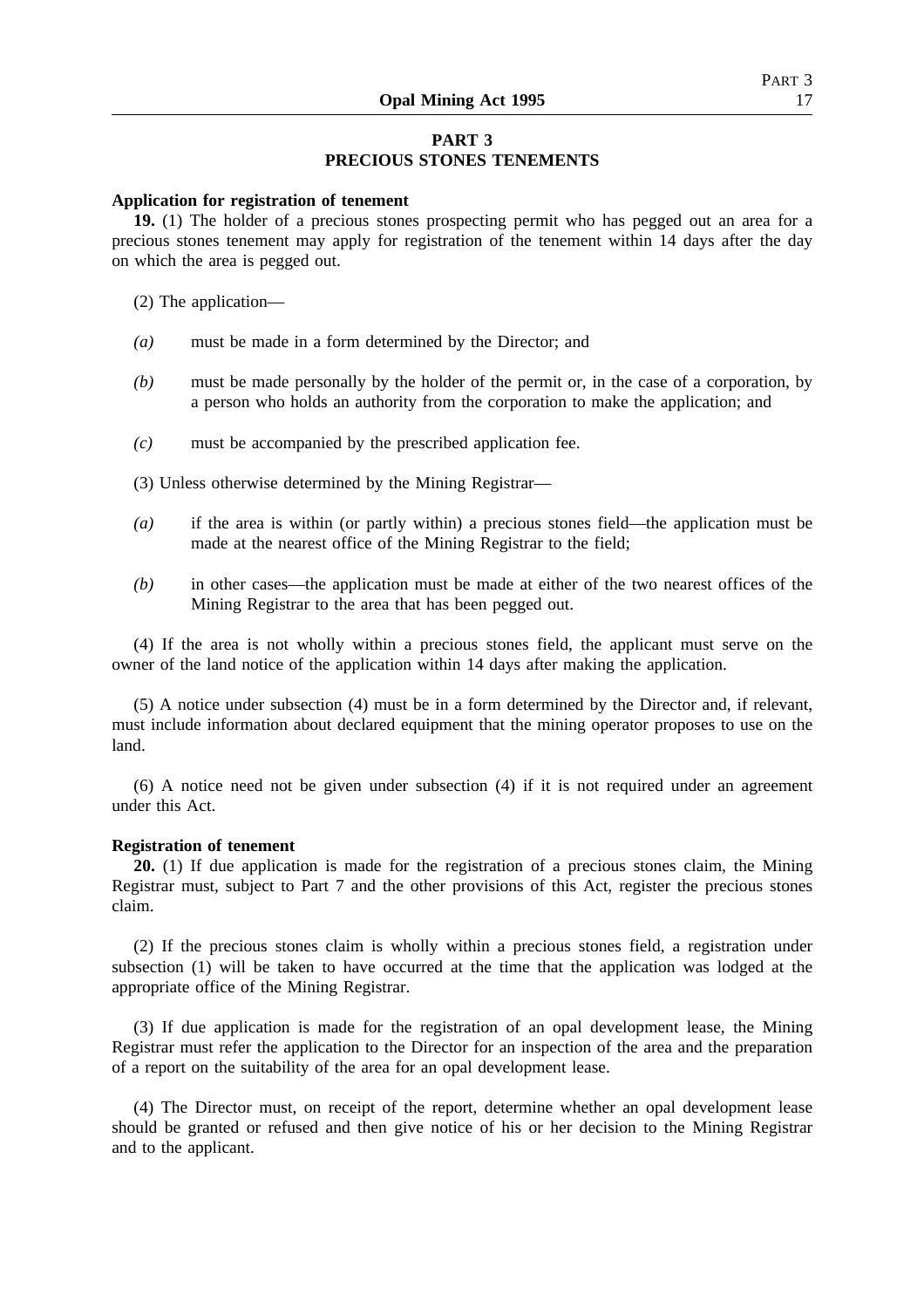(5) If the Director determines that it is appropriate for an opal development lease to be granted, the Mining Registrar must, on receipt of the notice under subsection (4), subject to this Act, grant and register an opal development lease.

(6) The Mining Registrar may refuse to register a precious stones tenement if it appears that the applicant has contravened, or failed to comply with, a provision or requirement of this Act.<sup>1</sup>

<sup>1</sup> For example, if the applicant did not, as the holder of a precious stones prospecting permit, give a valid notice of entry under section 32 for land outside a precious stones field.

- (7) The Mining Registrar may refuse to register a precious stones tenement if satisfied that—
- *(a)* before the area for the tenement was pegged out, an application had been lodged under the Mining Act for an exploration licence to carry out exploratory operations for precious stones (or various minerals including precious stones) in an area comprising the area that has been pegged out, or a portion of that area; and
- *(b)* the application has not been refused.

(8) The Mining Registrar cannot register a precious stones tenement if to do so would be inconsistent with a public undertaking by the Minister to the mining industry.

*Note—*

*Except as provided by subsection (2), the registration of a tenement takes effect from the time of registration.*

## **Maximum number of tenements**

**21.** A person must not hold at the same time—

- *(a)* more than one opal development lease;
- *(b)* more than one precious stones claim that is in a precious stones field, subject to the qualification that a person may hold two precious stones claims in such a case if one or both of the claims arise from an opal development lease<sup>1</sup>;
- *(c)* more than two precious stones claims.

<sup>1</sup> Section 23(2)(b) provides that a person can only peg out one area for a precious stones claim within the area of an opal development lease during the term of registration. However, once the registration of the lease has come to an end, a person could peg out and register another opal development lease and, subsequently, another precious stones claim.

## **Term and renewal of tenement**

**22.** (1) The period of registration of a precious stones tenement will be three months.

(2) A person may from time to time apply for the renewal of the registration of a precious stones claim.

- (3) The application—
- *(a)* must be made within the period prescribed by the regulations; and
- *(b)* must be made in a form determined by the Director; and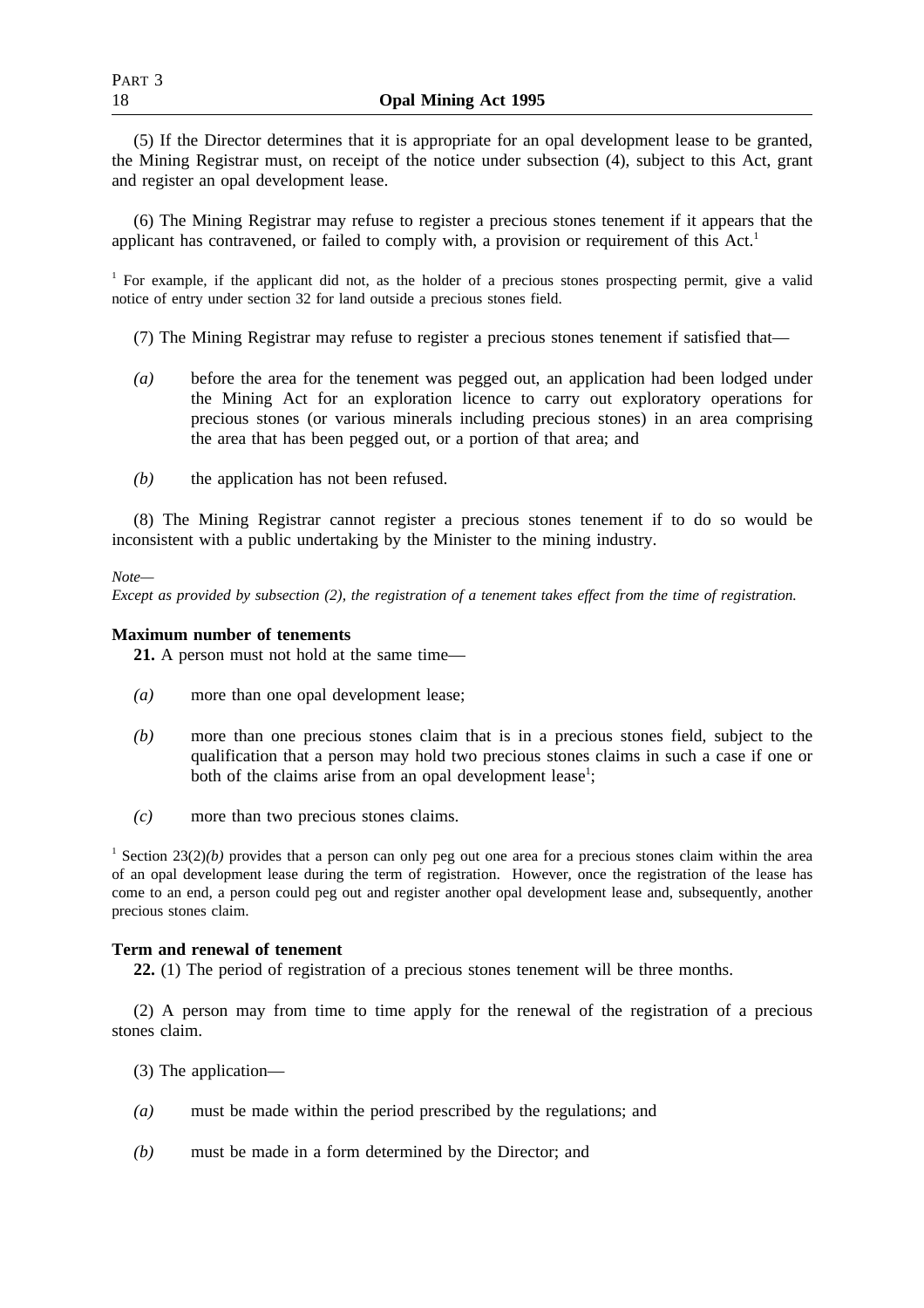- *(c)* must be made personally by the holder of the tenement or, in the case of a corporation, by a person who holds an authority from the corporation to make the application; and
- *(d)* must be accompanied by the prescribed application fee.
- (4) Unless otherwise determined by the Mining Registrar—
- *(a)* if the tenement is within (or partly within) a precious stones field—the application must be made at the nearest office of the Mining Registrar to the tenement;
- *(b)* in other cases—the application must be made at either of the two nearest offices of the Mining Registrar to the tenement.
- (5) The period of renewal for the registration of a precious stones claim is 12 months.

(6) If the registration of a precious stones claim is not renewed as required by or under this section, the claim lapses.

(7) However, if an application for renewal of the registration of a precious stones claim is not decided before the date on which the registration is due to expire, the registration continues until the application is decided.

(8) The Mining Registrar may refuse to renew a registration if the applicant has failed to comply with a requirement under this Act.

(9) The registration of an opal development lease is not renewable (and the lease lapses at the end of the period of registration).

## **Rights conferred by a tenement**

**23.** (1) The holder of a registered precious stones claim has, subject to this Act, an exclusive right to conduct mining operations for the recovery of precious stones from the land comprised in the claim during the term of registration, and to sell, use or dispose of precious stones recovered in the course of those operations.

- (2) The holder of a registered opal development lease has, subject to this Act—
- *(a)* an exclusive right to conduct mining operations for the recovery of precious stones from the land comprised in the lease during the term of registration, and to sell, use or dispose of precious stones recovered in the course of those operations; and
- *(b)* an exclusive right to peg out an area (and only one area) for a precious stones claim within the area of the lease during the term of registration.

#### **Tenement non-transferable**

**24.** A precious stones tenement is not transferable.

#### **Unlawful entry on tenement**

**25.** (1) A person must not, without lawful authority or excuse, enter or remain on land comprised in a registered precious stones tenement without first obtaining the permission of the holder of the tenement.

Maximum penalty: \$2 500.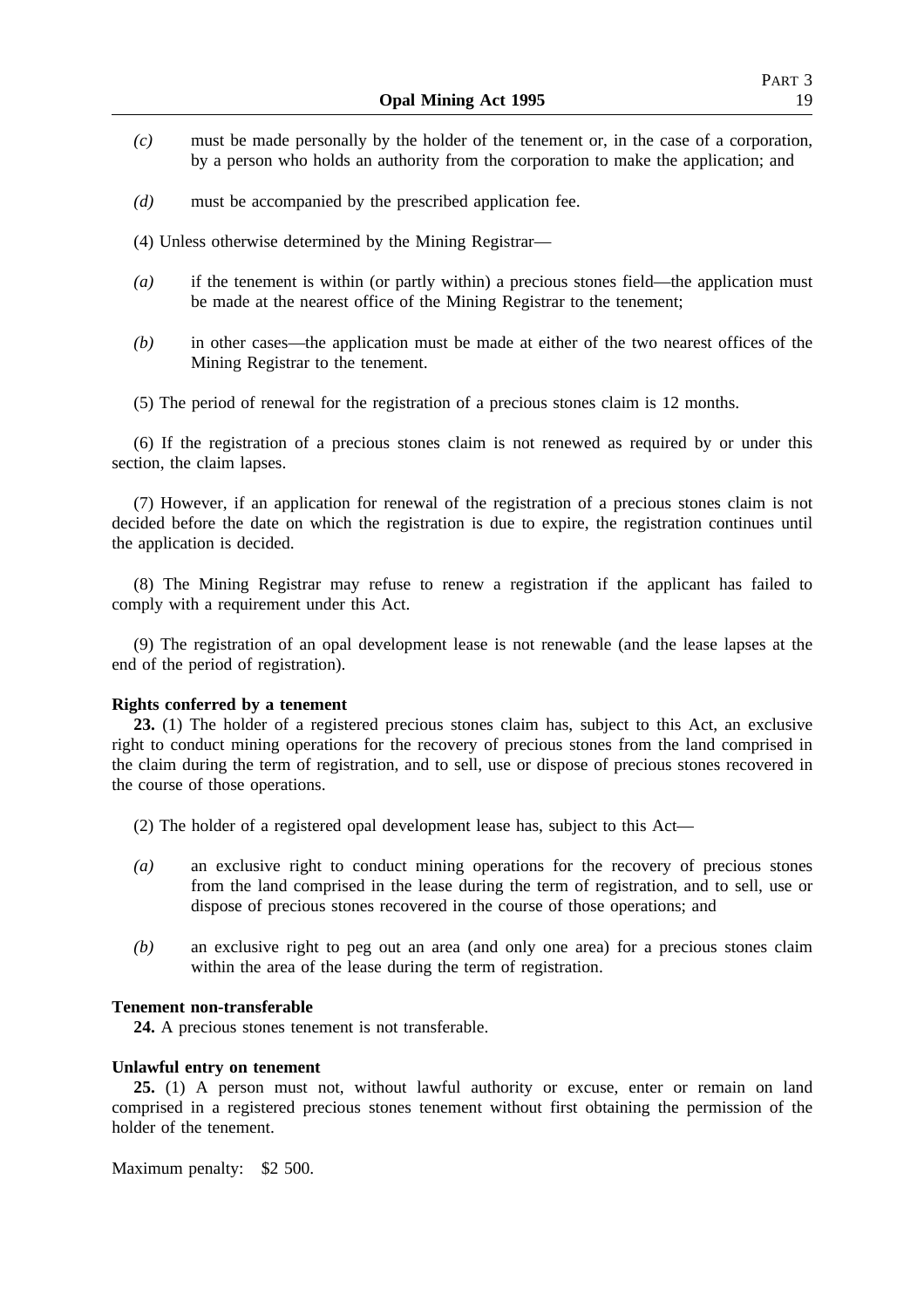- (2) However, this section—
- *(a)* does not apply—
	- (i) to a police officer acting in the course of official duties; or
	- (ii) to a person appointed under an Act acting in the course of official duties; and
- *(b)* does not affect any civil liability.

## **Caveats**

**26.** (1) A person claiming an interest in a matter relevant to the registration of a tenement, or in a registered tenement, may lodge at an office of the Mining Registrar a caveat forbidding the registration of the tenement or an instrument affecting the tenement or interest.

- (2) A caveat lodged under this section must—
- *(a)* be in a form determined by the Director and accompanied by the prescribed fee; and
- *(b)* state the full name and address of the caveator; and
- *(c)* state in detail the interest claimed by the caveator; and
- *(d)* be signed by the caveator or an agent of the caveator; and
- *(e)* give an address within the State for service of notices and proceedings relating to the caveat.
- (3) A mining registrar may reject a caveat—
- *(a)* if the caveator fails to comply with a requirement of subsection (2); or
- *(b)* if the mining registrar considers that an interest claimed by the caveator is not valid.
- (4) Unless the caveat is rejected, a mining registrar must, on the lodging of a caveat—
- *(a)* enter a memorial or copy of the caveat in the Mining Register; and
- *(b)* send notice of the lodging of the caveat to the holder of the relevant tenement and to any other person who, in the opinion of the mining registrar, should have notice of the caveat.

(5) Successive caveats must not be lodged in respect of the same subject matter except by leave of the Warden's Court.

- (6) A caveat will lapse if—
- *(a)* the Warden's Court orders its removal; or
- *(b)* the caveat is withdrawn by the caveator; or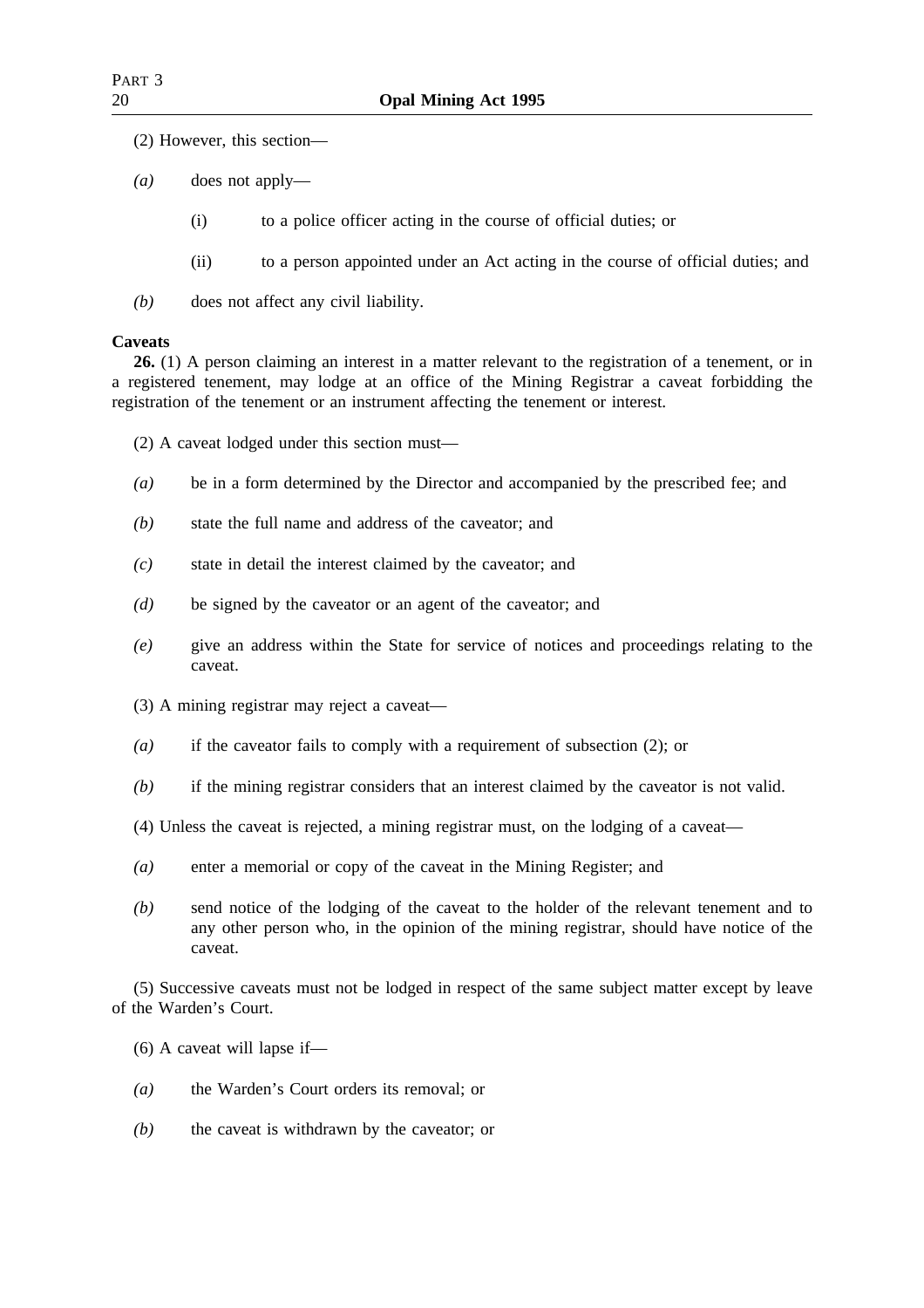*(c)* a person who has an interest in the matter challenges the caveat in the manner prescribed by the regulations and the caveator does not obtain an order of the Warden's Court confirming the caveat within 14 days after notice of the challenge is served on the caveator.

(7) The withdrawal of a caveat must be undertaken in a manner determined by the Director.

(8) A mining registrar must enter a memorial of the withdrawal of a caveat in the Mining Register.

(9) An instrument that would operate in derogation of rights protected by a caveat must not be registered by a mining registrar, and the operation of such an instrument will be suspended, while the caveat remains in force, unless the Warden's Court, or some other court that is competent to adjudicate on the rights protected by the caveat, otherwise orders.

(10) A person who has an interest in the matter may apply to the Warden's Court for an order under this section.

#### **Power of Mining Registrar to cancel tenement**

**27.** (1) If the Mining Registrar discovers or determines, after a tenement is registered, that the tenement should not have been registered under this Act on account of a contravention of, or failure to comply with, a provision or requirement of this Act on the part of the holder of the tenement, the Mining Registrar may, by notice in writing to the holder of the tenement, give notice of his or her intention to cancel the registration of the tenement on a day specified in the notice (which must be at least 21 days after the date of the notice).

(2) A person who receives a notice under subsection (1) may apply to the Warden's Court to have the decision of the Mining Registrar reviewed.

(3) An application for review must be made within 14 days of service of the notice (unless the Warden's Court allows an extension of time).

(4) Pending the determination of an application for review, the Mining Registrar must not cancel the registration of the tenement.

- (5) At the conclusion of the review, the Warden's Court may—
- *(a)* confirm the decision of the Mining Registrar; or
- *(b)* cancel the notice.

(6) Subject to a decision of the Warden's Court under this section, the Mining Registrar may, after the day specified in a notice under this section, cancel the registration of the relevant tenement.

## **Surrender of tenement, removal of posts, etc.**

**28.** (1) The Mining Registrar may, on receipt of an application in a manner and form determined by the Director from the holder of the tenement, cancel the registration of a precious stones tenement.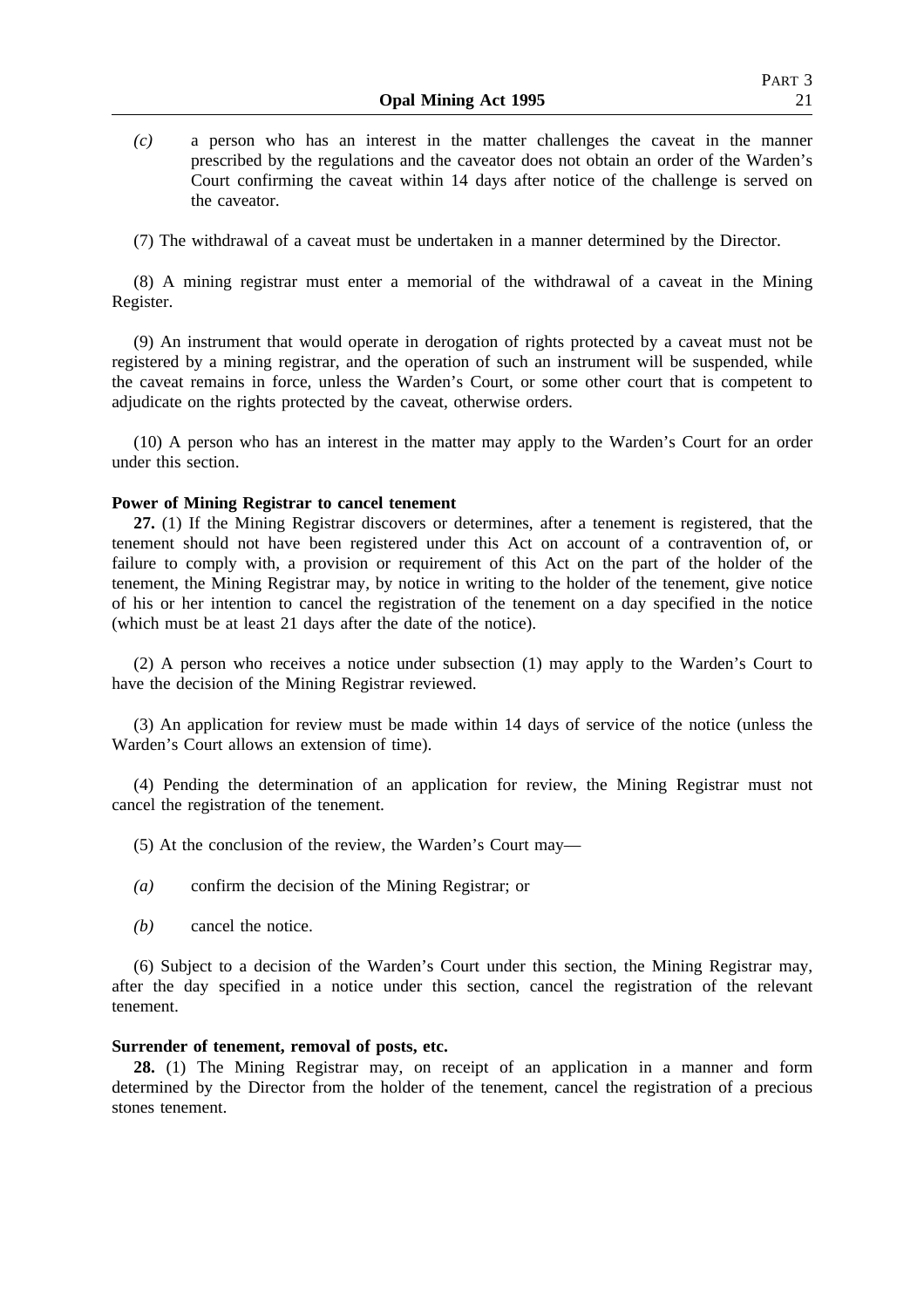- (2) An application under subsection (1)—
- *(a)* must be made in a form determined by the Director; and
- *(b)* must be made personally by the holder of the tenement or, in the case of a corporation, by an officer of the corporation who is authorised to make the application.

(3) If the land comprised in the tenement is outside (or partly outside) a precious stones field, the Mining Registrar must not cancel the registration of the tenement unless or until advised by an authorised person that the land has been rehabilitated in accordance with the requirements of this Act.

(4) If the registration of a tenement lapses or is cancelled under this Act, the holder of the tenement must—

- *(a)* in the case of a tenement that is wholly within a precious stones field—immediately remove all posts, boundary indicators and markers unless exempted from the requirement to do so by a mining registrar or authorised person on the basis that it is unreasonable (for reasons of safety or otherwise) to require the posts, indicators or markers to be removed;
- *(b)* in any other case—leave all posts, boundary indicators and markers in place until authorised by a mining registrar or authorised person to remove them and then, on receiving that authorisation, subject to any direction to the contrary, immediately remove them.
- (5) In this section—

"**authorised person**" includes a person who is authorised by the Mining Registrar to exercise the powers of an authorised person under this section.

## **Removal of machinery**

**29.** (1) If the registration of a precious stones tenement lapses or is cancelled under this Act, the owner of machinery or goods on land comprised in the tenement (not being the owner of the land) must ensure that the machinery or goods are removed from the land within 28 days after the day in which the registration lapses or is cancelled.

Maximum penalty: \$5 000.

(2) A person may, at any reasonable time within the period of 28 days referred to in subsection (1), enter and remain on land for the purposes of removing machinery or goods from the land under subsection (1).

(3) If machinery or goods remain on the land after the expiration of the 28 days referred to in subsection (1), the Chief Inspector may take possession of the machinery or goods.

(4) The Chief Inspector must, within seven days after taking possession of machinery or goods under this section—

*(a)* give notice of his or her actions to any person who has, to the knowledge of the Chief Inspector, an interest in the machinery or goods and whose address is known to the Chief Inspector; and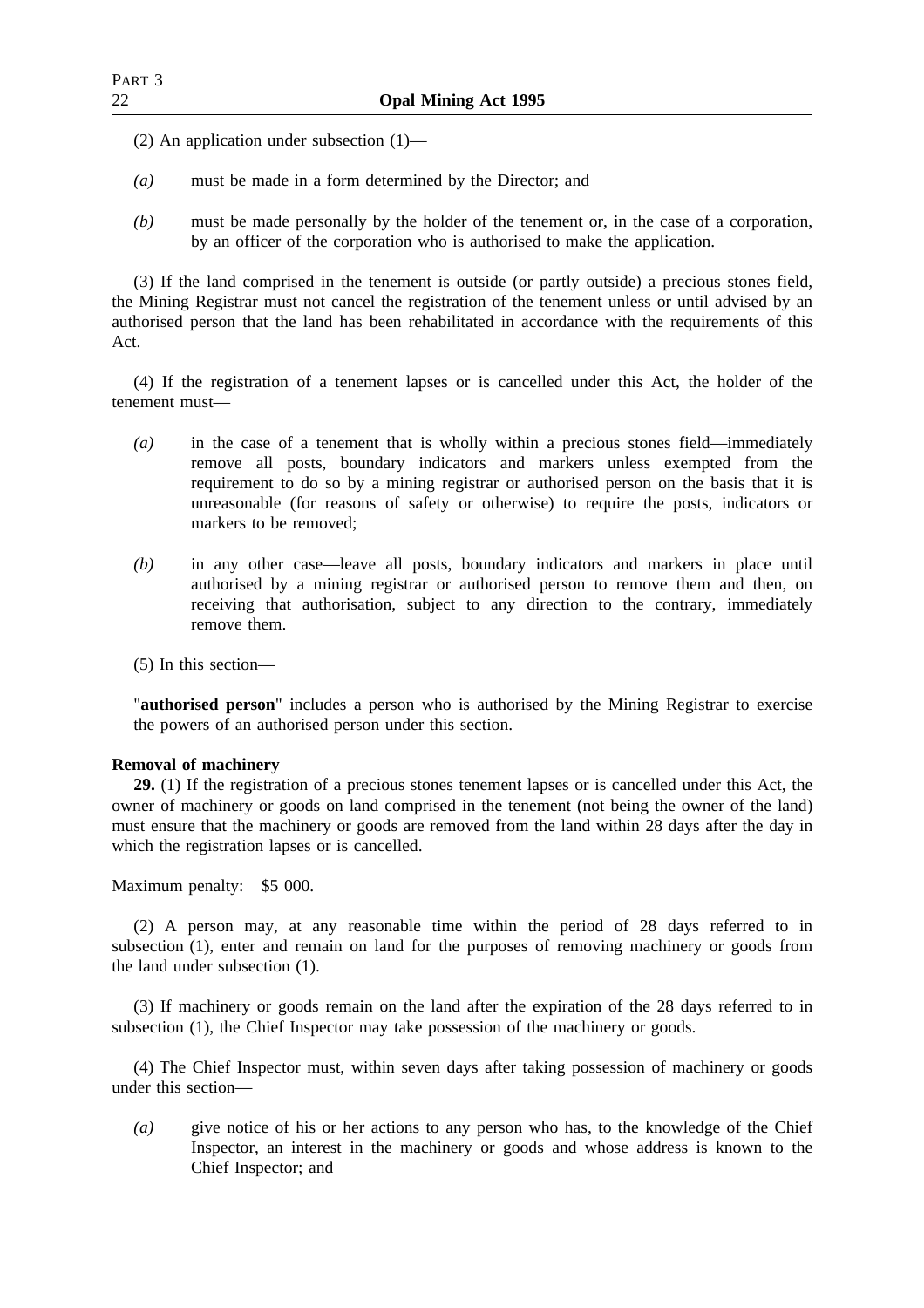- *(b)* publish notice of the taking of possession of the machinery or goods in a newspaper circulating within the local area.
- (5) A notice must be in a form approved by the Director for the purposes of this section.

(6) A person who is entitled to possession of the machinery or goods may reclaim them by paying to the Chief Inspector the reasonable costs associated with the Chief Inspector taking possession of the machinery or goods and storing them.

(7) If the machinery or goods are not reclaimed under subsection (6) within 28 days after publication of the notice under subsection (4)*(b)*, the Chief Inspector may sell or dispose of them as the Chief Inspector thinks fit.

- (8) If the machinery or goods are sold, the Chief Inspector—
- *(a)* may retain out of the proceeds of sale an amount equal to, and to be applied in relation to, the reasonable costs associated with taking possession, storing and selling the machinery or goods; and
- *(b)* must pay the balance to the Treasurer.

(9) The purchaser of the machinery or goods acquires a good title to the machinery or goods in defeasance of—

- *(a)* the previous owner's interest in the machinery or goods; and
- *(b)* the interests of others unless the purchaser has actual notice of the interest before purchasing the machinery or goods.

(10) The previous owner of machinery or goods that have been sold under this section may, within three months after the day of sale, on application to the Chief Inspector, claim some or all of the balance paid to the Treasurer under subsection (8)*(b)*.

(11) If the Chief Inspector is satisfied, on application under subsection (10), that it is fair and reasonable that the amount of the claim be satisfied, the Chief Inspector will request payment from the Treasurer (who must then release the appropriate amount).

 $(12)$  If—

- *(a)* a claim is not made under subsection (10) within the time specified by that subsection; or
- *(b)* a claim is made but rejected,

the amount held by the Treasurer is forfeited to the Crown.

## **Maintenance of posts**

**30.** The holder of a registered precious stones tenement must ensure that all posts, boundary indicators and notices are maintained in accordance with requirements prescribed by the regulations.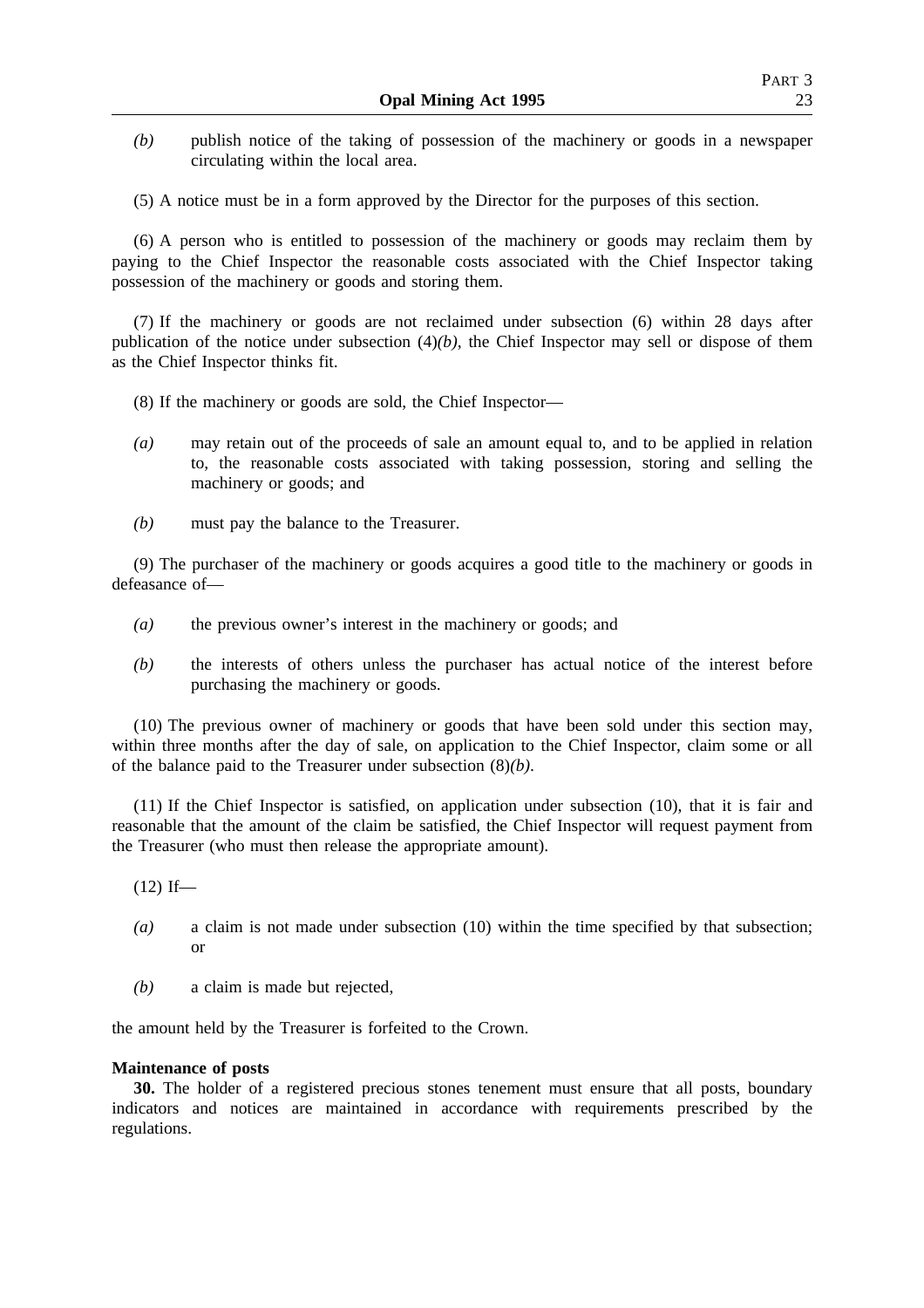# **PART 4 ENTRY ON LAND AND DECLARED EQUIPMENT**

## **DIVISION 1—ENTRY ON LAND**

## **Entry on land**

**31.** Subject to this Act, a person authorised under this Act to conduct prospecting or other mining operations on land may enter land for the purposes of those operations—

- $(a)$  if the person has an agreement<sup>1</sup> with the owner of the land authorising the person to enter the land to carry out mining operations on the land; or
- *(b)* if the person is authorised by a native title mining determination to enter the land to carry out mining operations on the land; or
- *(c)* if—
	- (i) the person has given the prescribed notice of entry; and
	- (ii) the operations will not affect native title in the land; and
	- (iii) the person complies with any determination made on objection to entry on the land, or the use or unconditional use of the land, or portion of the land, for mining operations;<sup>2</sup> or
- *(d)* if the land to be entered is in a precious stones field and the operations will not affect native title in the land; or
- *(e)* if the person enters the land to continue operations that had been lawfully commenced on the land before the commencement of this Act.

<sup>1</sup> If the land is native title, the agreement is to be negotiated under Part 7. In any other case, see Part 6.  $2$  See section 32(6).

#### **Notice of entry**

**32.** (1) A mining operator must, at least 21 days before first entering land to carry out mining operations, serve on the owner of the land notice of intention to enter the land (the "**prescribed notice of entry**") describing the nature of the operations to be carried out on the land.

- (2) The notice—
- *(a)* must be in a form determined by the Director; and
- *(b)* must contain a statement of the owner's right of objection and compensation under this Act; and
- *(c)* must have been validated by an authorised person.
- (3) The notice must be served—
- *(a)* in the case of native title land—as prescribed by the *Native Title (South Australia) Act 1994*; or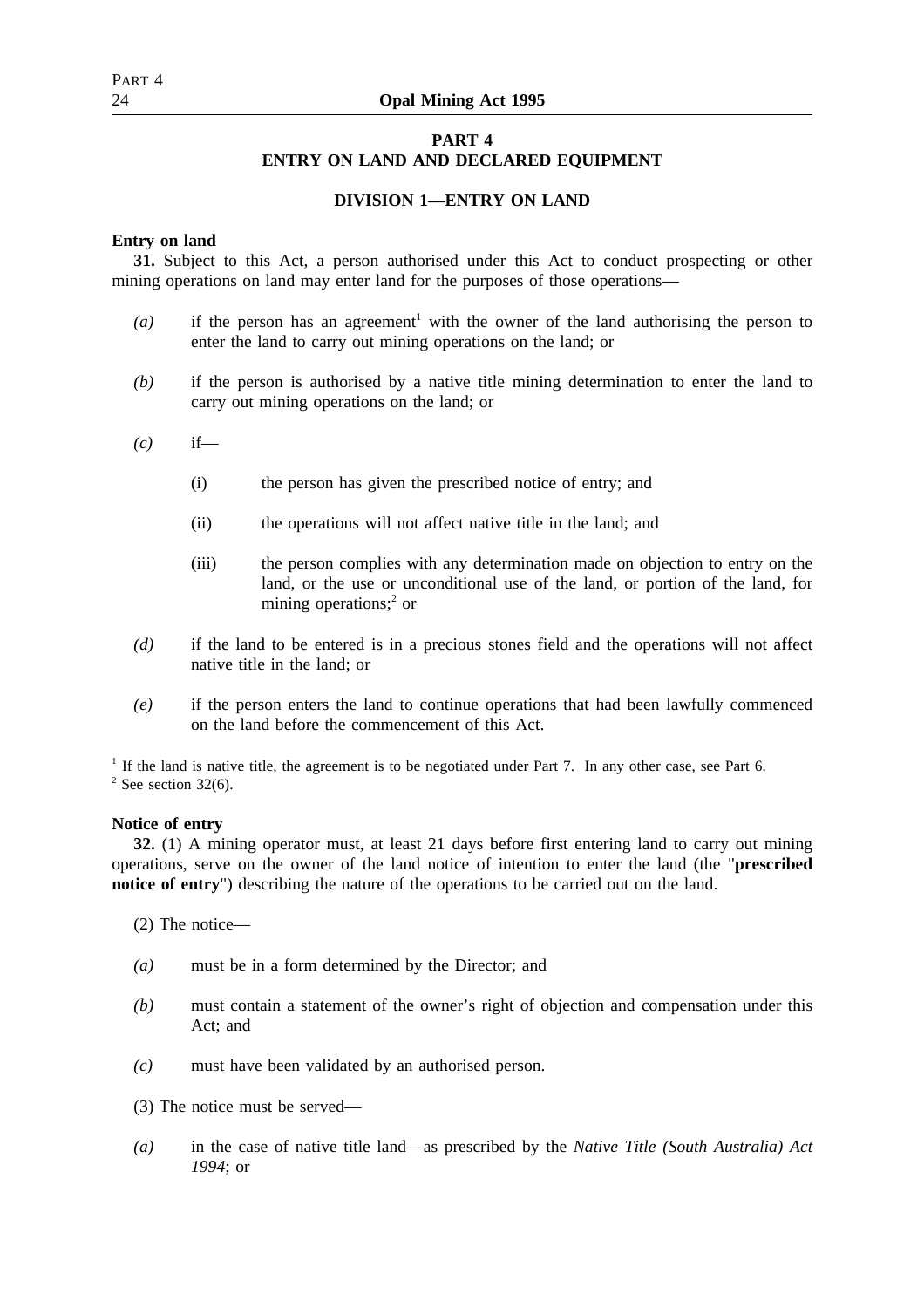*(b)* in other cases—personally or by post.

(4) If the land is held under a form of title (other than a pastoral lease) that confers a right to exclusive possession of the land, the owner may, within three months after service of the notice, lodge a notice of objection with the appropriate court objecting—

- *(a)* to entry on the land by the mining operator; or
- *(b)* to the use, or the unconditional use, of the land, or a portion of the land, for mining operations.

(5) The court must send a copy of a notice of objection to the mining operator and to the Mining Registrar.

(6) If the court is satisfied on the hearing of an objection that the conduct of the mining operations on the land would be likely to result in substantial hardship or substantial damage to the land, the court may—

- *(a)* determine that the land, or a particular part of the land, should not be used by the mining operator for the purpose of mining operations; or
- *(b)* determine conditions on which operations may be carried out on the land by the mining operator with least detriment to the interests of the owner and least damage to the land.
- (7) A mining operator who—
- *(a)* contravenes or fails to comply with a requirement under subsections (1)—(4); or
- *(b)* contravenes or fails to comply with a determination under subsection (6),

is guilty of an offence.

Maximum penalty: \$5 000.

- (8) The prescribed notice of entry is not required if—
- *(a)* the land to be entered is in a precious stones field; or
- *(b)* the mining operator is authorised to enter the land by or under an agreement with the owner of the land and, under that agreement, notice is not required; or
- *(c)* the mining operator is authorised to enter the land under a native title mining determination; or
- *(d)* the mining operator enters the land to continue mining operations that had been lawfully commenced on the land before the commencement of this Act.

## **Duration of notice of entry**

**33.** (1) A notice of entry remains in force—

*(a)* for six months from the date of validation (*see* section 32(2)); and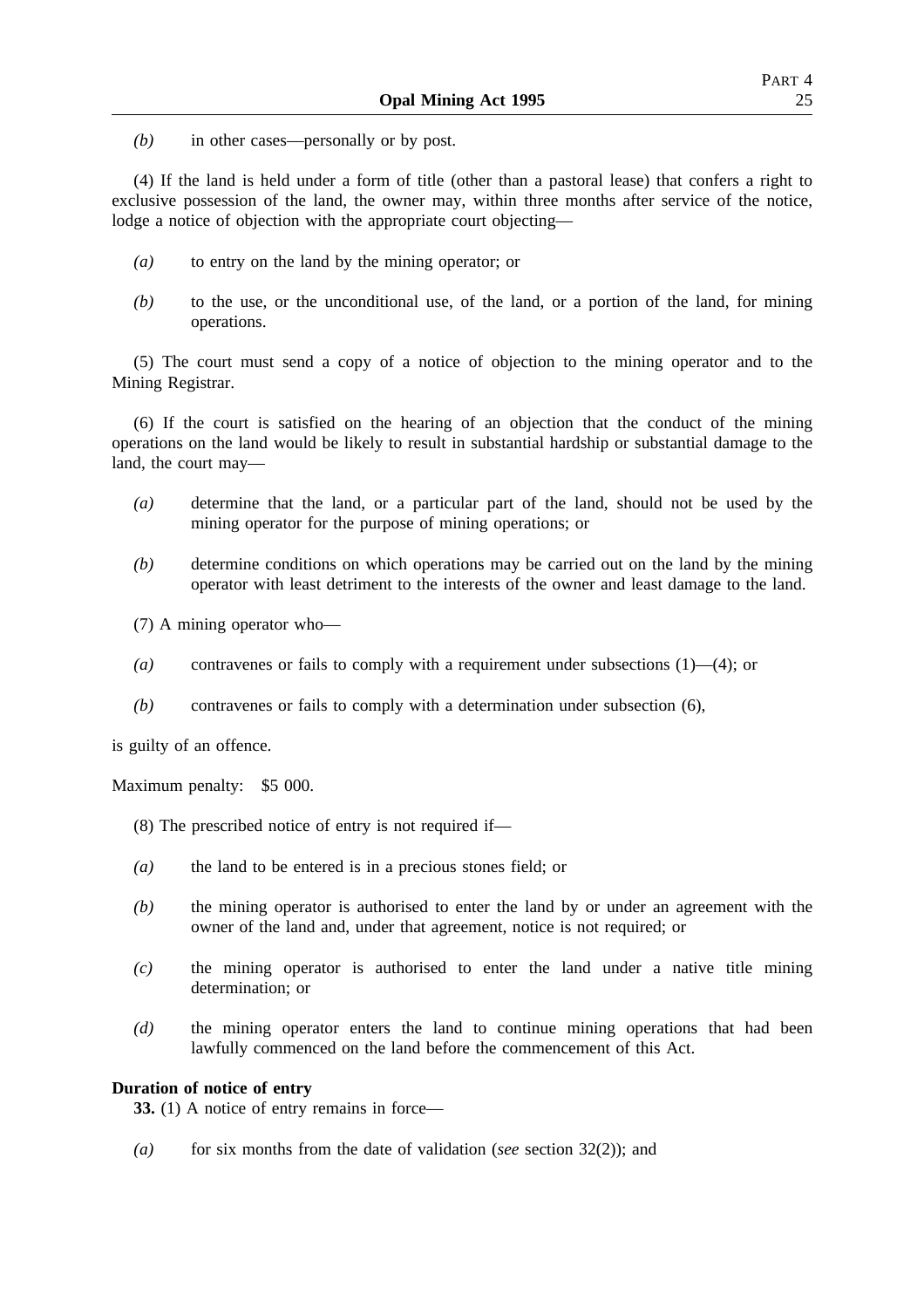*(b)* for the duration of a tenement (including any renewal) that is pegged out on the land to which the notice relates within six months from the date of validation.

(2) A mining operator who desires to enter land after a notice of entry has lapsed must serve a new, validated notice of entry, subject to the qualification that if the new notice is served within 28 days after the previous notice lapsed, the mining operator does not need to give at least 21 days notice before re-entering the land.

## **DIVISION 2—DECLARED EQUIPMENT**

## **Use of declared equipment**

**34.** (1) A mining operator must not use declared equipment in the course of mining operations under this Act except—

- *(a)* on land comprised in a registered tenement within a precious stones field; or
- *(b)* with the written authorisation of the Director (for land outside a precious stones field).

Maximum penalty: *(a)* In the case of a breach of paragraph *(a)*—\$5 000;

*(b)* In the case of a breach of paragraph *(b)*—\$10 000.

(2) An application for an authorisation of the Director to use declared equipment outside a precious stones field must be made in a manner and form determined by the Director and accompanied by the prescribed application fee.

(3) An authorisation may be given subject to conditions.

(4) The Director may, by notice in writing to the mining operator, add, substitute or delete one or more conditions to an authorisation.

(5) A mining operator must not contravene or fail to comply with a condition.

Maximum penalty: \$5 000.

(6) A mining operator must, at least 21 days before first using declared equipment on land, serve on the owner of the land notice of the intention to use the declared equipment in the course of mining operations carried out on the land.

(7) The notice must be in a form determined by the Director.

(8) The owner may, within three months after service of a notice, lodge a notice of objection with the Warden's Court objecting to the use, or the unconditional use, of declared equipment on the land.

(9) The court must send a copy of a notice of objection to the mining operator and to the Mining Registrar.

(10) If the court is satisfied on the hearing of an objection that the use of declared equipment on the land would be likely to result in severe or unjustifiable hardship or substantial damage to the land, the court may—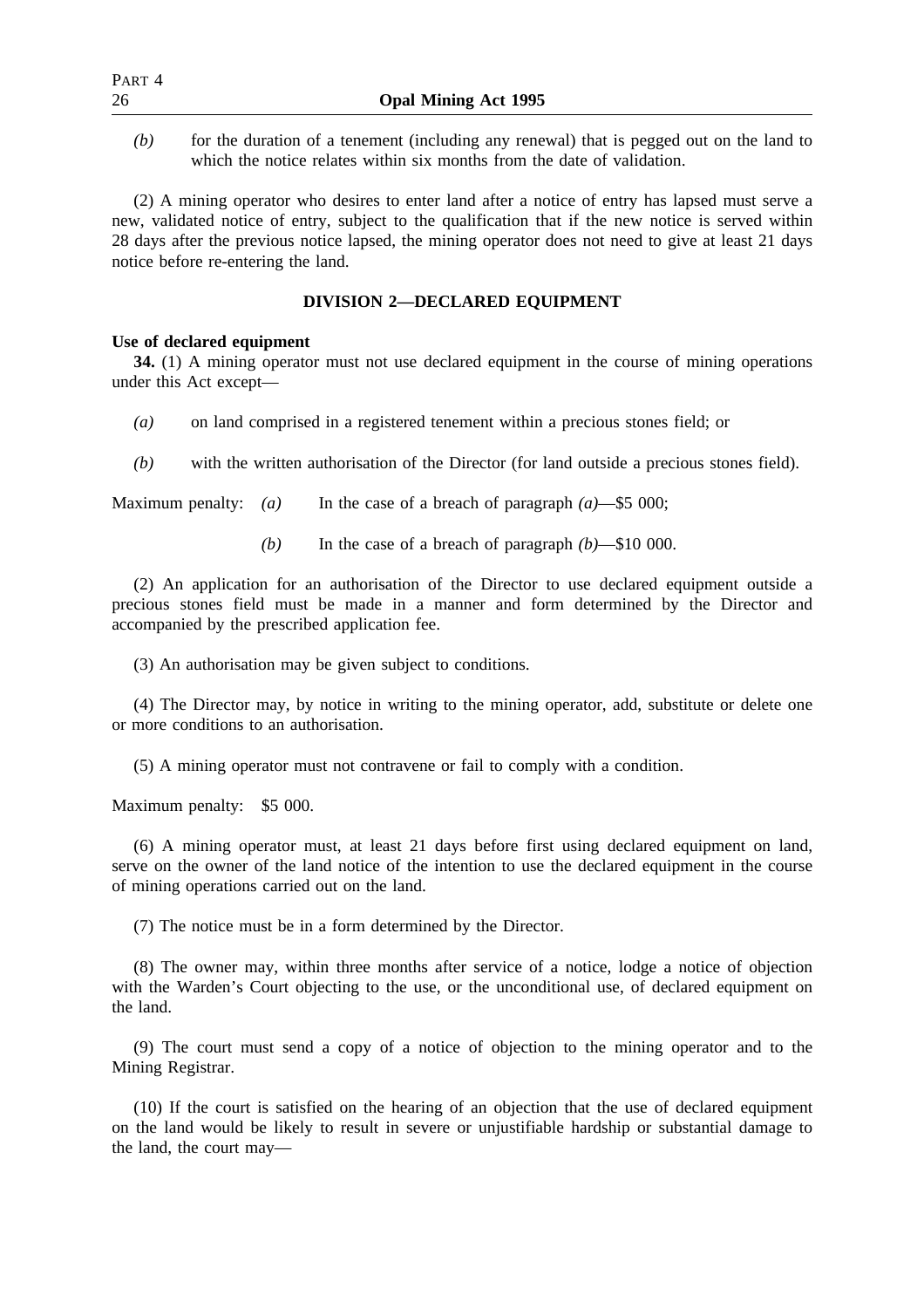- *(a)* determine that declared equipment should not be used in the course of mining operations on the land or a part of the land; or
- *(b)* determine the conditions under which declared equipment may be used on the land with least detriment to the interests of the owner and least damage to the land.

(11) A mining operator who—

- *(a)* uses declared equipment on land without prior service of a notice under subsection (6); or
- *(b)* fails to comply with a determination or condition under subsection (10),

is guilty of an offence.

Maximum penalty: \$10 000.

- (12) Subsections  $(6)$ —(11) do not apply to the use of declared equipment on land if—
- *(a)* the land is within a precious stones field; or
- *(b)* the Warden's Court or the ERD Court has determined conditions on which declared equipment may be used on the land and the mining operator complies with the terms of the determination.

(13) This section does not apply to the use of declared equipment on land if there is an agreement with the owner of the land about the use of declared equipment and the mining operator complies with the terms of the agreement.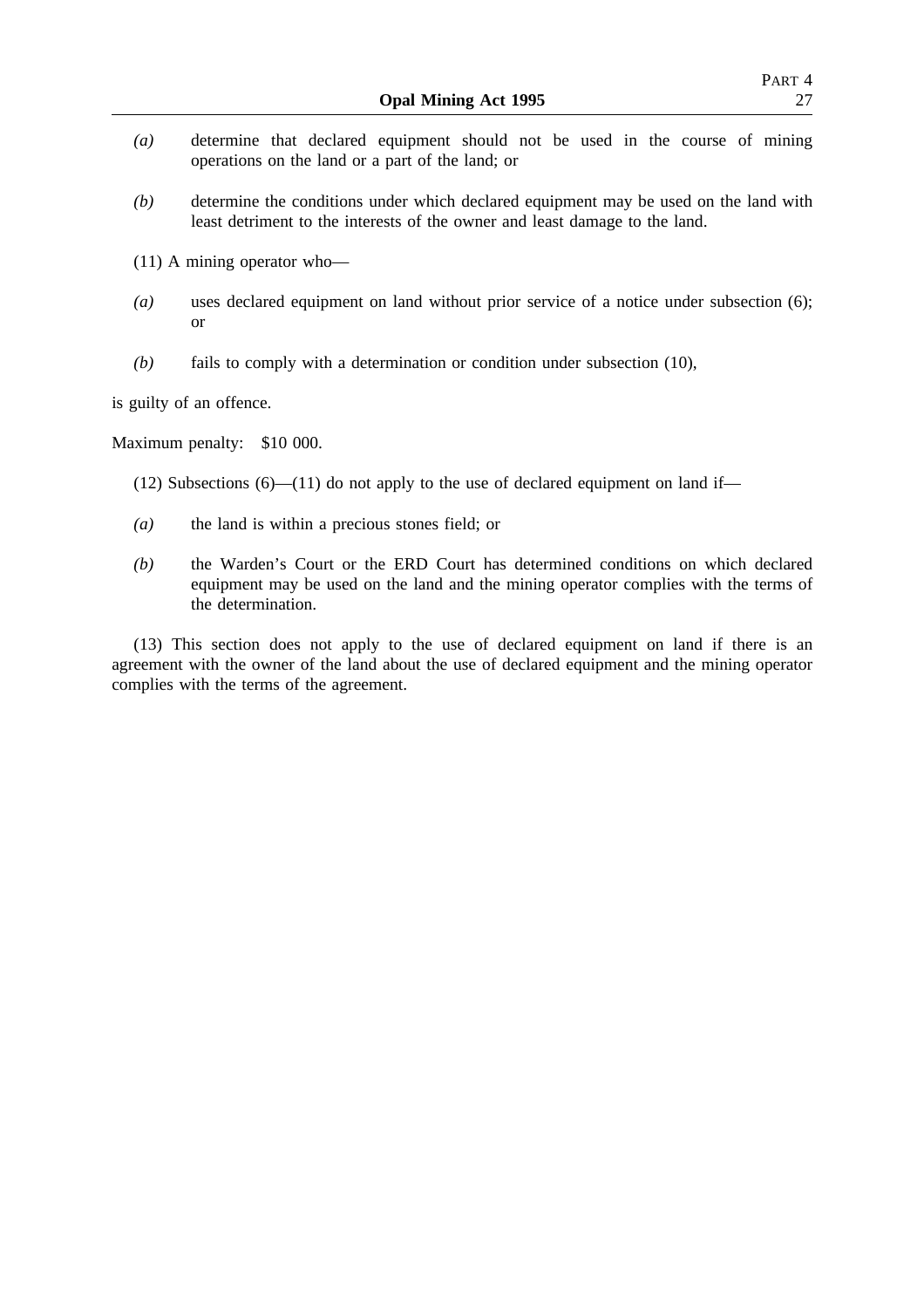# PART 5

## **PART 5 REHABILITATION AND COMPENSATION**

## **Rehabilitation of land**

**35.** (1) An authorised person may, by notice in writing to the holder of a precious stones tenement that is outside (or partly outside) a precious stones field, direct the holder of the tenement to rehabilitate land within the tenement that has been disturbed by mining operations to a condition that is, in the opinion of an authorised person, satisfactory.

(2) A notice under subsection (1)—

- *(a)* may specify the action to be taken by the person, and specify the period within which it must be taken; and
- *(b)* may relate or extend to mining operations carried out on the land before the tenement was pegged out or registered; and
- *(c)* may relate or extend to mining operations carried out by another person on the land; and
- *(d)* may be given before or after the tenement has come to an end.
- (3) A person to whom a notice is issued under this section must comply with the notice.

Maximum penalty: \$5 000.

(4) The Minister may order that no other area may be pegged out for a tenement by a person named in a notice until the person has complied with the notice.

(5) A person must not contravene an order under subsection (4).

Maximum penalty: \$5 000.

(6) If the requirements of a notice are not carried out, an authorised person may cause the requirements to be carried out.

(7) The Director may recover the costs and expenses reasonably incurred in taking action under subsection (6) from the person who failed to comply with the notice, as a debt.

(8) A person may, at any reasonable time, enter and remain on land for the purposes of rehabilitating the land under this section, and may take appropriate action on the land in order to comply with an order under this section.

(9) An authorised person may, with the approval of the Director, vary a notice previously given under this section.

(10) An obligation on the holder of a tenement to rehabilitate land is not affected by the tenement lapsing or being cancelled.

(11) In this section—

"**holder**" of a mining tenement includes a former holder of a tenement;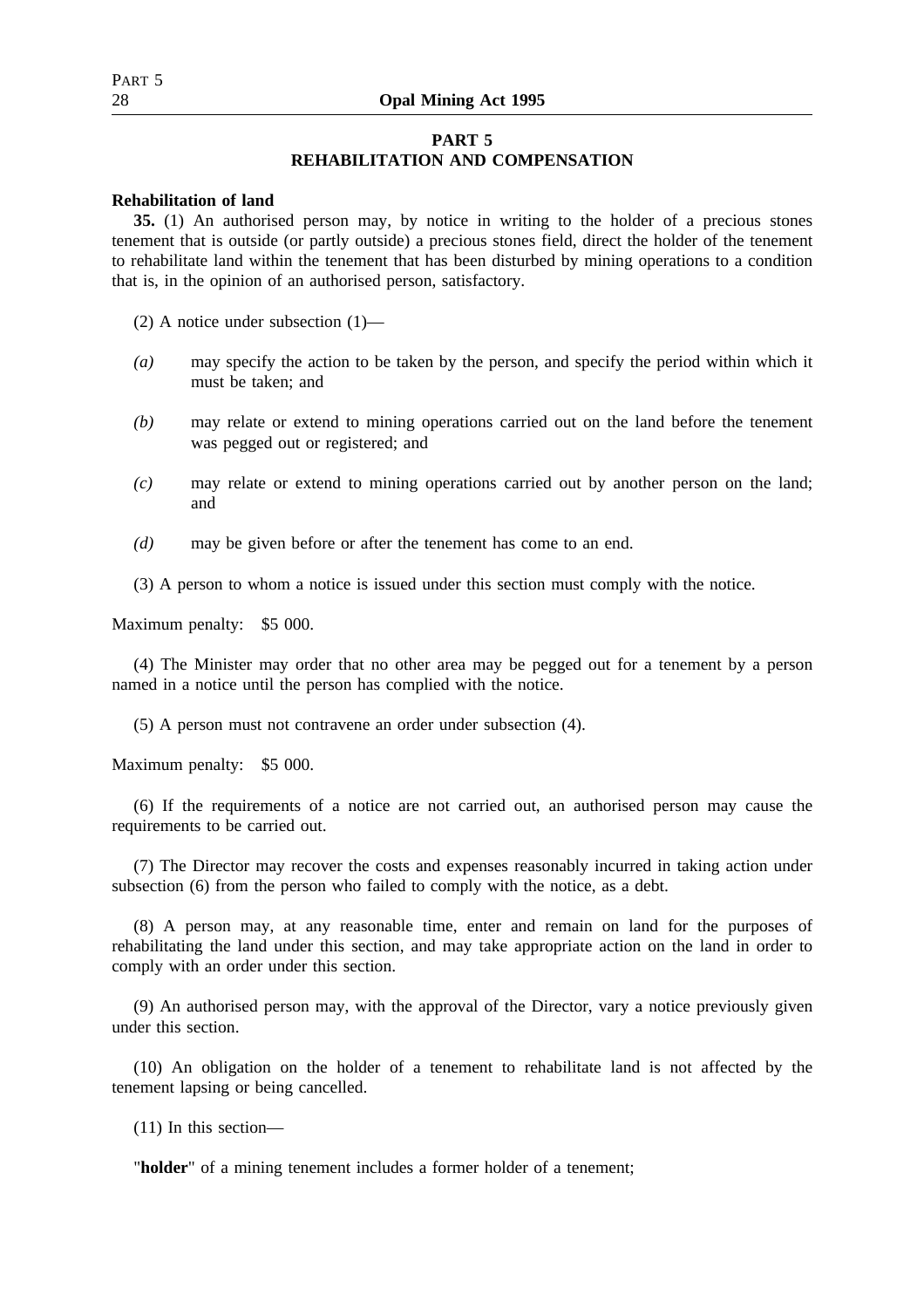"**precious stones tenement**" includes a tenement the registration of which has lapsed or been cancelled.

#### **Bonds**

**36.** (1) The Minister may, by notice in writing to an applicant for the registration of, or the holder of, a precious stones tenement that is outside (or partly outside) a precious stones field, require the person to enter into a bond under this section.

(2) The Minister may determine the amount, form and terms of the bond taking into account—

- *(a)* liabilities that the relevant person may incur in the course of mining operations; and
- *(b)* the present or future obligations that the relevant person may incur for the rehabilitation of land.

(3) The Minister may require security for the satisfaction of the bond in accordance with a determination of the Minister.

(4) The Minister may, by notice in writing to the holder of a tenement, require that the amount, form or terms of a bond, or the security for a bond, be varied.

(5) A variation under subsection (4) may include the addition or substitution of terms.

(6) A person to whom a notice is issued under this section must comply with the notice within 30 days after service of the notice.

(7) A bond must be lodged with the Mining Registrar.

(8) The prescribed fee is payable when the bond is lodged.

(9) The Mining Registrar may delay the registration of a tenement until a bond is lodged.

(10) A person who has been required to enter into a bond must not carry out mining operations on the relevant land, or must cease mining operations on the relevant land, until the bond is lodged with the Mining Registrar.

Maximum penalty: \$5 000.

(11) The Minister or an authorised person may prohibit mining operations on land until a person complies with a requirement under this section.

(12) A person must not contravene a prohibition under subsection (11).

Maximum penalty: \$5 000.

## **Application of bonds**

**37.** (1) If a person fails to fulfil an obligation under a tenement, fails to rehabilitate land within a tenement (or former tenement), or acts (or omits to act) so as to breach a term of a bond, the Minister may determine that an amount under a bond entered into by the person is forfeited under this section.

(2) The amount is forfeited to the Crown (to be held by the Minister).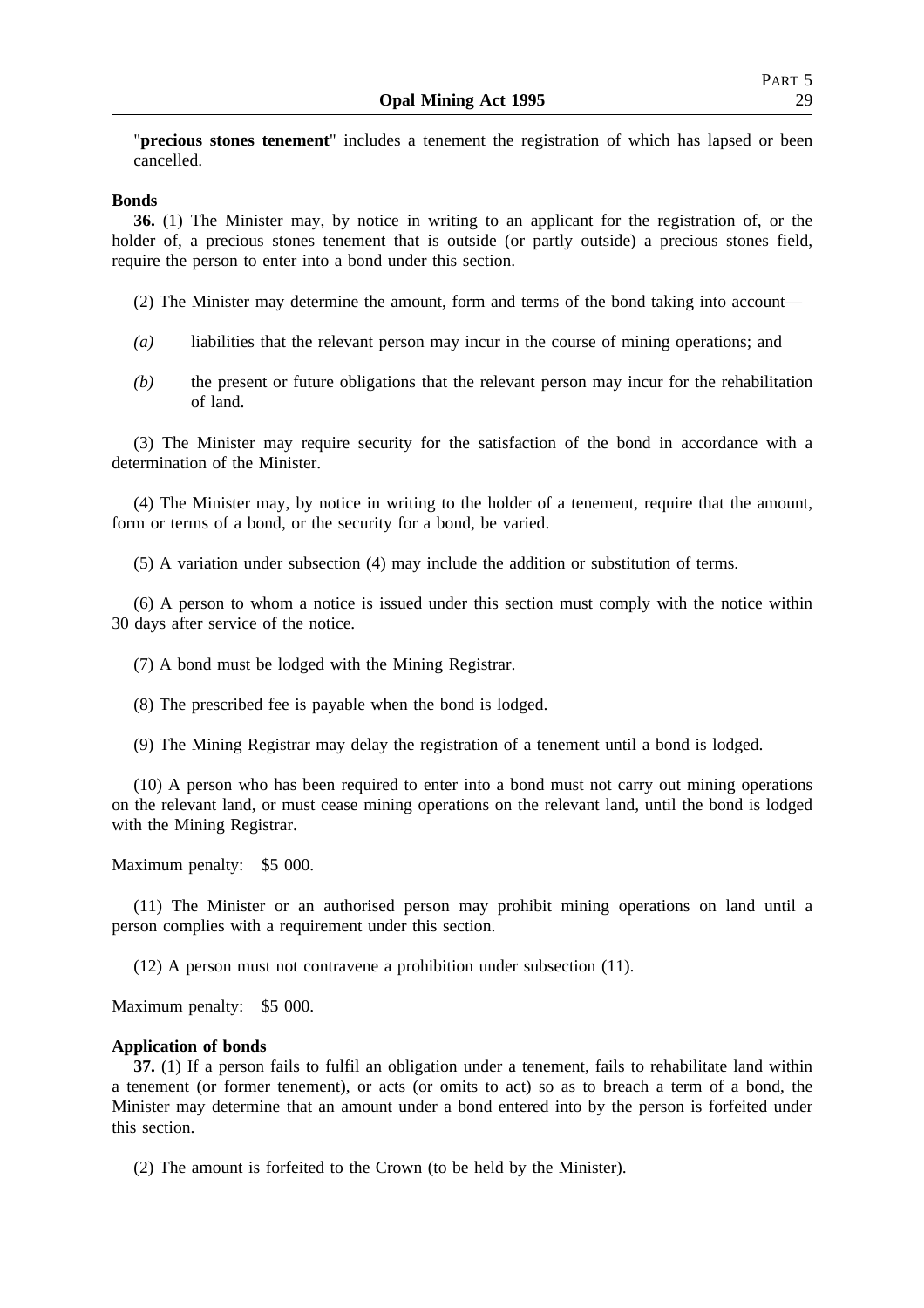- (3) The forfeited amount may, at the discretion of the Minister, be applied—
- *(a)* towards the rehabilitation of land in the relevant tenement;
- *(b)* in respect of liabilities incurred on account of mining operations on the land.
- $(4)$  If—
- *(a)* a tenement in respect of which a bond has been lodged lapses or is cancelled; and
- *(b)* the Mining Registrar is satisfied that it is appropriate to do so,

the Mining Registrar may return the bond to the holder of the tenement.

## **Compensation**

**38.** (1) The owner of land on which mining operations are carried out is entitled to receive compensation for economic loss, hardship or inconvenience suffered on account of the mining operations.

(2) The compensation will be payable by—

- *(a)* if the land is subject to a tenement at the time of the mining operations—the holder of the tenement (even if the holder of the tenement did not carry out the mining operations); and
- *(b)* in all cases—the person who carries out the mining operations.

(3) The holder of a tenement who is required to pay compensation on account of mining operations carried out by another person is entitled, subject to an agreement between the parties, to recover from the other person an amount equal to the amount of the compensation.

(4) In determining the compensation payable under this section, the following matters must be considered:

- *(a)* damage caused to the land by the mining operations; and
- *(b)* loss of productivity or profits as a result of the mining operations; and
- *(c)* other relevant matters.

(5) The amount of the compensation will be an amount determined by agreement between the owner and the person by whom the compensation is payable or, in default of agreement, an amount determined, on application by an interested party, by the appropriate court.

(6) The appropriate court, in determining compensation under this section, must take into consideration any work that a mining operator has carried out, or undertakes to carry out, to rehabilitate the land.

(7) On the hearing of an application for compensation under this section, the appropriate court may order a mining operator to carry out specified work to rehabilitate the land.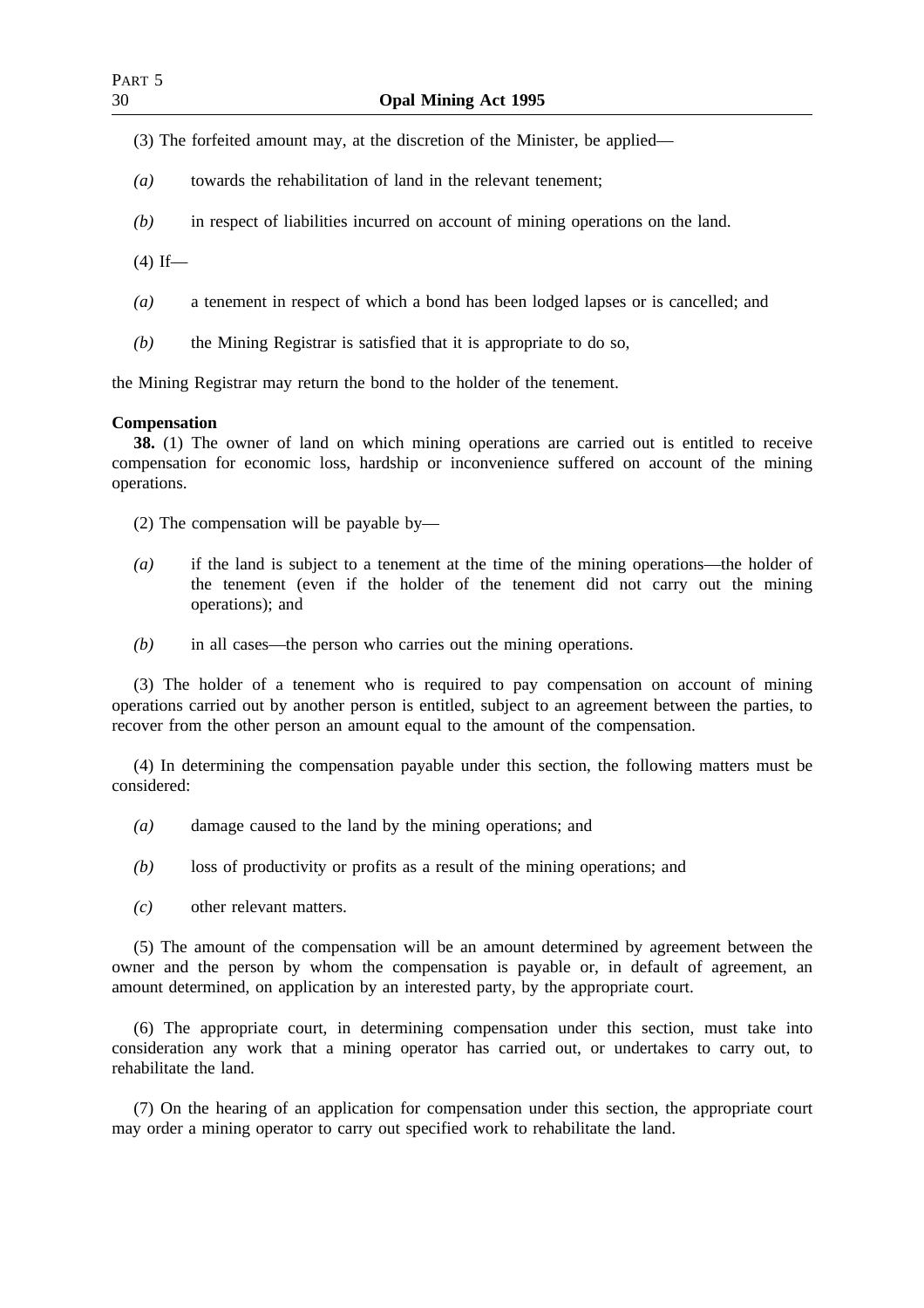# **PART 6 OPAL MINING CO-OPERATION AGREEMENTS**

## **Interpretation**

**39.** In this Part—

"**mining operator**" includes a person who seeks to carry out mining operations on land;

"**registered agreement**" means an opal mining co-operation agreement registered under this Part.

## **Nature of agreement**

**40.** (1) An opal mining co-operation agreement may be made about mining operations carried out under this Act on land.

- (2) However, an opal mining co-operation agreement cannot relate to—
- *(a)* native title land; or
- *(b)* land within a precious stones field.

## **Parties to an agreement**

**41.** An opal mining co-operation agreement may be made between—

- *(a)* the owner of land; and
- $(b)$ 
	- (i) a mining operator; or
	- (ii) an approved association.

## **Content of an agreement**

**42.** (1) An opal mining co-operation agreement may—

- *(a)* provide that land that would otherwise be exempt land will not be taken to be exempt land under this Act for the purposes of mining operations authorised by the agreement;
- *(b)* prohibit or restrict the pegging out of an area for a precious stones tenement by a person bound by the agreement;
- *(c)* provide—
	- (i) that the owner of the land will not object to a notice of entry to the land; or
	- (ii) that a notice of entry to the land does not need to be given (or does not need to be given in specified circumstances, or only needs to be given in specified circumstances);
- *(d)* restrict or regulate the circumstances or conditions under which a person covered by the agreement may enter, or remain on, the land;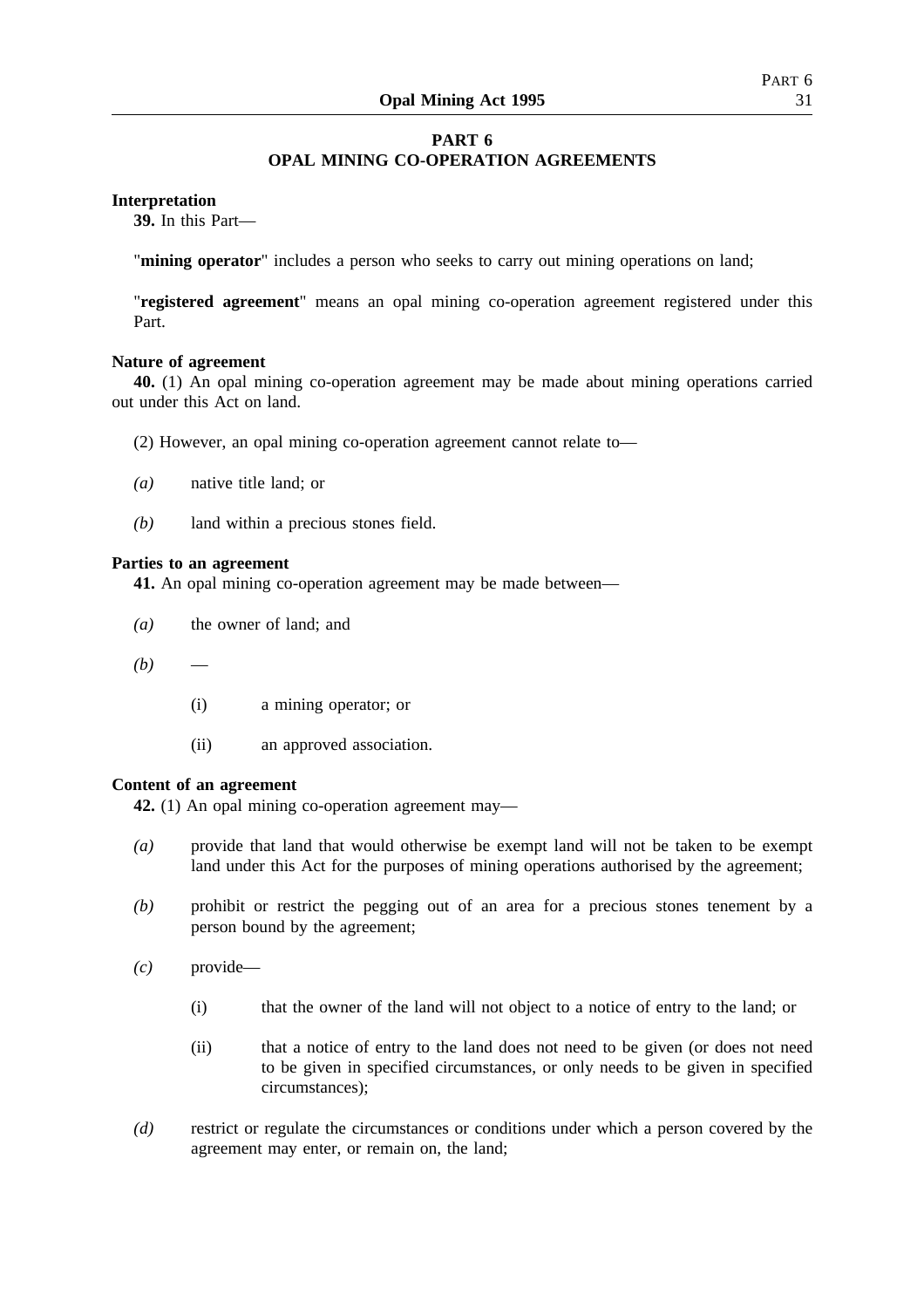| PART 6<br>32 | <b>Opal Mining Act 1995</b>                                                                                                                                                                       |
|--------------|---------------------------------------------------------------------------------------------------------------------------------------------------------------------------------------------------|
| (e)          | permit, prohibit, restrict or regulate the use of declared equipment on the land, or<br>provide that notice of the use of declared equipment need not be given;                                   |
| (f)          | provide for any other permission that the owner of the land may give under this Act;                                                                                                              |
| (g)          | provide for the care, management or rehabilitation of land;                                                                                                                                       |
| (h)          | provide for the payment of compensation to the owner of the land on account of mining<br>operations on the land;                                                                                  |
| (i)          | make other provisions about carrying out of mining operations on the land;                                                                                                                        |
| (j)          | identify camp sites or temporary residences on the land;                                                                                                                                          |
| (k)          | provide for other matters agreed between the parties to the agreement.                                                                                                                            |
|              | (2) An agreement may provide for payments to the owner of the land that are based on profits<br>or income derived from mining operations on the land or the quantity of precious stones produced. |
|              | (3) An agreement must comply with requirements prescribed by the regulations.                                                                                                                     |
|              | <b>Registration of agreement</b>                                                                                                                                                                  |

**43.** (1) The parties to an opal mining co-operation agreement must submit the agreement to the Mining Registrar for registration within 21 days after the agreement is signed by or on behalf of the parties to the agreement.

- (2) The prescribed fee is payable when the agreement is submitted for registration.
- (3) The Mining Registrar must register the agreement unless—
- *(a)* the agreement relates to land that is within a precious stones field or is native title land; or
- *(b)* the Mining Registrar believes—
	- (i) that the agreement has not been negotiated in good faith; or
	- (ii) that the agreement is inconsistent with the objects of this Act or is not in the best interests of opal mining in the State; or
	- (iii) that there is some other good reason why the agreement should not be registered.

(4) The Mining Registrar must make a decision on the registration of an agreement within one month after the agreement is submitted for registration.

(5) However, despite subsections (2) and (3), the Mining Registrar must not register an agreement over pastoral land within the meaning of the *Pastoral Land Management and Conservation Act 1989* unless or until the Mining Registrar has consulted with the Pastoral Board about proposals for the rehabilitation of land under the agreement (and the Minister may, on the basis of the time that is required to complete that consultation process, grant an extension of time under subsection (4)).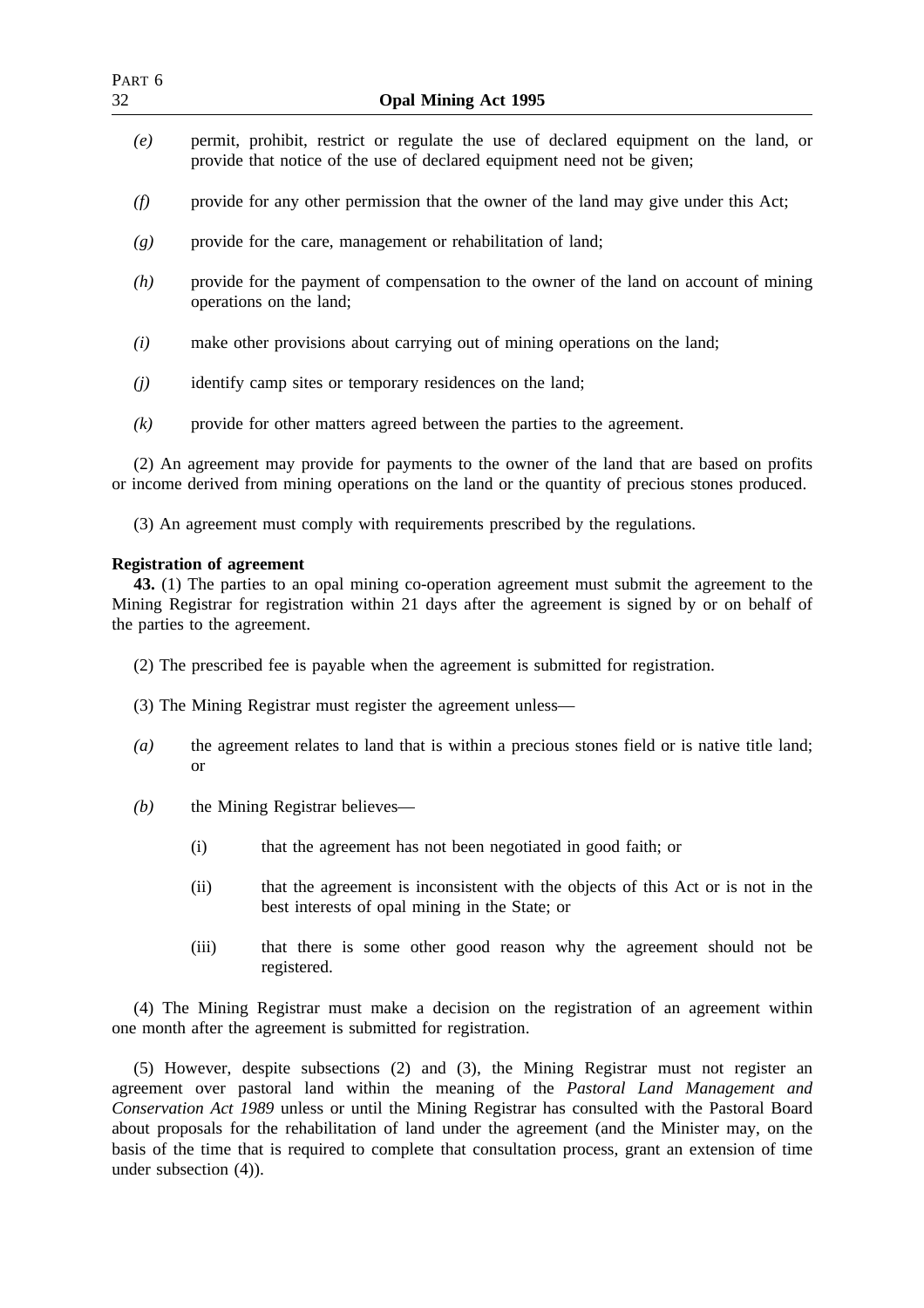(6) An agreement has no force or effect under this Act until it is registered.

## **Agreement may be varied or revoked**

**44.** (1) The parties to a registered opal mining co-operation agreement may, by agreement, vary or revoke the agreement.

(2) A variation to a registered agreement must be submitted by the parties to the agreement to the Mining Registrar for registration within 21 days after the variation is made and the Mining Registrar must register the variation unless the Mining Registrar believes—

- *(a)* that the variation is inconsistent with the objects of this Act or is not in the best interests of opal mining in the State; or
- *(b)* that there is some other good reason why the variation should not be registered.

(3) A party to a registered agreement may, by notice in writing to the other parties to the agreement, withdraw from the agreement.

- (4) However, a notice under subsection (3)—
- *(a)* cannot be given without the approval of the Mining Registrar; and
- *(b)* must be given at least 60 days before the withdrawal is to take effect.

(5) If an approved association is withdrawing from an agreement, the association must give notice of the withdrawal to each member who is covered by the agreement in accordance with any requirements specified by the Mining Registrar.

## **Appeal to Warden's Court**

**45.** A party to an opal mining co-operation agreement may appeal to the Warden's Court against a decision of the Mining Registrar under this Part and the court may, on appeal, confirm or reverse the Mining Registrar's decision.

## **Persons bound by agreement**

**46.** A registered agreement is binding on, and enforceable by or against, the original parties to the agreement and—

- *(a)* the successors in title to the owner of the land; and
- *(b)* a person who carries out mining operations on the land on behalf of a party to the agreement; and
- *(c)* if an approved association is a party to the agreement—the members of the association who are covered by the agreement; and
- *(d)* the holders from time to time of mining tenements covered by the agreement.

## **Enforcement of agreement**

**47.** A person who is entitled to enforce a registered agreement who believes that another person bound by the agreement has contravened, or failed to comply with, a term of the agreement may apply to the appropriate court and the court may, if satisfied that the other person is in default—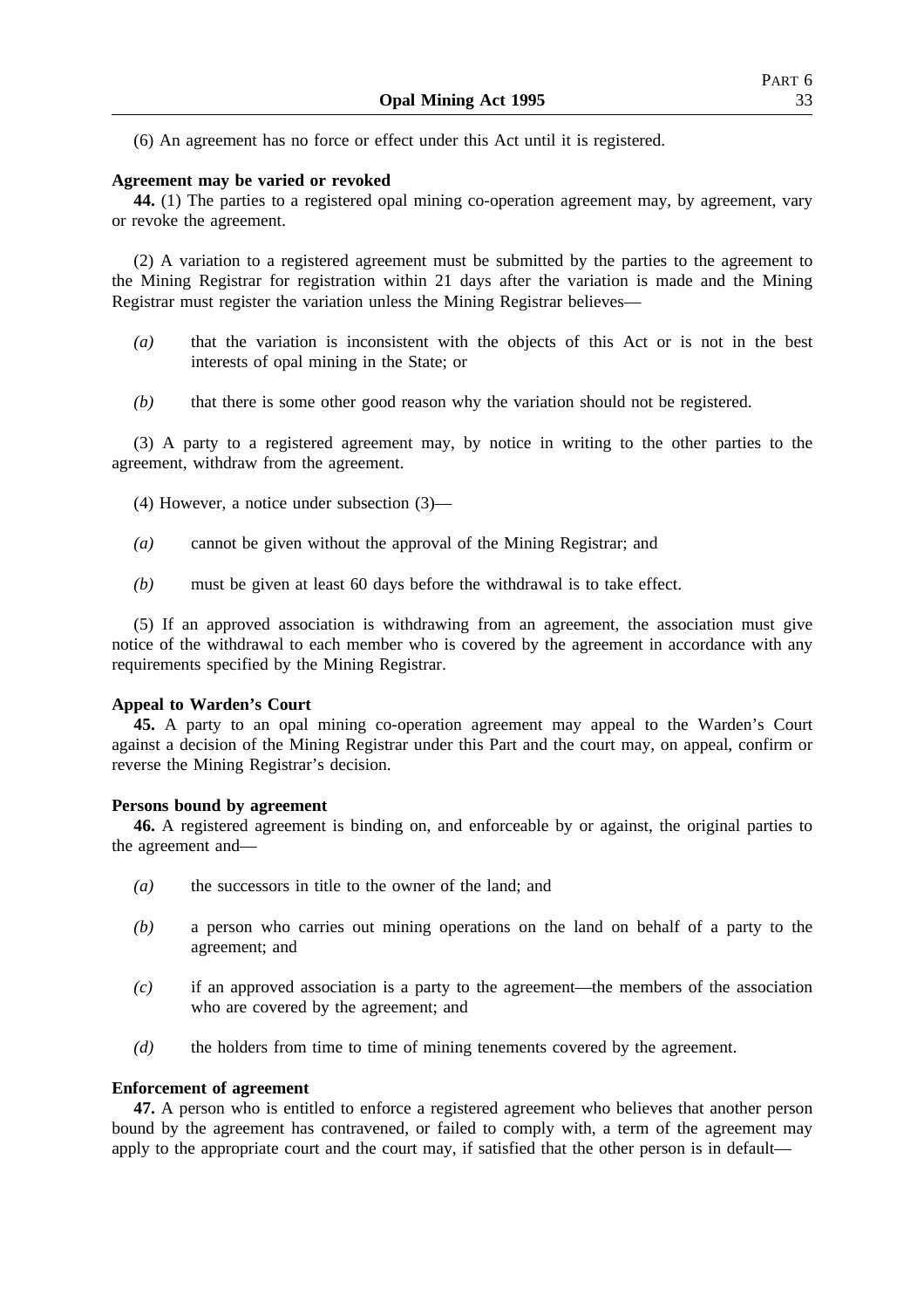| PART <sub>6</sub><br>34 | <b>Opal Mining Act 1995</b>                                                                                                                                                                                                                                                     |
|-------------------------|---------------------------------------------------------------------------------------------------------------------------------------------------------------------------------------------------------------------------------------------------------------------------------|
| (a)                     | order the other person to take specified action to comply with the agreement or to<br>rectify a situation caused by the other person;                                                                                                                                           |
| (b)                     | order the other person to pay compensation for loss or damage caused by a breach or a<br>failure to comply with the agreement;                                                                                                                                                  |
| (c)                     | vary or revoke a term of the agreement;                                                                                                                                                                                                                                         |
| (d)                     | revoke the agreement;                                                                                                                                                                                                                                                           |
| (e)                     | make other orders that the court considers to be appropriate in the circumstances.                                                                                                                                                                                              |
|                         | <b>Restriction on mining operations by third parties</b><br>48. (1) If an approved association is a party to a registered agreement, a person who is not a<br>member of that association must not conduct mining operations on land that is subject to the<br>agreement unless- |
| $\left(a\right)$        | the person is a party to another agreement with the owner of the land registered before<br>the agreement with the association; or                                                                                                                                               |
| (b)                     | the person has entered into a separate opal mining co-operation agreement with the<br>owner of the land and an agreement of that kind is not specifically excluded under the<br>terms of the agreement with the association; or                                                 |
| (c)                     | the person pegged out an area for a tenement before the agreement with the association<br>was entered into and the mining operations are carried out in that area in accordance<br>with this Act; or                                                                            |
| (d)                     | the person is acting under the authority of a mining tenement under the Mining Act; or                                                                                                                                                                                          |

*(e)* the person is acting under an authority granted by the Warden's Court.

(2) For the purposes of subsection  $(1)(e)$ , a person who desires to carry out mining operations on land that is subject to a registered agreement with an approved association (and who is not authorised to carry out mining operations under the agreement) may apply to the Warden's Court for an authority to conduct mining operations on the land (including to peg out an area for a tenement) despite the agreement and the court may, on the application—

- *(a)* if it considers that it would be reasonable to allow the person to carry out mining operations on the land and that to do so would not unfairly disadvantage the parties to the registered agreement—grant the application, on conditions (if any) determined by the court; or
- *(b)* reject the application.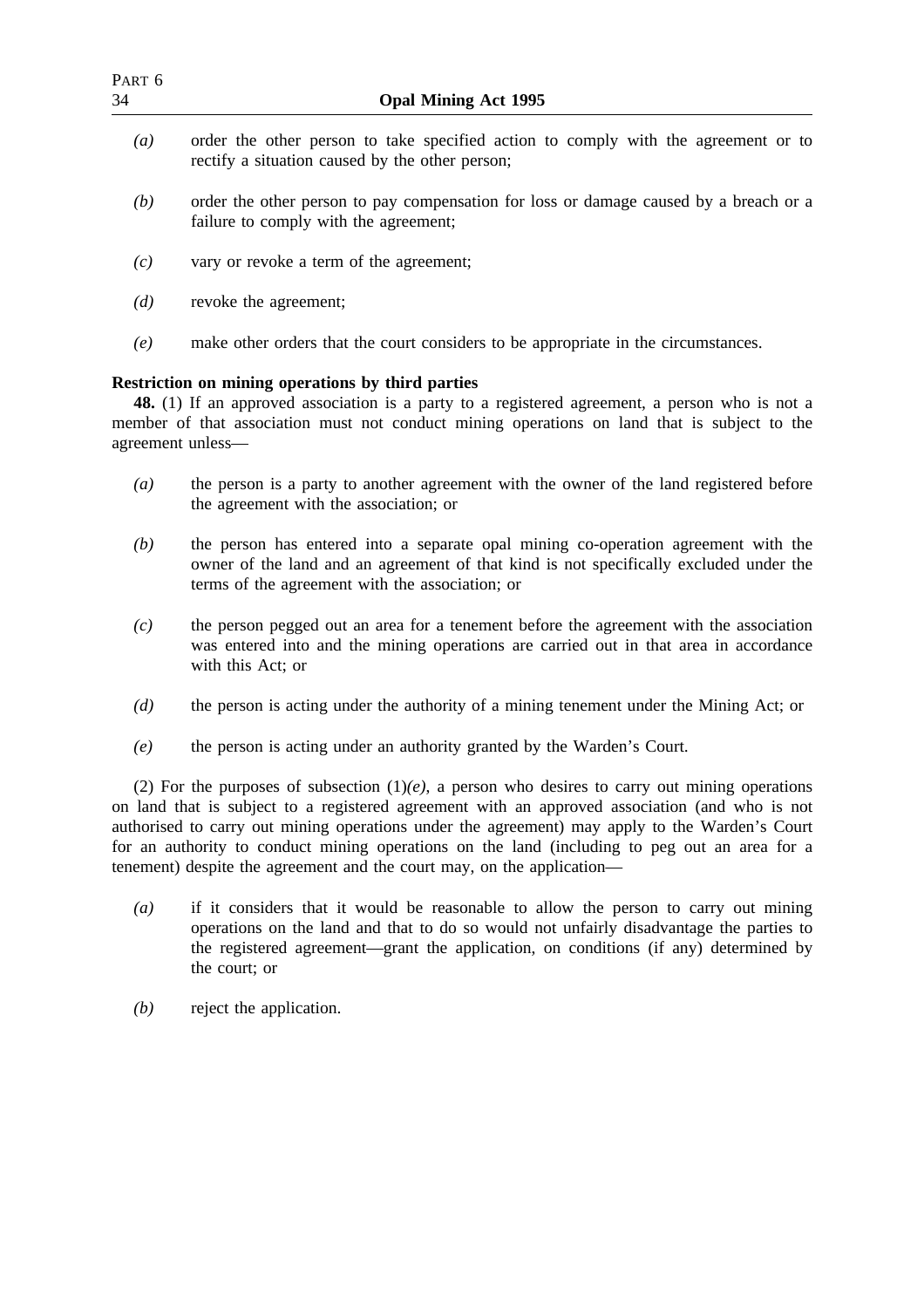# **PART 7 NATIVE TITLE LAND**

#### **DIVISION 1—PROSPECTING**

#### **Qualification of rights conferred by permit**

**49.** (1) A precious stones prospecting permit confers no right to carry out mining operations on native title land unless—

- *(a)* the mining operations do not affect native title (*ie* they are not wholly or partly inconsistent with the continued existence, enjoyment or exercise of rights deriving from native title<sup>1</sup>); or
- *(b)* a declaration is made under the law of the State or the Commonwealth to the effect that the land is not subject to native title. $2$

(2) However, a person who holds a precious stones prospecting permit that would, if land were not native title land, authorise various operations on the land may acquire the right to carry out those operations on the land (that affect native title) from an agreement or determination authorising the operations under this Part.

(3) An agreement or determination under this Part need not be related to a particular precious stones prospecting permit.

(4) However, a mining operator's right to carry on mining operations under this Act that affect native title is contingent on the existence of a permit that would, if the land were not native title land, authorise the mining operator to carry out the mining operations on the land.

<sup>1</sup> Cf. *Native Title Act 1993* (Cwth), s. 227.

<sup>2</sup> A declaration to this effect may be made under Part 4 of the *Native Title (South Australia) Act 1994* or the *Native Title Act 1993* (Cwth). The effect of such a declaration is that the land ceases to be native title land.

#### **DIVISION 2—PRODUCTION**

#### **Limits on grant of tenement**

**50.** A precious stones tenement may not be registered over native title land unless—

- *(a)* the mining operations to be carried out under the tenement are authorised by a preexisting agreement or determination registered under this Part; or
- *(b)* a declaration is made under the law of the State or the Commonwealth to the effect that the land is not subject to native title.<sup>1</sup>

<sup>1</sup> A declaration to this effect may be made under Part 4 of the *Native Title (South Australia) Act 1994* or the *Native Title Act 1993* (Cwth). The effect of the declaration is that the land ceases to be native title land.

#### **Applications for tenements**

**51.** (1) The Minister may agree with an applicant for a precious stones tenement over native title land that the tenement will be registered contingent on the registration of an agreement or determination under this Part.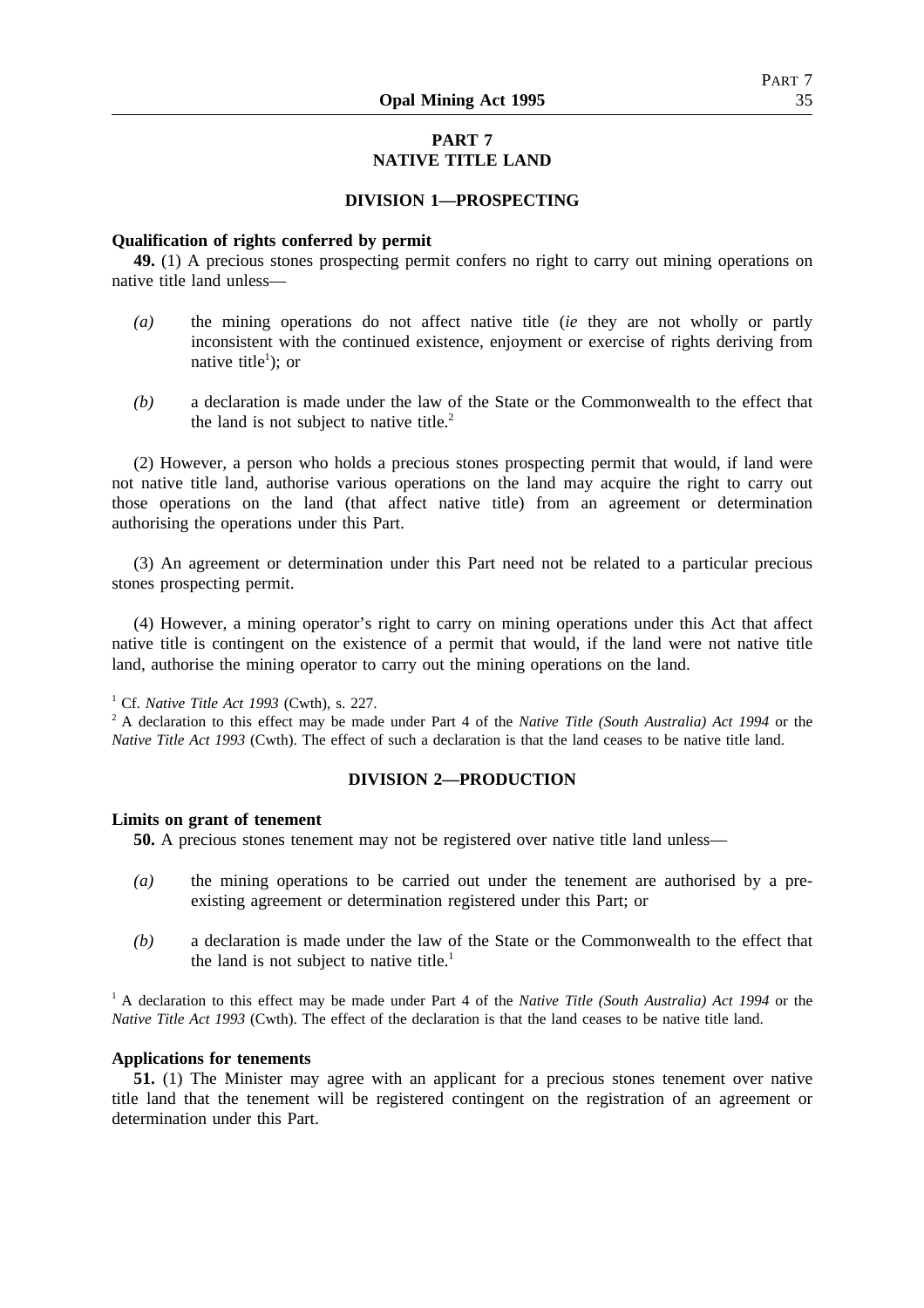(2) The Mining Registrar may refuse an application for a precious stones tenement over native title land if it appears to the Mining Registrar that the applicant is not proceeding with reasonable diligence to obtain the agreement or determination necessary to the registration of the tenement to which the application relates (and if the application is refused, the applicant's claim lapses).

## **DIVISION 3—APPLICATION FOR DECLARATION**

## **Application for declaration**

**52.** A person who seeks to carry out mining operations under this Act on native title land may apply to the ERD Court for a declaration that the land is not subject to native title.<sup>1</sup>

<sup>1</sup> The application is to be made under the *Native Title (South Australia) Act 1994*.

## **DIVISION 4—NEGOTIATING PROCEDURE**

## **Types of agreement authorising mining operations on native title land**

**53.** (1) An agreement authorising mining operations on native title land (a "**native title mining agreement**") may—

- *(a)* authorise mining operations by a particular mining operator; or
- *(b)* authorise mining operations of a specified class within a defined area by mining operators of a specified class who comply with the terms of the agreement.

Note—

If the authorisation relates to a particular mining operator it is referred to as an **individual authorisation**. Such an authorisation is not necessarily limited to mining operations under a particular permit or tenement but may extend also to future permits or tenements. If the authorisation does extend to future permits or tenements it is referred to as a **conjunctive authorisation**. An authorisation that extends to a specified class of mining operators is referred to as an **umbrella authorisation**.

(2) If a native title mining agreement is negotiated between a mining operator who does not hold a tenement for the relevant land, and native title parties who are claimants to (rather than registered holders of) native title land, the agreement cannot extend to mining operations conducted on the land under a future tenement.

(3) An umbrella authorisation can only relate to prospecting or mining for precious stones over an area of 200 square kilometres or less.

(4) If the native title parties with whom a native title mining agreement conferring an umbrella authorisation is negotiated are claimants to (rather than registered holders of) native title land, the term of the agreement cannot exceed 10 years.

(5) The existence of an umbrella authorisation does not preclude a native title mining agreement between a mining operator and the relevant native title parties relating to the same land, and if an individual agreement is negotiated, the agreement regulates mining operations by a mining operator who is bound by the agreement to the exclusion of the umbrella authorisation.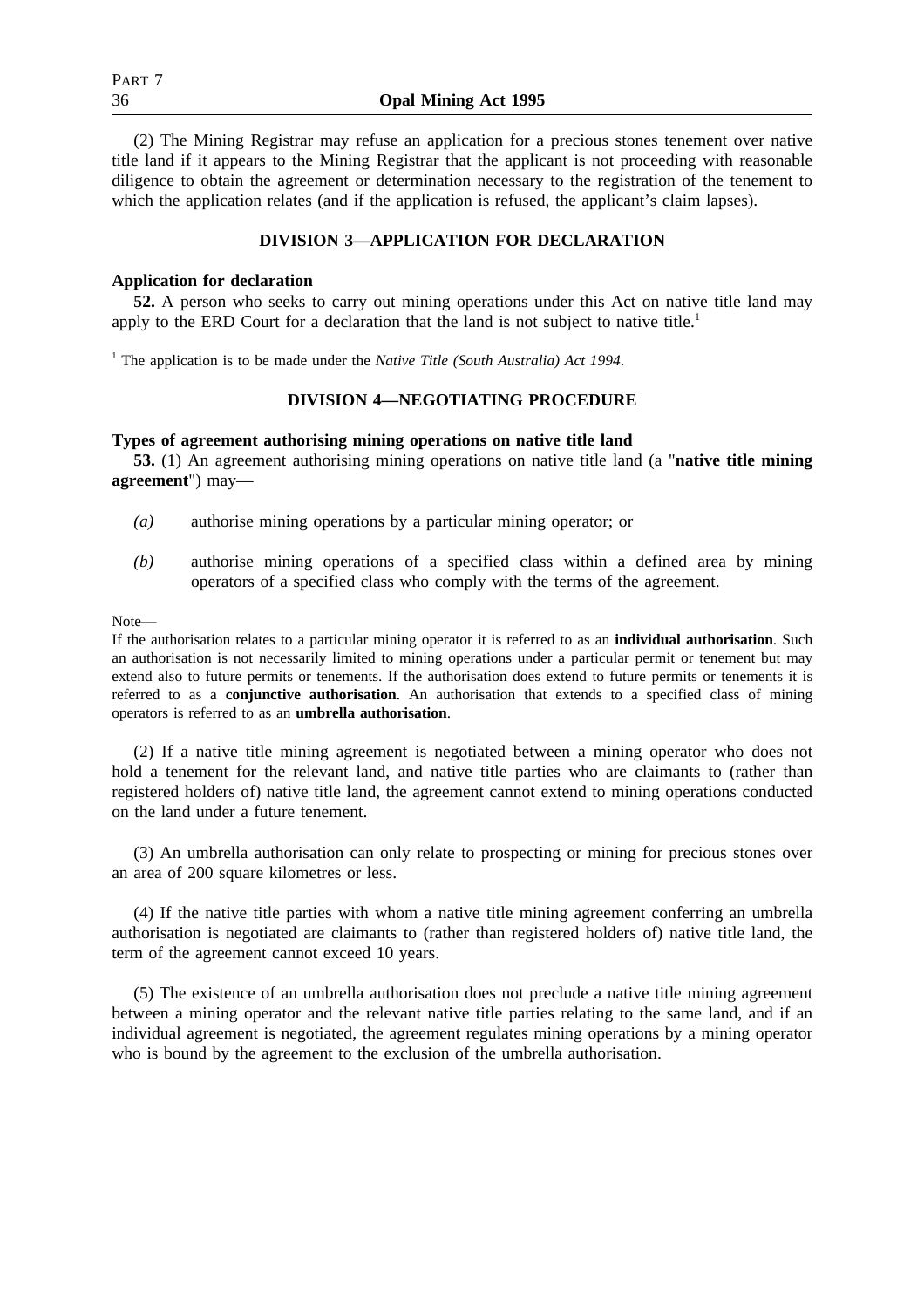## **Negotiation of agreements**

**54.** (1) A person (the "**proponent**") who seeks a native title mining agreement may negotiate the agreement with the native title parties.

Note—

The **native title parties** are the persons who are, at the end of the period of two months from when notice is given under section 55, registered under the law of the State or the Commonwealth as holders of, or claimants to, native title in the land. A person who negotiates with the registered representative of those persons will be taken to have negotiated with the native title parties. Negotiations with other persons are not precluded but any agreement reached must be signed by the registered representative on behalf of the native title parties.

- (2) The proponent must be—
- $(a)$  if an agreement conferring an individual authorisation<sup>1</sup> is sought—the mining operator who seeks the authorisation;
- $(b)$  if an agreement conferring an umbrella authorisation<sup>1</sup> is sought—the Minister or an association representing the interests of mining operators approved by regulation for the purposes of this section.

 $1$  See the note to section 53(1).

## **Notification of parties affected**

**55.** (1) The proponent initiates negotiations by giving notice under this section.

- (2) The notice must—
- *(a)* identify the land on which the proposed mining operations are to be carried out; and
- *(b)* describe the general nature of the proposed mining operations that are to be carried out on the land.
- (3) The notice must be given to—
- *(a)* the relevant native title parties; and
- *(b)* the ERD Court; and
- *(c)* the Minister.
- (4) Notice is given to the relevant native title parties as follows:
- *(a)* if a native title declaration establishes who are the holders of native title in the land—the notice must be given to the registered representative of the native title holders and the relevant representative Aboriginal body for the land;
- *(b)* if there is no native title declaration establishing who are the holders of native title in the land—the notice must be given to all who hold or may hold native title in the land in accordance with the method prescribed by Part 5 of the *Native Title (South Australia) Act 1994.*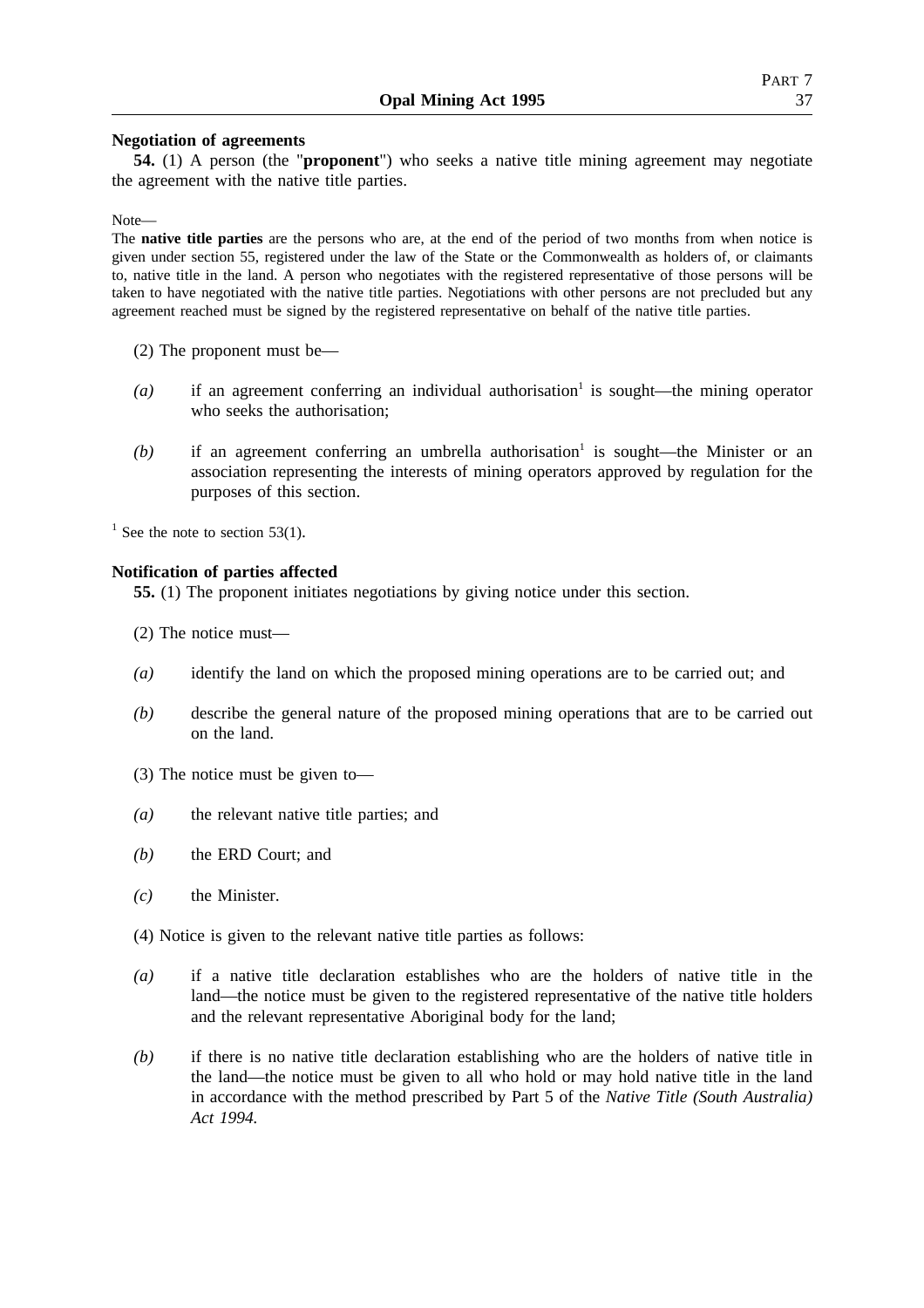#### **What happens when there are no registered native title parties with whom to negotiate**

**56.** (1) If, two months after the notice is given to all who hold or may hold native title in the land, there are no native title parties in relation to the land to which the notice relates, the proponent may apply *ex parte* to the ERD Court for a summary determination.

(2) On an application under subsection (1), the ERD Court must make a determination authorising entry to the land for the purpose of carrying out mining operations on the land, and the conduct of mining operations on the land.

(3) The determination may be made on conditions the Court considers appropriate and specifies in the determination.

(4) The determination cannot confer a conjunctive or umbrella authorisation.1

<sup>1</sup> See the note to section 53(1).

## **Expedited procedure where impact of operations is minimal**

**57.** (1) This section applies to mining operations that—

- *(a)* will not directly interfere with the community life of the holders of native title in the land on which the operations are to be carried out; and
- *(b)* will not interfere with areas or sites of particular significance, in accordance with their traditions, to the holders of native title in the land on which the operations are to be carried out; and
- *(c)* will not involve major disturbance to the land on which the operations are to be carried out.

(2) If the proponent states in the notice given under this Division that the mining operations to which the notice relates are operations to which this section applies and that the proponent proposes to rely on this section, the proponent may apply *ex parte* to the ERD Court for a summary determination authorising mining operations in accordance with the proposals made in the notice.

(3) On an application under subsection (2), the ERD Court may make a summary determination authorising mining operations in accordance with the proposals contained in the notice.

(4) However, if within two months after notice is given, a written objection to the proponent's reliance on this section is given by the Minister, or a person who holds, or claims to hold, native title in the land, the Court must not make a summary determination under this section unless the Court is satisfied after giving the objectors an opportunity to be heard that the operations are in fact operations to which this section applies.

## **Negotiating procedure**

**58.** (1) The proponent and native title parties must negotiate in good faith and accordingly explore the possibility of reaching an agreement.

(2) However, the obligation to negotiate does not arise if the case is one where a summary determination may be made.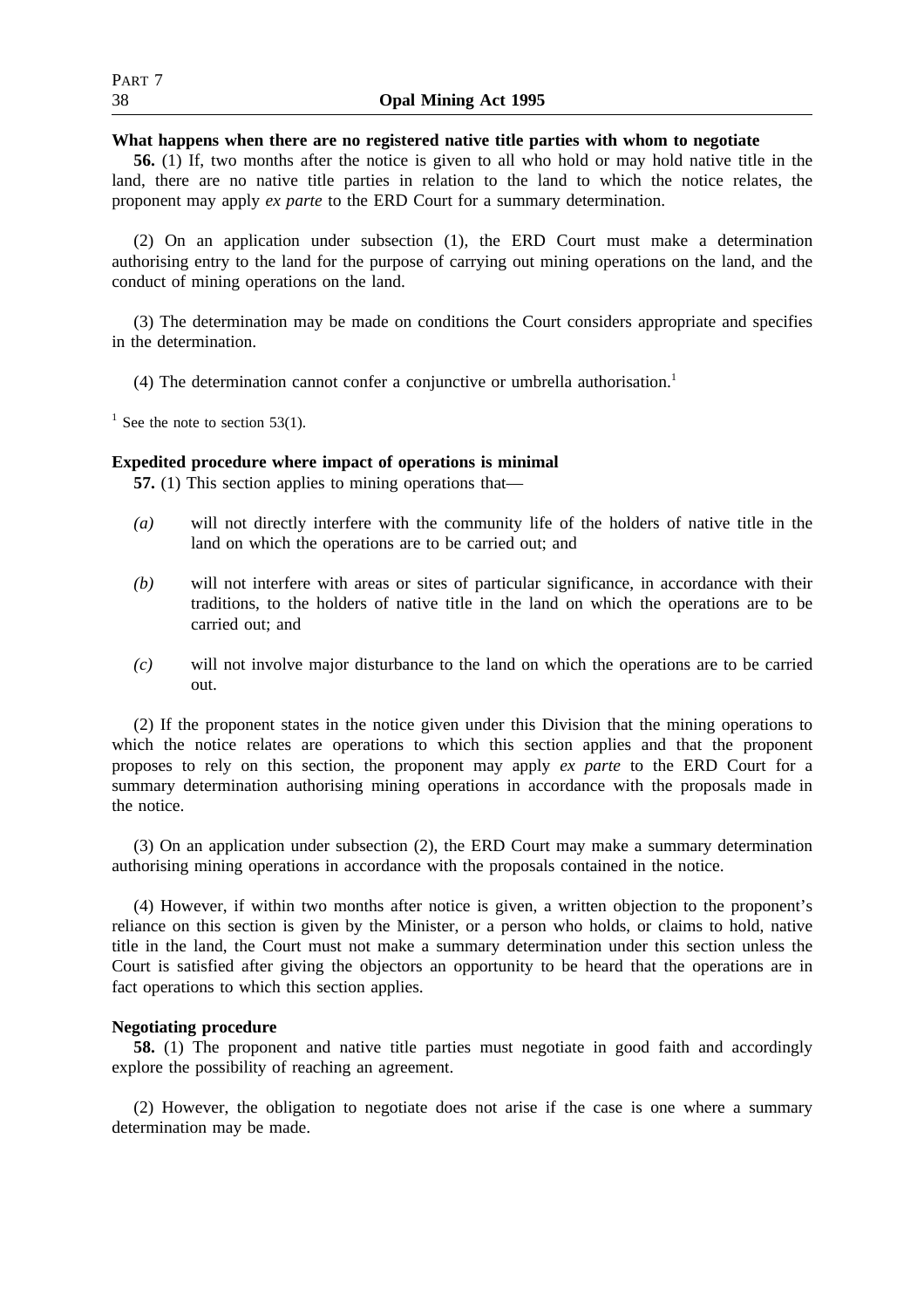(3) If any of the negotiating parties requests the ERD Court to do so, the Court must mediate among the parties to assist in obtaining their agreement.

(4) The Minister may (personally or by representative) intervene in negotiations under this Division.

## **Agreement**

**59.** (1) An agreement negotiated under this Division may provide for payment to the native title parties based on profits or income derived from mining operations on the land or the quantity of precious stones produced.

(2) The basis of the payment may be fixed in the agreement or left to be decided by the ERD Court or some other nominated arbitrator.

(3) An agreement must deal with—

- *(a)* notices to be given or other conditions to be met before the land is entered for the purposes of carrying out mining operations; and
- *(b)* principles governing the rehabilitation of the land on completion of the mining operations.

(4) If agreement is reached between the proponent and the native title parties authorising mining operations on the native title land, the proponent must lodge a copy of the agreement with the Mining Registrar and the Mining Registrar will, subject to this section, register the agreement.

(5) If the Minister is of the opinion that there is reason to believe that the agreement may not have been negotiated in good faith, the Minister may, within two months after the copy of the agreement is lodged for registration with the Mining Registrar, make an order prohibiting registration of the agreement.

(6) A party to an agreement may appeal against an order under subsection (5) to the ERD Court and the Court may, on appeal—

- *(a)* confirm or revoke the Minister's order; and
- *(b)* if the Court considers it appropriate, make a determination authorising entry on the land to carry out mining operations, and the conduct of mining operations on the land, on conditions determined by the Court.

## **Effect of registered agreement**

**60.** (1) A registered agreement negotiated under this Division is (subject to its terms) binding on, and enforceable by or against the original parties to the agreement and—

- *(a)* the holders from time to time of native title in the land to which the agreement relates; and
- *(b)* the holders from time to time of any permit or tenement under which mining operations to which the agreement relates are carried out.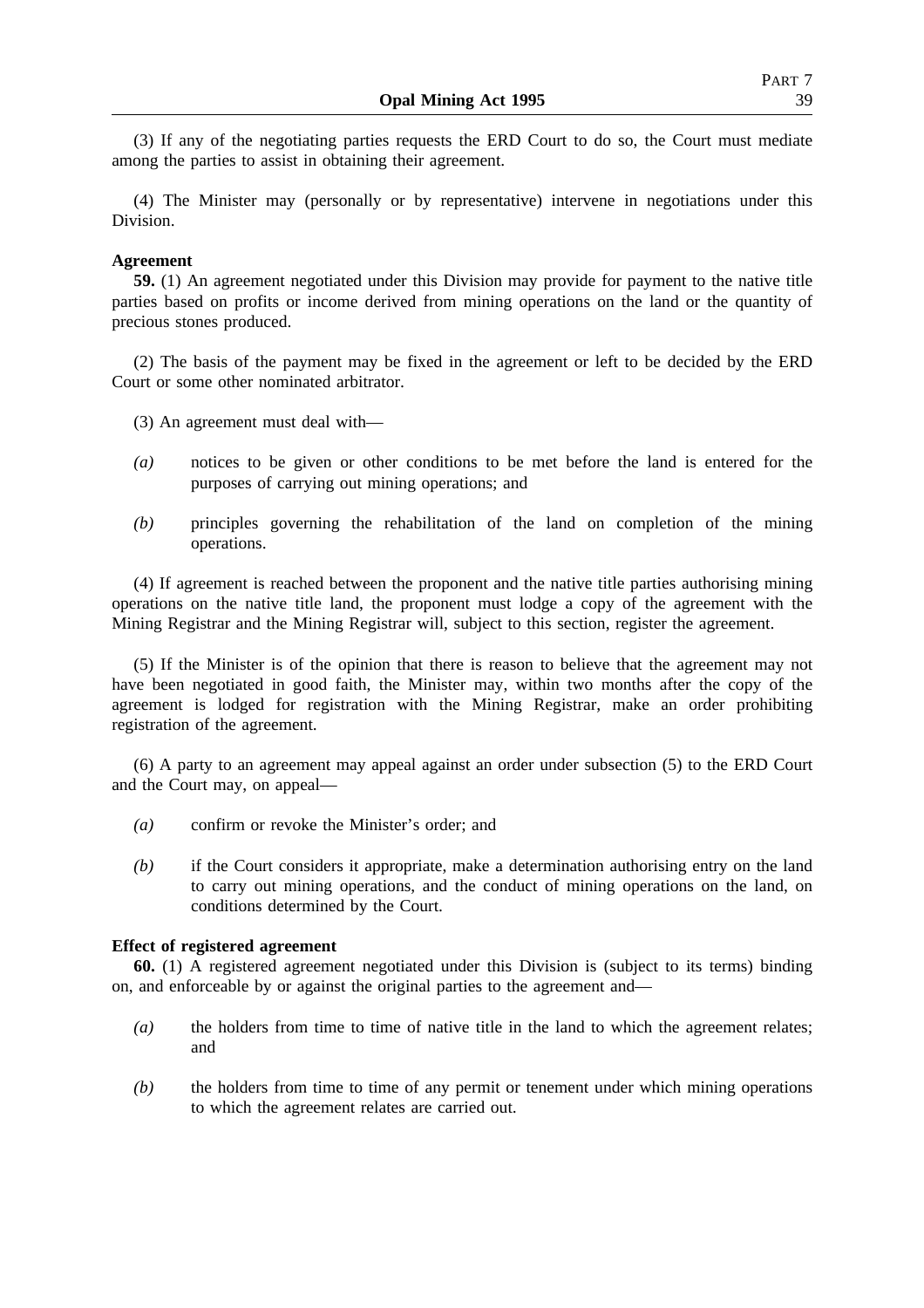(2) If a native title declaration establishes that the native title parties with whom an agreement was negotiated are not the holders of native title in the land or are not the only holders of native title in the land, the agreement continues in operation (subject to its terms) until a fresh agreement is negotiated under this Part with the holders of native title in the land, or for two years after the date of the declaration (whichever is the lesser).

(3) Either the holders of native title in the land or the mining operator may initiate negotiations for a fresh agreement by giving notice to the other.

(4) A registered agreement that authorises mining operations to be conducted under a future mining tenement is contingent on the tenement being granted or registered.

## **Application for determination**

**61.** (1) If agreement between the proponent and the native title parties is not reached within the relevant period, any party to the negotiations or the Minister may apply to the ERD Court for a determination.

[In this subsection, the "**relevant period**" is—

- *(a)* if the mining operations to which the negotiations relate are merely of an exploratory nature—four months from when the negotiations were initiated; or
- *(b)* in any other case—six months from when the negotiations were initiated.]

(2) On an application under this section, the ERD Court may determine—

- *(a)* that mining operations may not be conducted on the native title land; or
- *(b)* that mining operations may be conducted on the native title land subject to conditions determined by the Court.

(3) If the ERD Court determines that mining operations may be conducted on native title land, the determination—

- *(a)* must deal with the notices to be given or other conditions to be met before the land is entered for the purposes of mining operations; but
- *(b)* cannot provide for payment to the native title parties based on profits or income derived from mining operations on the land or the quantity of precious stones produced.

(4) The ERD Court must make its determination on an application under this section within the relevant period unless there are special reasons why it cannot do so.

[In this subsection, the "**relevant period**" is—

- *(a)* if a determination is sought only for exploring—four months from when the application is made; or
- *(b)* in any other case—six months from when the application is made.]

(5) The representative Aboriginal body for the area in which the land is situated is entitled to be heard in proceedings under this section.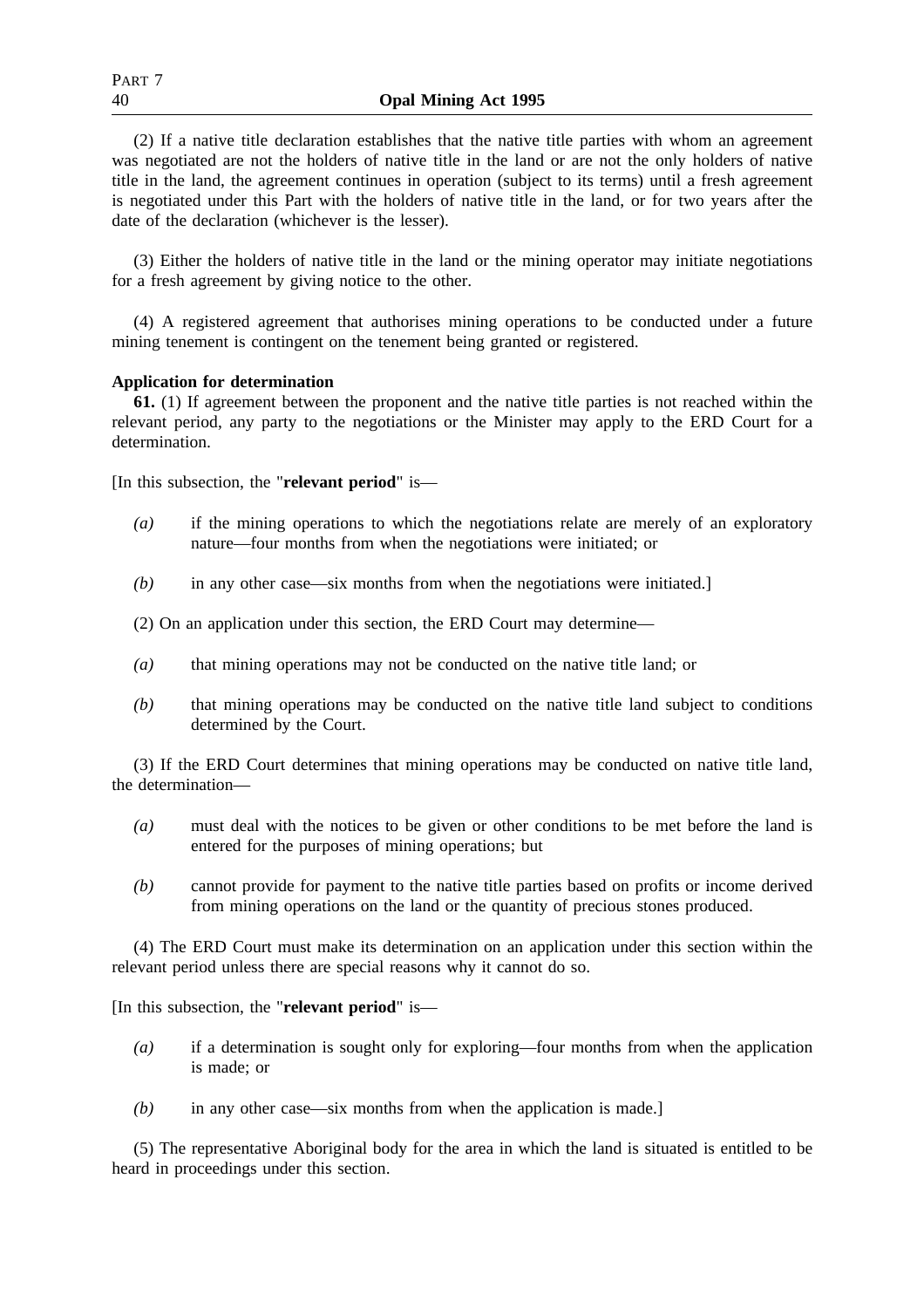## **Criteria for making determination**

**62.** (1) In making its determination, the ERD Court must take into account the following:

- *(a)* the effect of the proposed mining operations on—
	- (i) native title in the land; and
	- (ii) the way of life, culture and traditions of any of the native title parties; and
	- (iii) the development of the social, cultural and economic structures of any of those parties; and
	- (iv) the freedom of access by any of those parties to the land concerned and their freedom to carry out rites, ceremonies or other activities of cultural significance on the land in accordance with their traditions; and
	- (v) any area or site, on the land concerned, of particular significance to the native title parties in accordance with their traditions; and
	- (vi) the natural environment of the land concerned;
- *(b)* any assessment of the effect of the proposed mining operations on the natural environment of the land concerned—
	- (i) made by a court or tribunal; or
	- (ii) made, or commissioned, by the Crown in any capacity or by a statutory authority;
- *(c)* the interests, proposals, opinions or wishes of the native title parties in relation to the management, use or control of the land concerned;
- *(d)* the economic or other significance of the proposed mining operations to Australia and to the State;
- *(e)* any public interest in the mining operations proceeding;
- *(f)* any other matter the ERD Court considers relevant.

(2) This section does not affect the operation of another law of the State or the Commonwealth for the preservation or protection of areas or sites of particular significance to Aboriginal people.

## **Limitation on powers of Court**

**63.** (1) The ERD Court cannot make a determination conferring a conjunctive or umbrella authorisation<sup>1</sup> unless the native title parties<sup>2</sup> are represented in the proceedings and agree to the authorisation.

(2) A conjunctive authorisation<sup>1</sup> conferred by determination cannot authorise mining operations under both a permit and a tenement unless the native title parties<sup>1</sup> are the registered holders of (rather than claimants to) native title land.3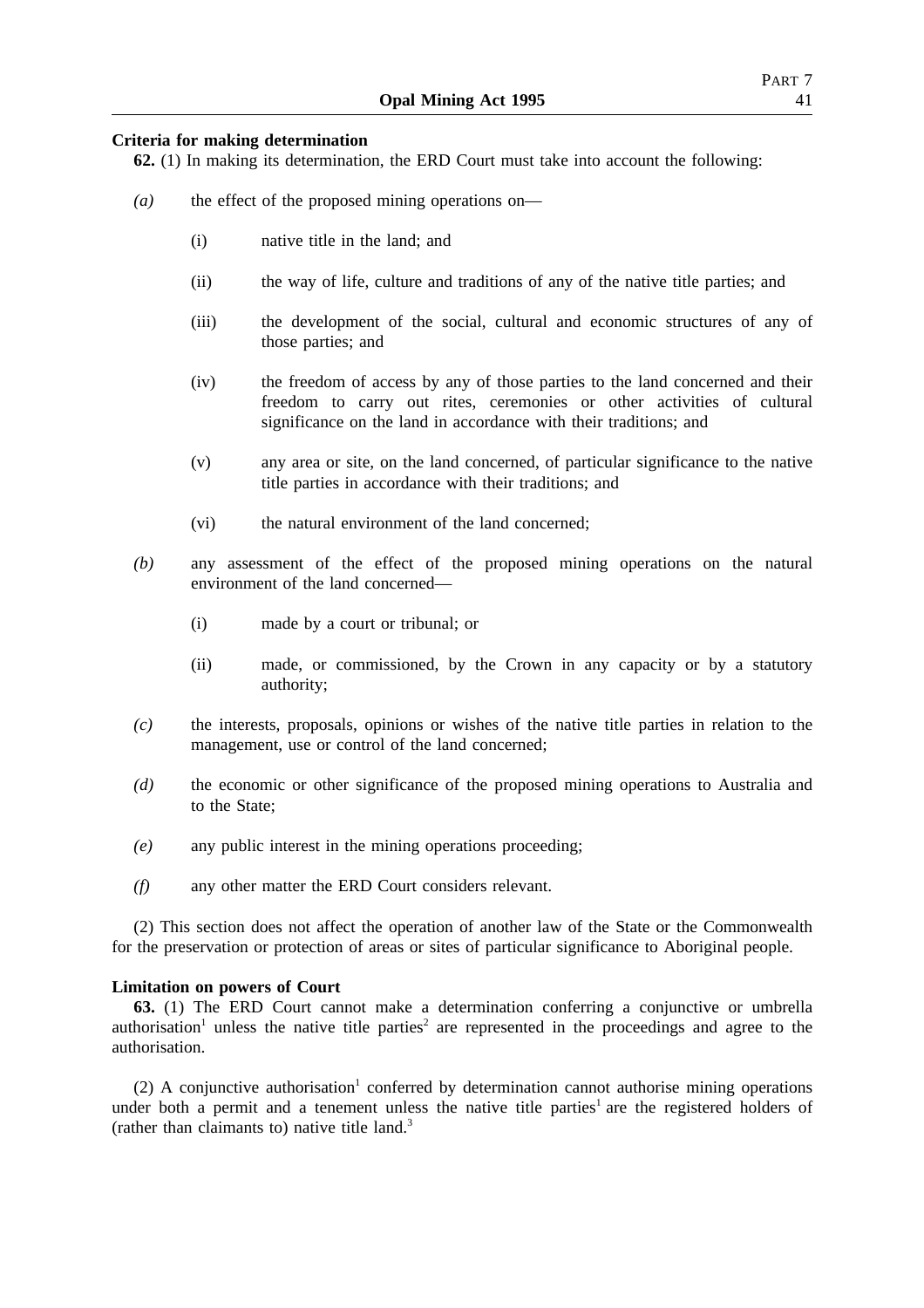- (3) An umbrella authorisation<sup>1</sup> conferred by determination—
- *(a)* can only relate to prospecting or mining for precious stones over an area of 200 square kilometres or less; and
- *(b)* cannot authorise mining operations for a period exceeding 10 years unless the native title parties<sup>2</sup> are registered holders of (rather than claimants to) native title land.<sup>4</sup>

 $1$  See note to section 53(1).

 $2$  See note to section 54(1).

<sup>3</sup> Section 53(2) is of similar effect in relation to native title mining agreements.

<sup>4</sup> Section 53(3) and (4) are of similar effect in relation to native title mining agreements.

## **Effect of determination**

**64.** (1) A determination under this Division—

- *(a)* must be lodged with the Mining Registrar; and
- *(b)* must be registered two months after it was lodged for registration unless it has in the meantime been overruled by the Minister; $<sup>1</sup>$  and</sup>
- *(c)* takes effect on registration.

(2) A determination registered under this Division has effect as if it were a contract between the proponent and the native title parties.

(3) A registered determination is (subject to its terms) binding on, and enforceable by or against the original parties to the proceedings in which the determination was made and—

- *(a)* the holders from time to time of native title in the land to which the determination relates; and
- *(b)* the holders from time to time of any permit or tenement under which mining operations to which the determination relates are carried out.

(4) If a native title declaration establishes that the native title parties to whom the determination relates are not the holders of native title in the land or are not the only holders of native title in the land, the determination continues in operation (subject to its terms) until a fresh determination is made, or for two years after the date of the declaration (whichever is the lesser).

(5) A determination under this Part that authorises mining operations to be conducted under a future mining tenement is contingent on the tenement being granted or registered.

 $<sup>1</sup>$  See section 65.</sup>

#### **Ministerial power to overrule determinations**

**65.** (1) If the Minister considers it to be in the interests of the State to overrule a determination of the ERD Court under this Part, the Minister may, by notice in writing given to the ERD Court and the parties to the proceedings before the Court, overrule the determination and substitute another determination that might have been made by the Court.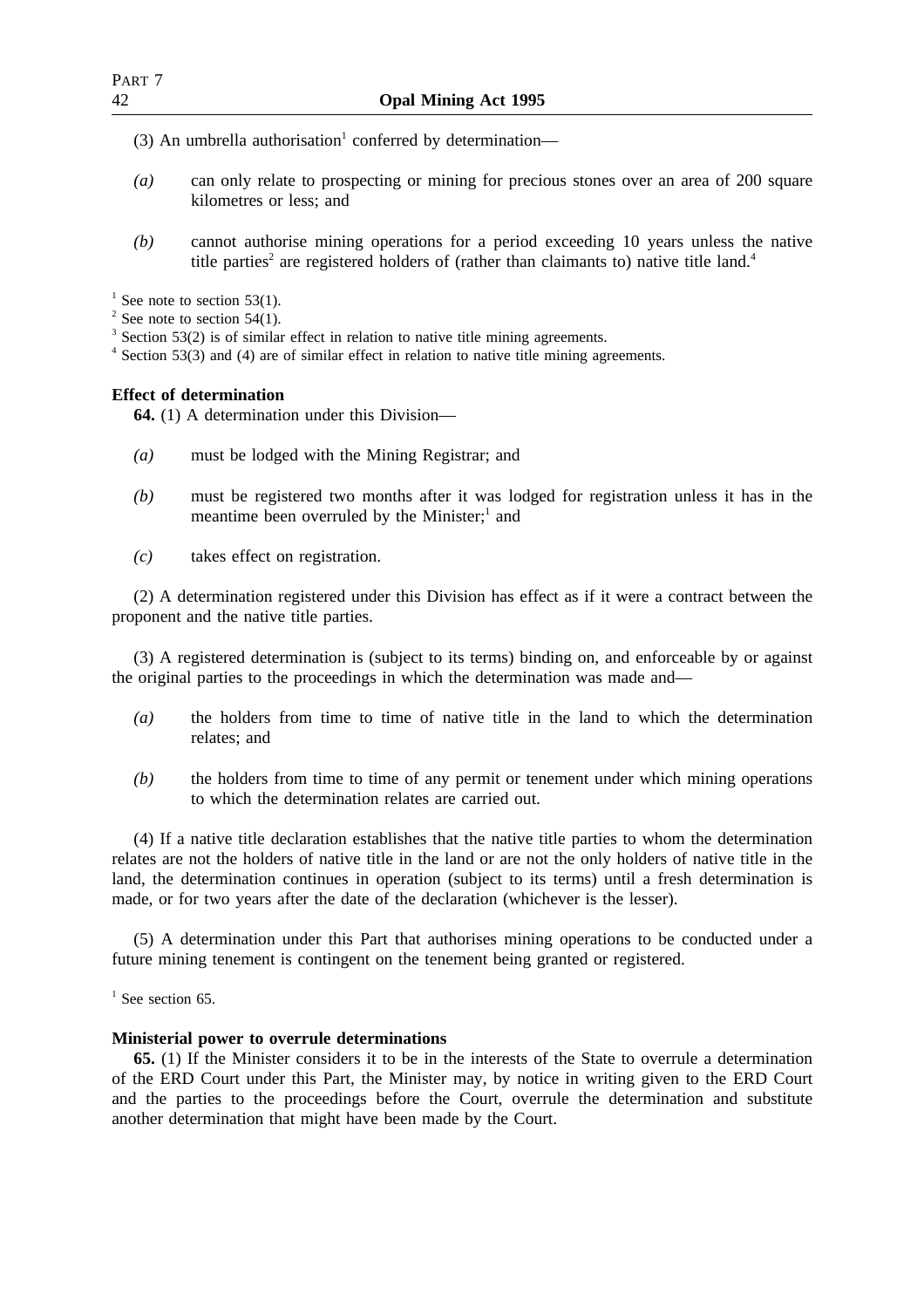(2) However—

- *(a)* the Minister cannot overrule a determination—
	- (i) if more than two months have elapsed since the date of the determination; or
	- (ii) if the Minister was the proponent of the negotiations leading to the determination; and
- $(b)$  the substituted determination cannot create a conjunctive or umbrella authorisation<sup>1</sup> if there was no such authorisation in the original determination nor can the substituted determination extend the scope of a conjunctive or umbrella authorisation.

Note—

The scope of an authorisation is extended if the period of its operation is lengthened, the area to which it applies is increased, or the class of mining operations to which it applies is expanded in any way.

 $1$  See the note to section 53(1).

#### **No re-opening of issues**

**66.** If an issue is decided by determination under this Part, the parties to the proceedings in which the determination was made cannot make an agreement that is inconsistent with the terms of the determination unless the ERD Court authorises the agreement.

## **DIVISION 5—MISCELLANEOUS**

## **Non-application of this Part to Pitjantjatjara and Maralinga lands**

**67.** Nothing in this Part affects the operation of—

- *(a)* the *Pitjantjatjara Land Rights Act 1981*; or
- *(b)* the *Maralinga Tjarutja Land Rights Act 1984*.

## **Compensation to be held on trust in certain cases**

**68.** (1) If a determination under this Part authorises mining operations on conditions requiring payment of compensation—

- *(a)* the ERD Court must decide the amount of the compensation; and
- *(b)* the compensation must be paid into the ERD Court to be held on trust and applied as required by this section.

(2) Compensation paid into the ERD Court under this section—

- *(a)* must, on application by the registered representative of the native title holders, be paid out to the registered representative; or
- *(b)* if the Court, on application by an interested person, is satisfied that it is just and equitable to pay the compensation in some other way—must be paid out as directed by the Court.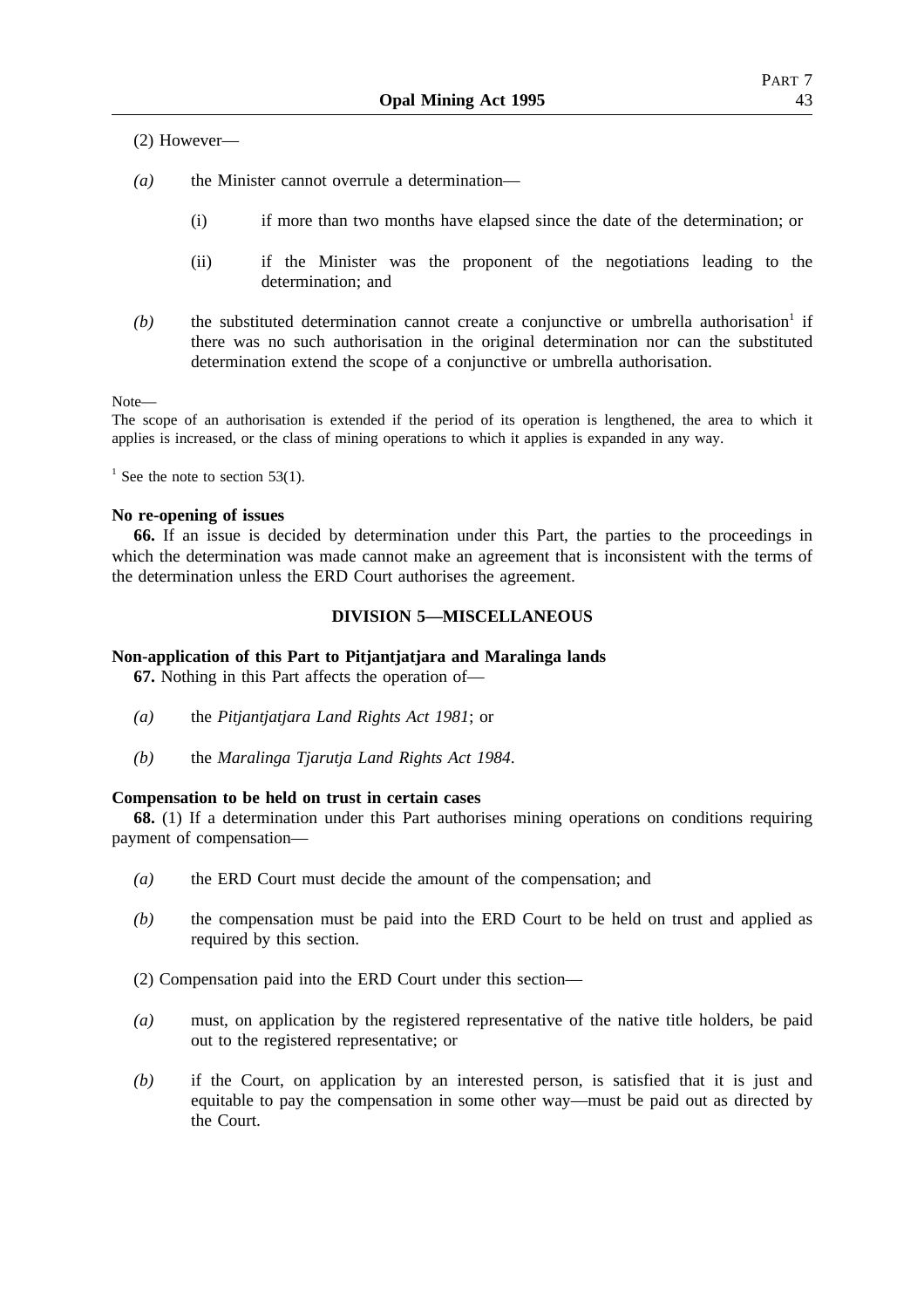- (3) However, if compensation is held on trust by the ERD Court under this section and—
- *(a)* a native title declaration is made to the effect that no part of the land is subject to native title; or
- *(b)* the proponent abandons the proposal to carry out mining operations on the land before exercising the right to do so and, by notice to the Minister, relinquishes the right to do so,

the compensation must be repaid to the person who paid it.

## **Non-monetary compensation**

**69.** (1) Compensation under this Part is to be given in the form of monetary compensation.

- (2) However—
- *(a)* if, during negotiations under this Part, a person who may be entitled to compensation requests that the whole or part of the compensation be in a form other than money,<sup>1</sup> the other person who may be liable to pay compensation—
	- (i) must consider the request; and
	- (ii) must negotiate in good faith on the subject; and
- *(b)* the ERD Court may, at the request of a person entitled to compensation, order nonmonetary compensation.<sup>1</sup>

## <sup>1</sup> *Example*—

The non-monetary compensation might take the form of a transfer of property or the provision of goods or services.

## **Review of compensation**

**70.** (1) If—

- *(a)* mining operations are authorised by determination under this Part on conditions requiring the payment of compensation; and
- *(b)* a native title declaration is later made establishing who are the holders of native title in the land,

the ERD Court may, on application by the registered representative of the holders of native title in the land, or on the application of a person who is liable to pay compensation under the determination, review the provisions of the determination providing for the payment of compensation.

(2) The application must be made within three months after the date of the native title declaration.

- (3) The Court may, on an application under this section—
- *(a)* increase or reduce the amount of the compensation payable under the determination (as from the date of application or a later date fixed by the Court); and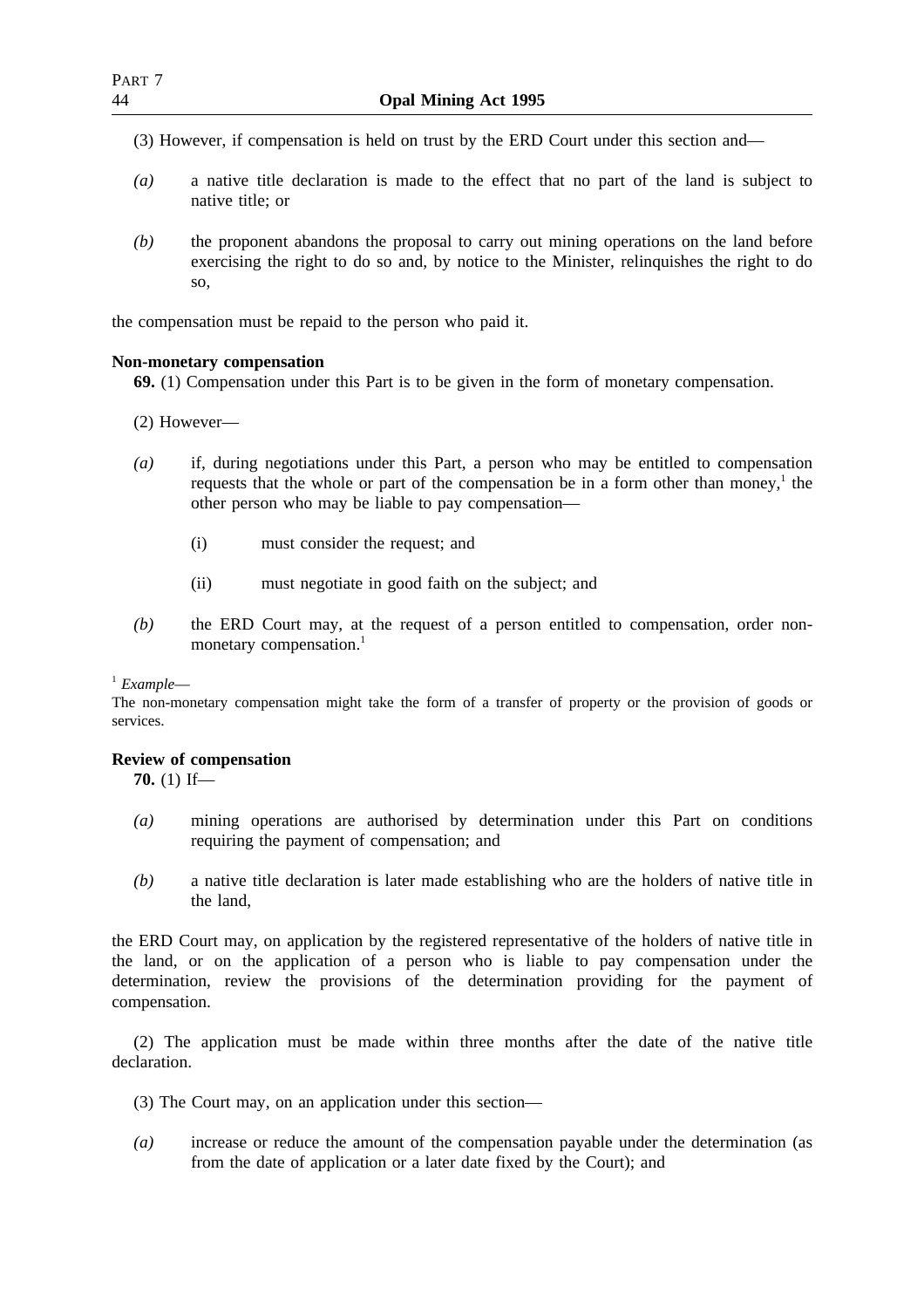- *(b)* change the provisions of the determination for payment of compensation in some other way.
- (4) In deciding whether to vary a determination and, if so, how, the Court must have regard to—
	- *(a)* the assumptions about the existence or nature of native title on which the determination was made and the extent to which the native title declaration has confirmed or invalidated those assumptions; and
	- *(b)* the need to ensure that the determination provides just compensation for, and only for, persons whose native title in land is affected by the mining operations; and
	- *(c)* the interests of mining operators and investors who have relied in good faith on the assumptions on which the determination was made.

## **Expiry of this Part**

**71.** This Part expires two years after the commencement of this Act.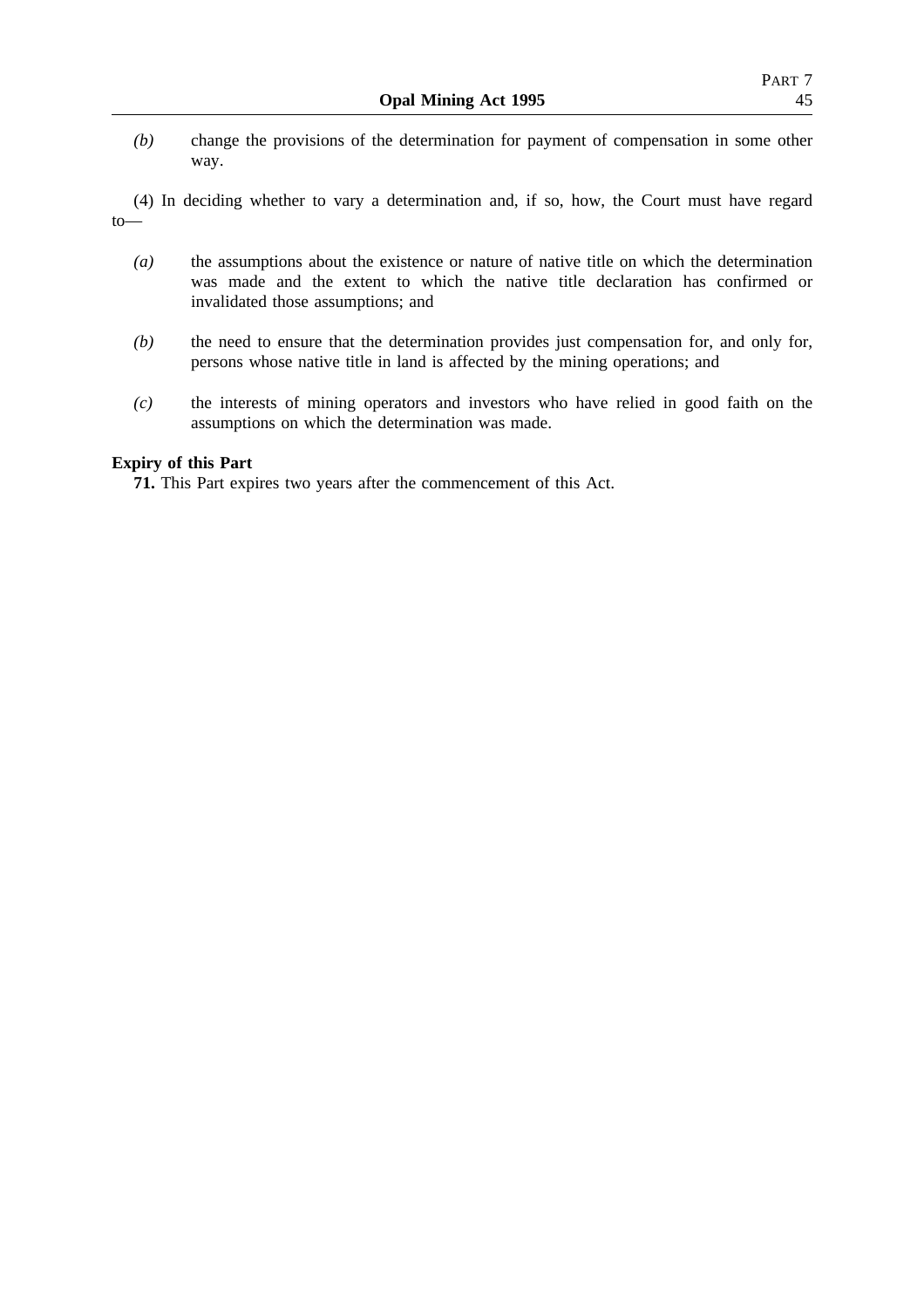## 46 **Opal Mining Act 1995**

## **PART 8**

## **SPECIAL POWERS OF WARDEN'S COURT**

#### **Disputes relating to tenements**

**72.** (1) The Warden's Court has jurisdiction to determine, in the manner it thinks just, all suits concerning a right claimed in, under, or in relation to, a tenement, or a purported tenement, or a precious stones prospecting permit, or otherwise arising under this Act.

(2) The Warden's Court may make a declaration as to the validity (or invalidity) of a permit or tenement under this Act.

(3) The Warden's Court will also have jurisdiction in any matter in which it is vested with jurisdiction by regulation.

- (4) If proceedings relating to a matter under this Act are commenced in the Warden's Court—
- *(a)* the Warden's Court must give written notice of the proceedings to the Mining Registrar; and
- *(b)* the Mining Registrar must make a note of the proceedings in the Mining Register.

(5) The Director is entitled to appear in any proceedings before the Warden's Court under this Act.

(6) Sections 65 to 66A of the Mining Act apply to the jurisdiction and proceedings of the Warden's Court under this Act.

#### **Cancellation of permit**

**73.** (1) The Warden's Court may, on the application of the Director, make one or both of the following orders:

- *(a)* an order cancelling a precious stones prospecting permit;
- *(b)* an order prohibiting a person from holding or obtaining a precious stones prospecting permit for a period specified in the order or until further order of the Warden's Court.

(2) An order must not be made under subsection (1) unless the Warden's Court is satisfied that the person against whom the order is made has contravened, or failed to comply with, a provision of this or another Act or regulations regulating mining operations (including mining operations that do not involve precious stones), and that the matter is of sufficient gravity to justify the making of the order.

## **Cancellation of pegging**

**74.** (1) The Warden's Court may, on the application of an interested person, make an order cancelling a pegging under Part 2.

(2) An order must not be made under subsection (1) unless the Warden's Court is satisfied that a requirement of this Act has not been complied with in a material respect, and that the matter is of sufficient gravity to justify the cancellation of the pegging.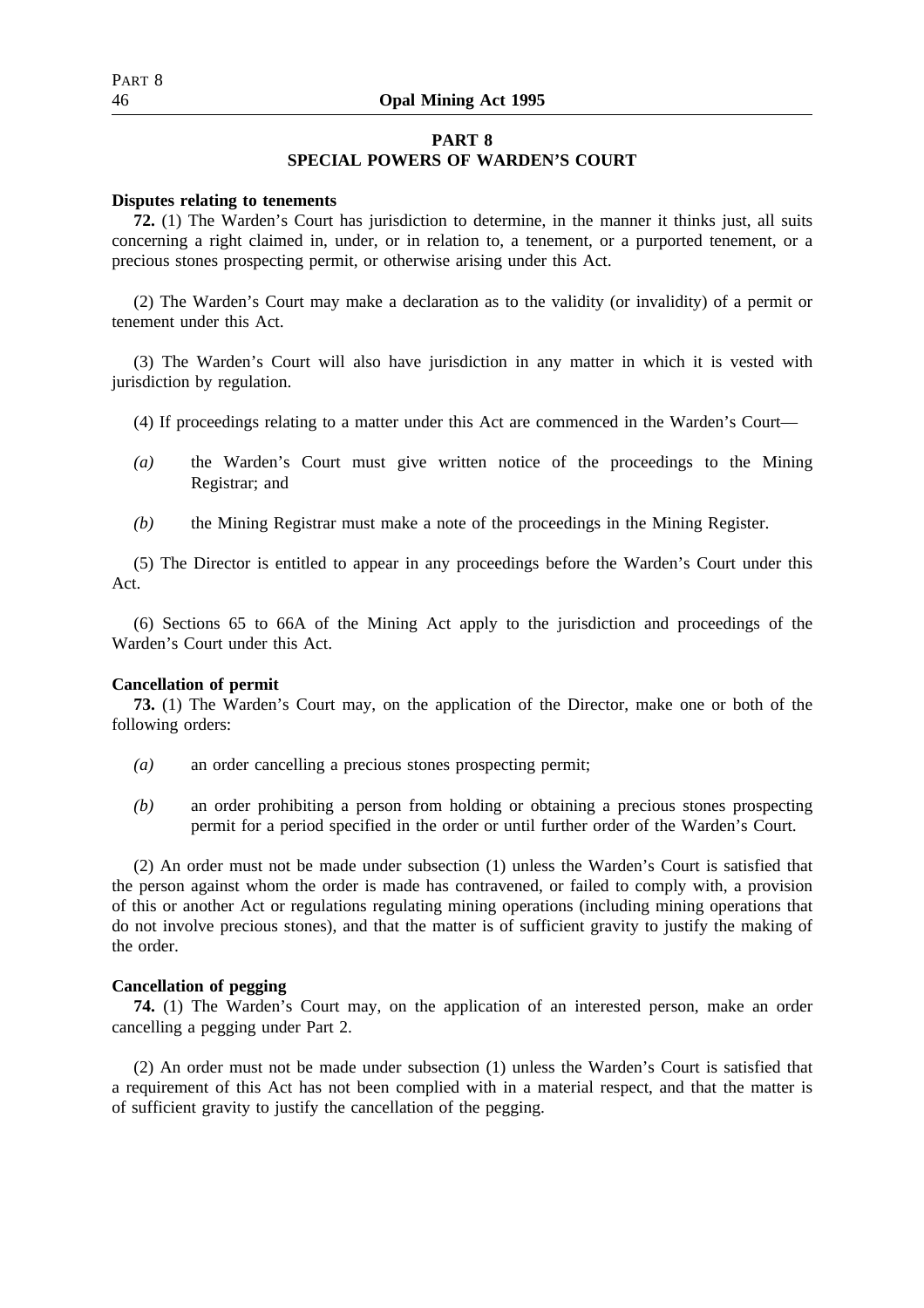(3) If an order for cancellation is made (otherwise than on the application of the Director), the person on whose application the order was made has, for a period of 14 days immediately following the date of the order, an exclusive right to peg out an area for a precious stones tenement of the same kind on the land.

(4) After an application has been made under this section, the pegging to which the application relates cannot be altered, nor will it lapse, until the application is determined.

(5) In this section—

"**interested person**" means—

- *(a)* the Director; or
- *(b)* the holder of a precious stones prospecting permit; or
- *(c)* the owner of the land on which the pegging has occurred.

## **Forfeiture of tenement**

**75.** (1) The Warden's Court may, on the application of an interested person, make an order for the forfeiture of a tenement registered under Part 3.

(2) An order must not be made under subsection (1) unless the Warden's Court is satisfied that a requirement of this Act has not been complied with in a material respect, and that the matter is of sufficient gravity to justify the cancellation of the tenement.

(3) If an order for the forfeiture of a tenement is made under this section, the registration of the tenement is, by force of the order, cancelled.

(4) If an order is made under this section, a person must not peg out an area for a precious stones tenement on a part of the land comprised in the tenement that has been forfeited—

- *(a)* until the time within which a person may appeal against the decision of the Warden's Court has lapsed; and
- *(b)* if an appeal is commenced—
	- (i) until the appeal is dismissed, struck out or withdrawn; or
	- (ii) until the questions raised by the appeal have been finally determined.

(5) If the forfeiture remains in force at the conclusion of the period referred to in subsection (4), the person on whose application the order for forfeiture was made (not being the Director) has, for a period of 14 days immediately following the conclusion of the period referred to in subsection (4), an exclusive right to peg out an area for a precious stones tenement of the same kind on the land.

- (6) After an application has been made under this section—
- *(a)* the tenement to which the application relates cannot be surrendered, nor will it lapse; and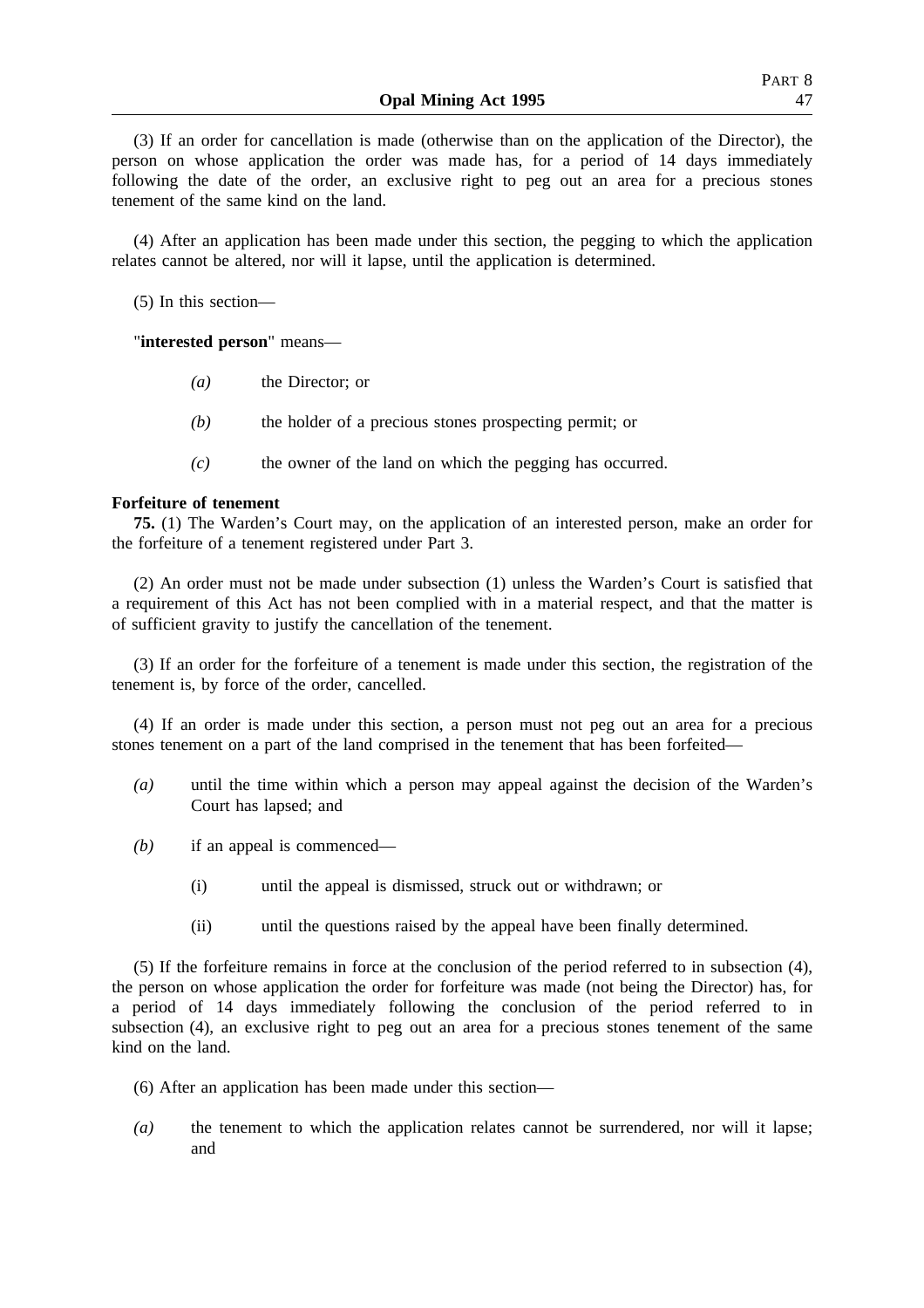*(b)* a person must not, without leave of the Warden's Court—

- (i) otherwise deal with the tenement, or an interest in, or associated with, the tenement; or
- (ii) take action to enforce a right claimed in, under or in relation to the tenement,

until the matter is finally determined.

(7) However, if the tenement would have lapsed except for the operation of subsection (6), the holder of the tenement must not carry out mining operations on the land after the day on which the tenement would otherwise have lapsed until the matter is finally determined.

(8) In this section—

"**interested person**" means—

- *(a)* the Director; or
- *(b)* the holder of a precious stones prospecting permit; or
- *(c)* the owner of land comprised in the tenement.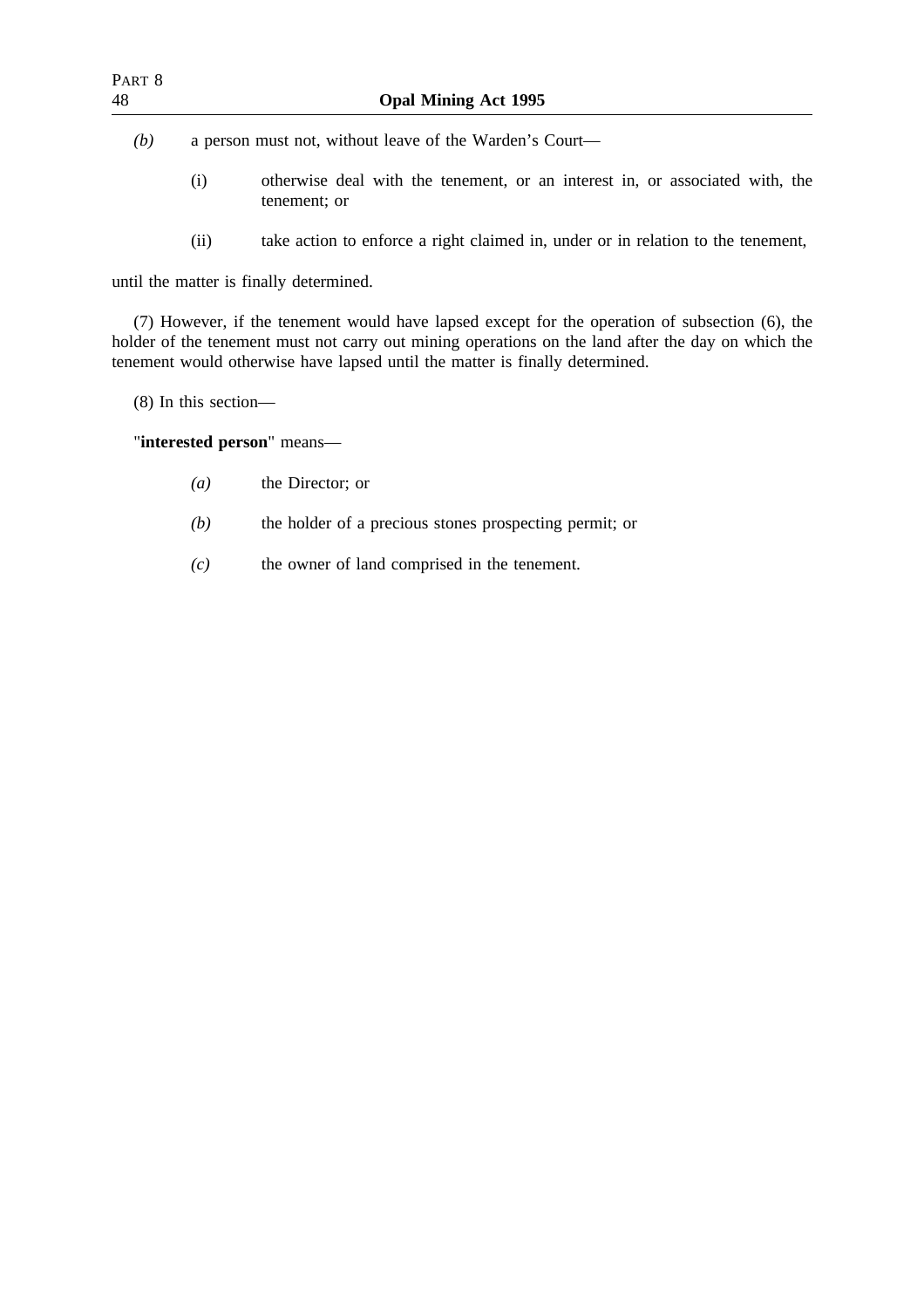# **PART 9 MISCELLANEOUS**

## **The Mining Register**

**76.** (1) The Mining Registrar must establish a distinct part of the Mining Register for the purposes of this Act.

- (2) The Mining Registrar must, in that part of the Mining Register, keep a register of—
- *(a)* precious stones prospecting permits issued under this Act; and
- *(b)* tenements registered under this Act; and
- *(c)* agreements registered under this Act; and
- *(d)* proceedings in the Warden's Court that relate to tenements under this Act; and
- *(e)* other instruments or determinations that require registration under this Act or the regulations,

and may include in the register any other information he or she thinks fit.

(3) The Mining Registrar must note in the relevant part of the register any agreement or instrument registered under the Mining Act that is relevant to the operation of this Act.

(4) A person may, on payment of the prescribed fee, inspect the register during normal office hours.

(5) An instrument that requires registration under this Act has no force or effect until it is registered.

- (6) However, subsection (5) does not apply to—
- *(a)* an order or determination of a court; or
- *(b)* an order or approval of the Minister, or of an officer acting under this Act; or
- *(c)* an instrument of a prescribed class.

#### **Appointment of authorised persons**

**77.** (1) The Director may appoint suitable persons to be authorised persons for the purposes of this Act.

- (2) An appointment may be subject to conditions or limitations specified by the Director.
- (3) A person appointed under this section must be issued with an identity card—
- *(a)* containing a photograph of the person; and
- *(b)* stating any limitations on the authorised person's authority.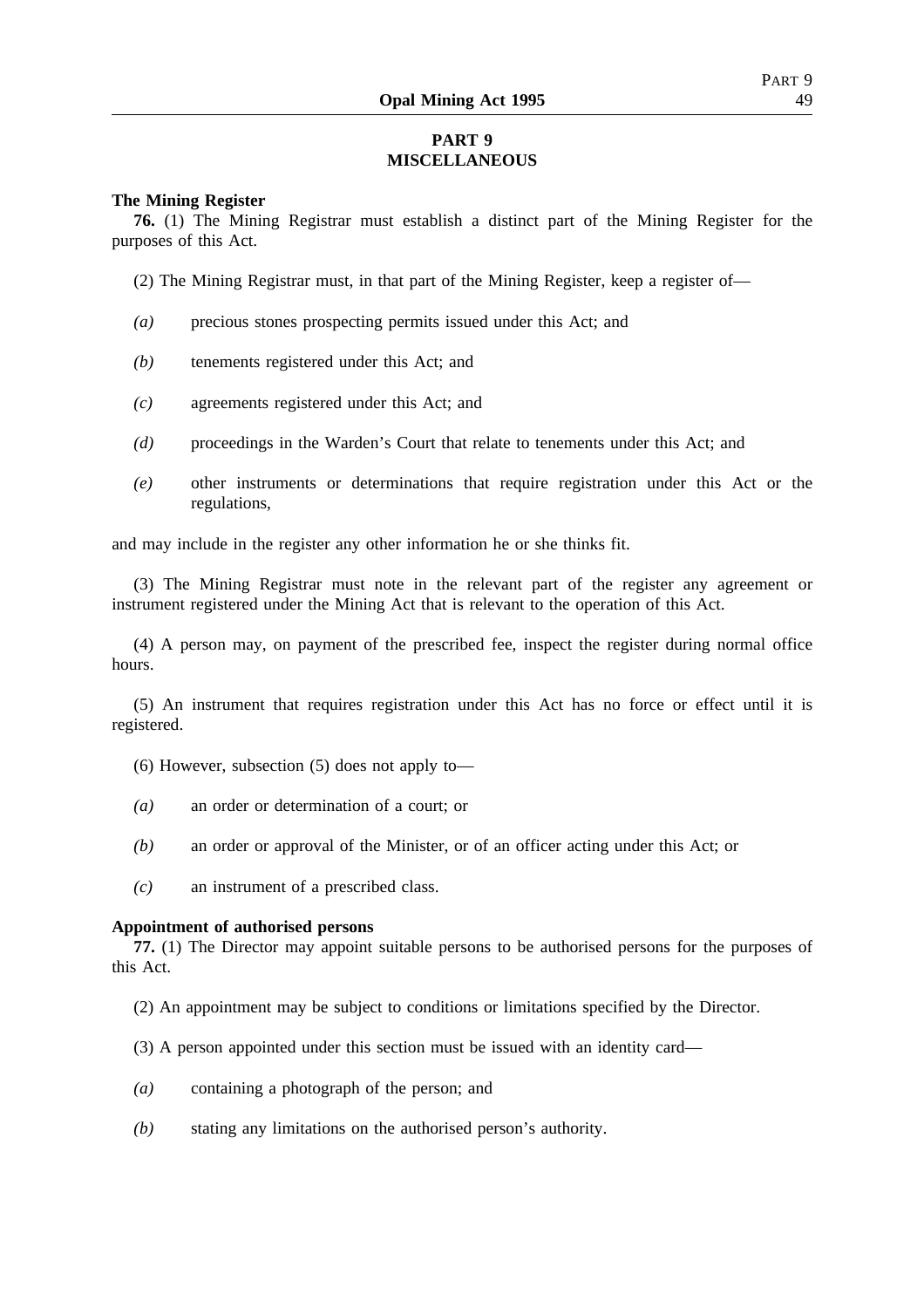(4) An authorised person must, at the request of a person in relation to whom the authorised person intends to exercise a power under this Act, produce for the inspection of the person his or her identity card.

(5) An authorised person may, as may reasonably be required in connection with the administration, operation or enforcement of this Act—

- *(a)* enter and inspect any place;
- *(b)* carry out, or cause to be carried out, any investigation, examination, test or survey;
- *(c)* take, and remove from land, specimens or samples;
- *(d)* require a person to produce documents (which may include a written record reproducing in an understandable form information stored by computer, microfilm or other process);
- *(e)* examine, copy or take extracts from a document or information so produced or require a person to provide a copy of the document or information;
- *(f)* require a person to answer questions;
- *(g)* give directions.

(6) In the exercise of powers under this section an authorised person may be assisted by such persons as may be necessary or desirable in the circumstances.

(7) A person exercising a power under this section must not unnecessarily impede or obstruct the lawful use or enjoyment of the land by an owner of the land.

(8) Subject to the requirements of subsection (7), the owner or occupier of land must give an authorised person or a person assisting an authorised person such assistance as is reasonably required for the effective exercise of a power conferred by this section.

Maximum penalty: \$2 500.

- (9) A person who—
- *(a)* without reasonable excuse, hinders or obstructs an authorised person, or a person assisting an authorised person, in the exercise of powers under this Act; or
- *(b)* uses abusive, threatening or insulting language to an authorised person, or a person assisting an authorised person; or
- *(c)* without reasonable excuse, fails to obey a requirement or direction of an authorised person under this Act; or
- *(d)* without reasonable excuse, fails to answer, to the best of the person's knowledge, information and belief, a question put by an authorised person; or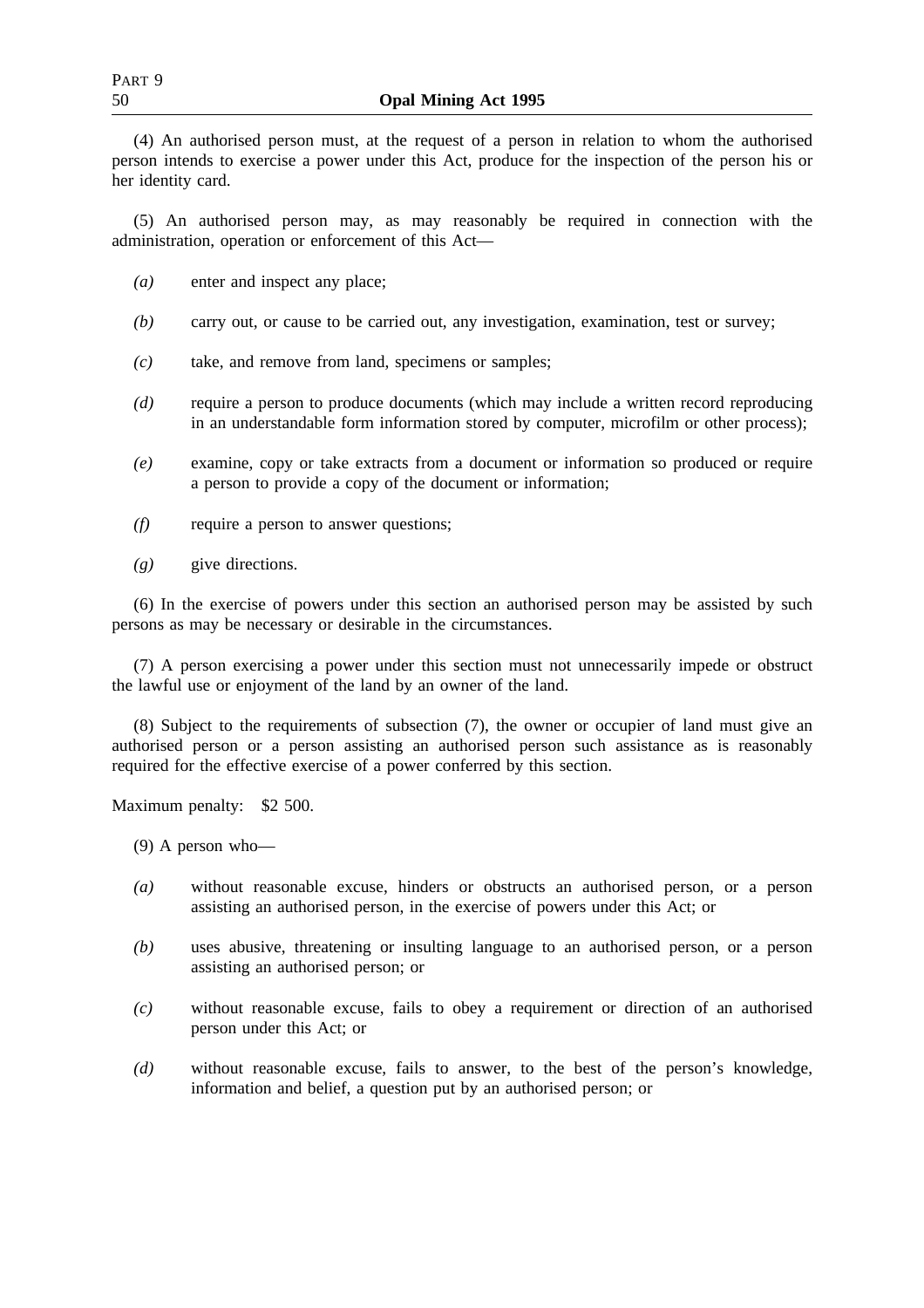*(e)* falsely represents, by words or conduct, that he or she is an authorised person,

is guilty of an offence.

Maximum penalty: \$2 500.

(10) However, a person, not being a corporation, is not obliged to answer a question or to produce, or provide a copy of, a document or information as required under this section that to do so might tend to incriminate the person or make the person liable to a penalty.

(11) An authorised person, or a person assisting an authorised person, who, in the course of exercising powers under this Act—

- *(a)* addresses offensive language to another person; or
- *(b)* without lawful authority, hinders or obstructs or uses or threatens to use force in relation to another person,

is guilty of an offence.

Maximum penalty: \$2 500.

(12) An inspector under the Mining Act will be taken to be an authorised person under this Act.

#### **Delegations**

**78.** (1) The Director may delegate a power or function under this Act—

- *(a)* to a specified person or body; or
- *(b)* to a person occupying a specified office or position.

(2) A delegation—

- *(a)* may be made subject to conditions and limitations specified in the instrument of delegation; and
- *(b)* if the instrument of delegation so provides, may be further delegated by the delegate; and
- *(c)* is revocable at will and does not prevent the Director from acting personally in a matter.

#### **Exemptions**

**79.** (1) If the Minister is satisfied that it is justifiable to do so, the Minister may exempt a person from the obligation to comply with a provision of this Act (except Part 7).

(2) An exemption may be granted on conditions determined by the Minister.

(3) An exemption will remain in force for a period specified by the Minister or, if no period is specified, until revoked by the Minister.

(4) The Minister may, at any time, vary, revoke or impose a condition of an exemption.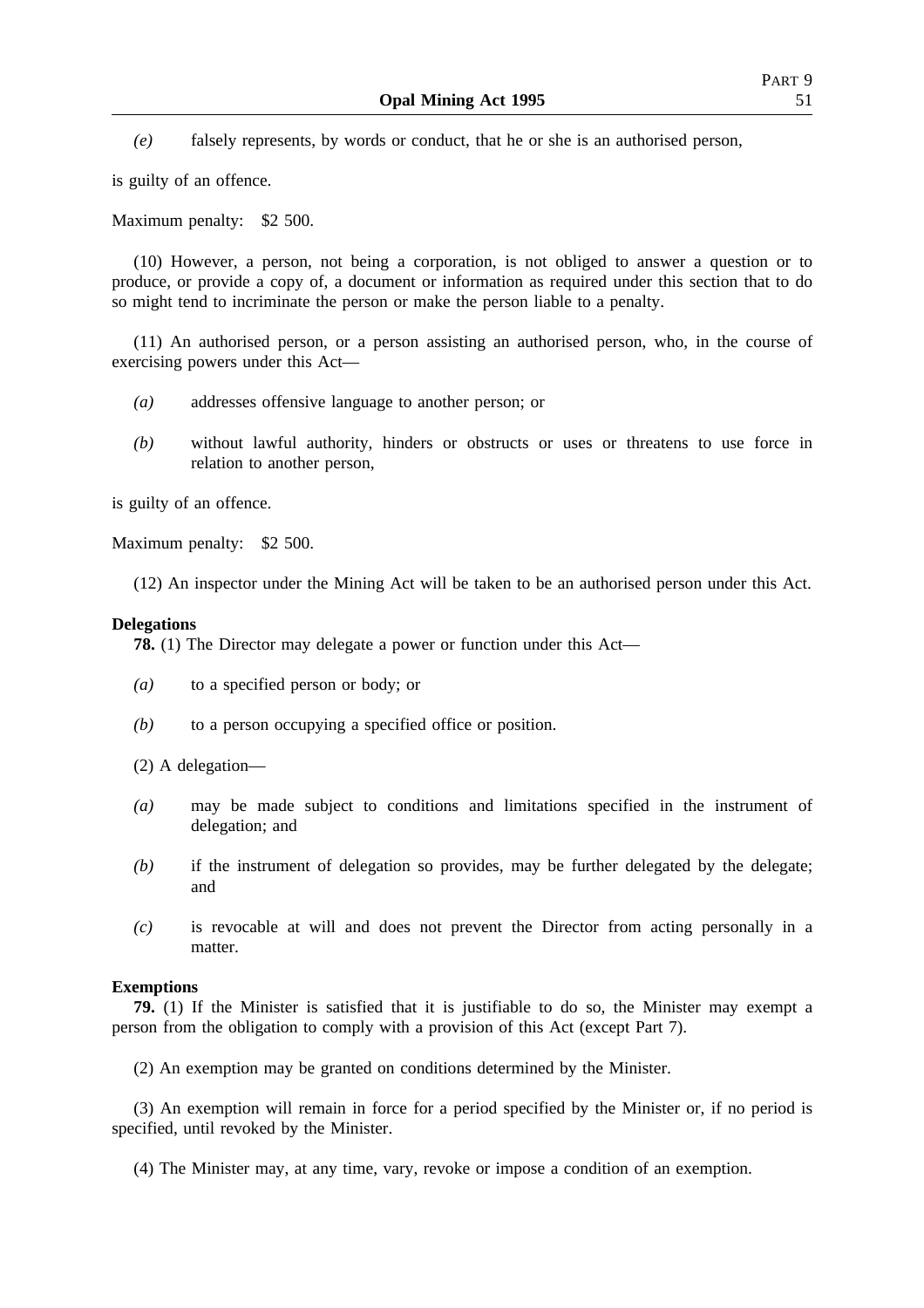(5) A person who contravenes or fails to comply with a condition imposed under this section is guilty of an offence.

Maximum penalty: \$5 000.

(6) An exemption may not be granted under this section so as to discriminate against the holders of native title in land.

#### **Passing of property**

**80.** (1) The property in precious stones is vested in the Crown.

(2) However, subject to this Act, the Mining Act, and other laws, the property in precious stones will pass to the person by whom the precious stones are lawfully mined on recovery of the precious stones.

#### **Acts of officers, employees and agents**

**81.** For the purposes of this Act, an act or default of an officer, employee or agent of a person who is the holder of a permit or tenement under this Act, or who is otherwise engaged in mining operations, will be taken to be an act or default of the person unless it is proved that the officer, employee or agent acted outside the scope of his or her actual, usual and ostensible authority.

#### **Offences**

**82.** (1) A person who—

- *(a)* mines for precious stones; or
- *(b)* sells, uses or disposes of precious stones recovered in the course of mining operations,

without being duly authorised by or under this Act or the Mining Act is guilty of an offence.

Maximum penalty: \$10 000 or imprisonment for 2 years.

(2) A person who is on land comprised in a tenement for the purpose of mining in contravention of subsection (1) is guilty of an offence and liable to the same penalty as prescribed by that subsection.

(3) A person must not, without lawful excuse, obstruct or hinder the holder of a permit or tenement under this Act in the reasonable exercise of a right conferred by this Act.

Maximum penalty: \$1 250.

- (4) A person who—
- *(a)* by a false statement or information, obtains or attempts to obtain a permit or tenement under this Act; or
- *(b)* forges or fraudulently alters or uses a permit or tenement under this Act,

is guilty of an offence.

Maximum penalty: \$2 500.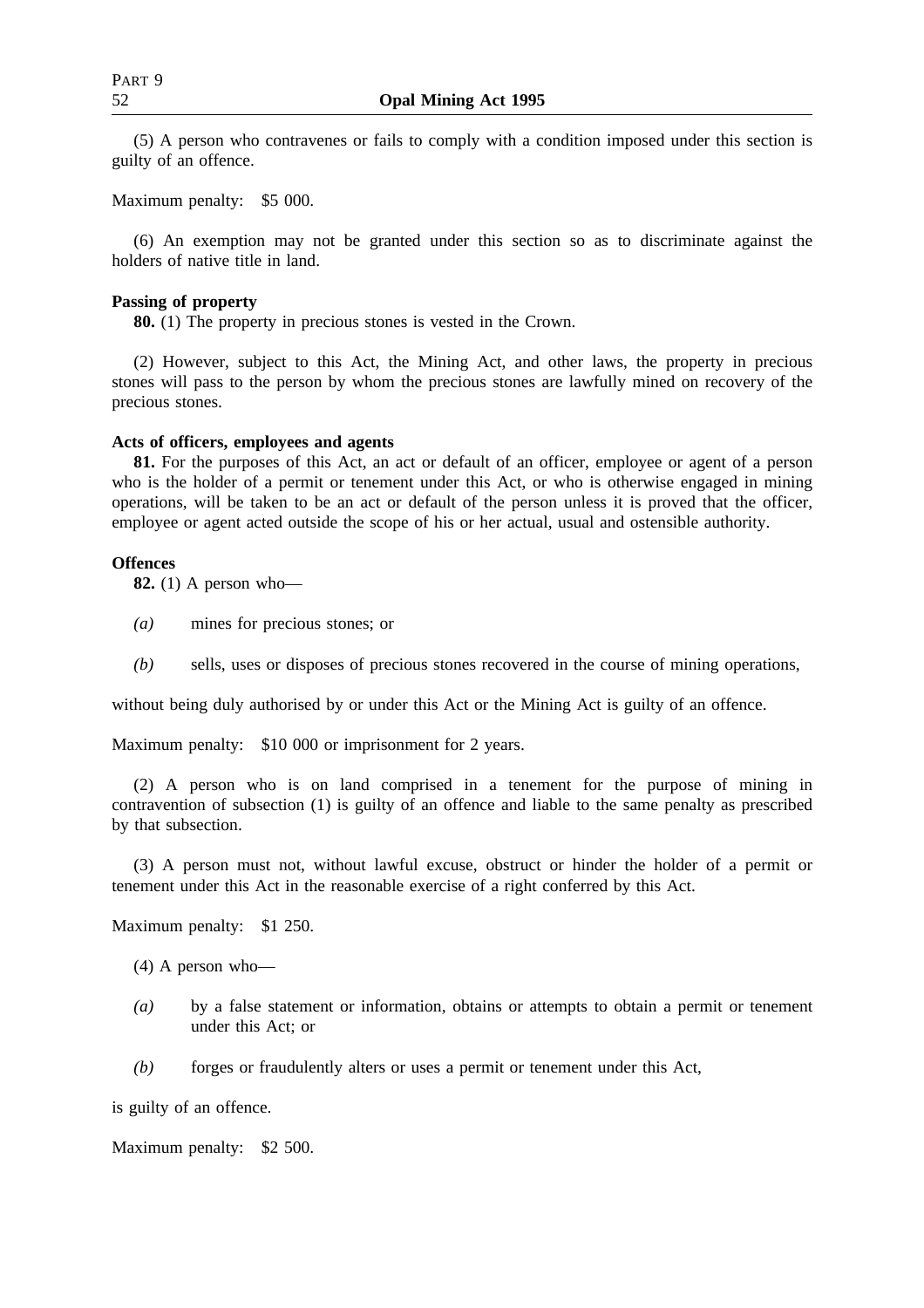(5) A person who, in furnishing information for the purposes of this Act, makes a statement that is false or misleading in a material particular is guilty of an offence.

Maximum penalty: \$2 500.

(6) A person who contravenes or fails to comply with a provision of this Act is guilty of an offence and, if no penalty is specifically provided, is liable to a fine not exceeding \$2 500.

(7) If a corporation is guilty of an offence against this Act, each director and manager of the corporation is guilty of an offence and liable to the same penalty as may be imposed for the principal offence unless it is proved that the principal offence did not result from failure on his or her part to take reasonable and practicable measures to prevent the commission of the offence.

## **Proceedings for offences**

**83.** (1) Offences constituted by this Act lie within the jurisdiction of the Warden's Court.

(2) A prosecution for an offence against this Act that is commenced in the Warden's Court will be heard and determined summarily.

(3) The Warden's Court will, for the purposes of proceedings for an offence against this Act, have the powers and authorities of a court of summary jurisdiction, and such other powers and authorities as may be conferred by regulation.

(4) A prosecution for an offence against this Act may be commenced at any time within two years after the date of the alleged commission of the offence or, with the authorisation of the Attorney-General, at a later time within three years after the date of the alleged commission of the offence.

(5) An apparently genuine document purporting to be signed by the Attorney-General and to authorise the commencement of proceedings for an offence against this Act will be accepted in any legal proceedings, in the absence of proof to the contrary, as proof of the authorisation.

(6) The conferral of jurisdiction on the Warden's Court in respect of offences does not limit the jurisdiction of any other court.

#### **Prohibition orders**

**84.** (1) The Director may apply to the Warden's Court for an order prohibiting a person from entering or remaining on a precious stones field.

(2) The Warden's Court may make an order against a person under this section if satisfied that the order is necessary to restore, or to safeguard, good order on a precious stones field.

(3) An order may be made in the absence of the person if the Warden's Court is satisfied that a copy of the application was served on the person and the person was given reasonable notice of the hearing of the matter.

(4) An order under this section must be served on the person personally and is not binding until it has been so served.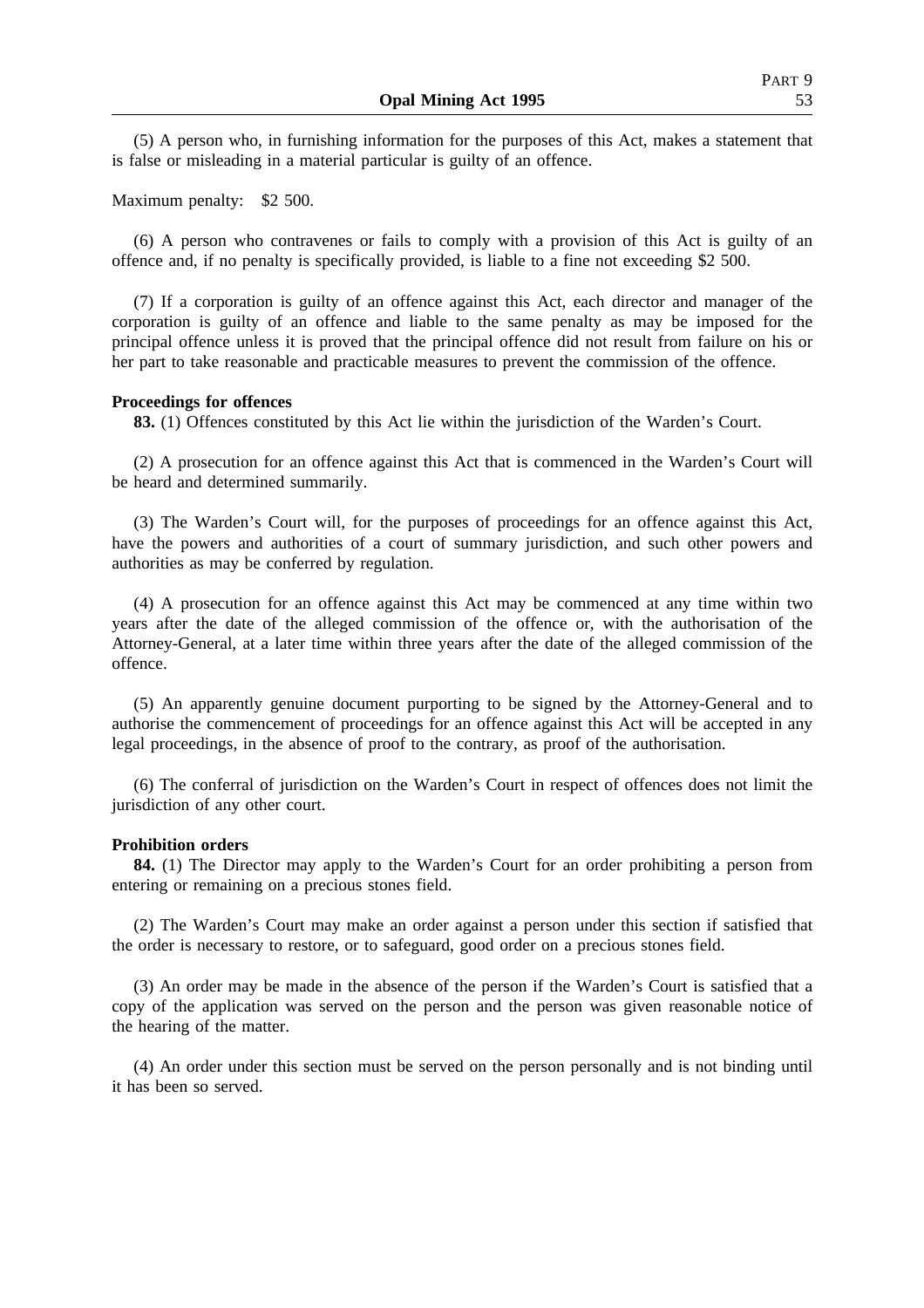(5) A person bound by an order who enters, or remains on, a precious stones field in contravention of the order is guilty of an offence.

Maximum penalty: \$5 000 or imprisonment for 1 year.

- (6) The Warden's Court may revoke an order under this section on application—
- *(a)* by the Director; or
- *(b)* by the person bound by the order.

## **Power of Mining Registrar to require pegs to be removed**

**85.** If the Mining Registrar is satisfied on reasonable grounds that an area has been pegged out in contravention of this Act or otherwise than in accordance with an authority conferred by this Act, the Mining Registrar may cause the pegs to be removed.

## **Compliance orders**

**86.** (1) If a person carries out mining operations without the authority required by this Act, the ERD Court may, on application by the Director or the owner of the land on which the operations are carried out, make an order (a compliance order) requiring the person (the respondent)—

- *(a)* to stop the operations; and
- *(b)* if the operations have resulted in damage to land—to take specified action to restore the land to its former condition.

(2) Before the Court makes a compliance order it must allow the respondent a reasonable opportunity to be heard on the application.

(3) A person against whom a compliance order is made must comply with the order.

Maximum penalty: \$100 000.

## **Evidentiary provision**

**87.** (1) In proceedings for an offence against this Act, an allegation in a complaint that land referred to in the complaint—

- *(a)* comprises, or is within, a precious stones field; or
- *(b)* is reserved from the operation of this Act; or
- *(c)* is a designated area; or
- *(d)* is an exclusion zone; or
- *(e)* is exempt land; or
- *(f)* is prescribed exempt land,

will be taken to be proved in the absence of proof to the contrary.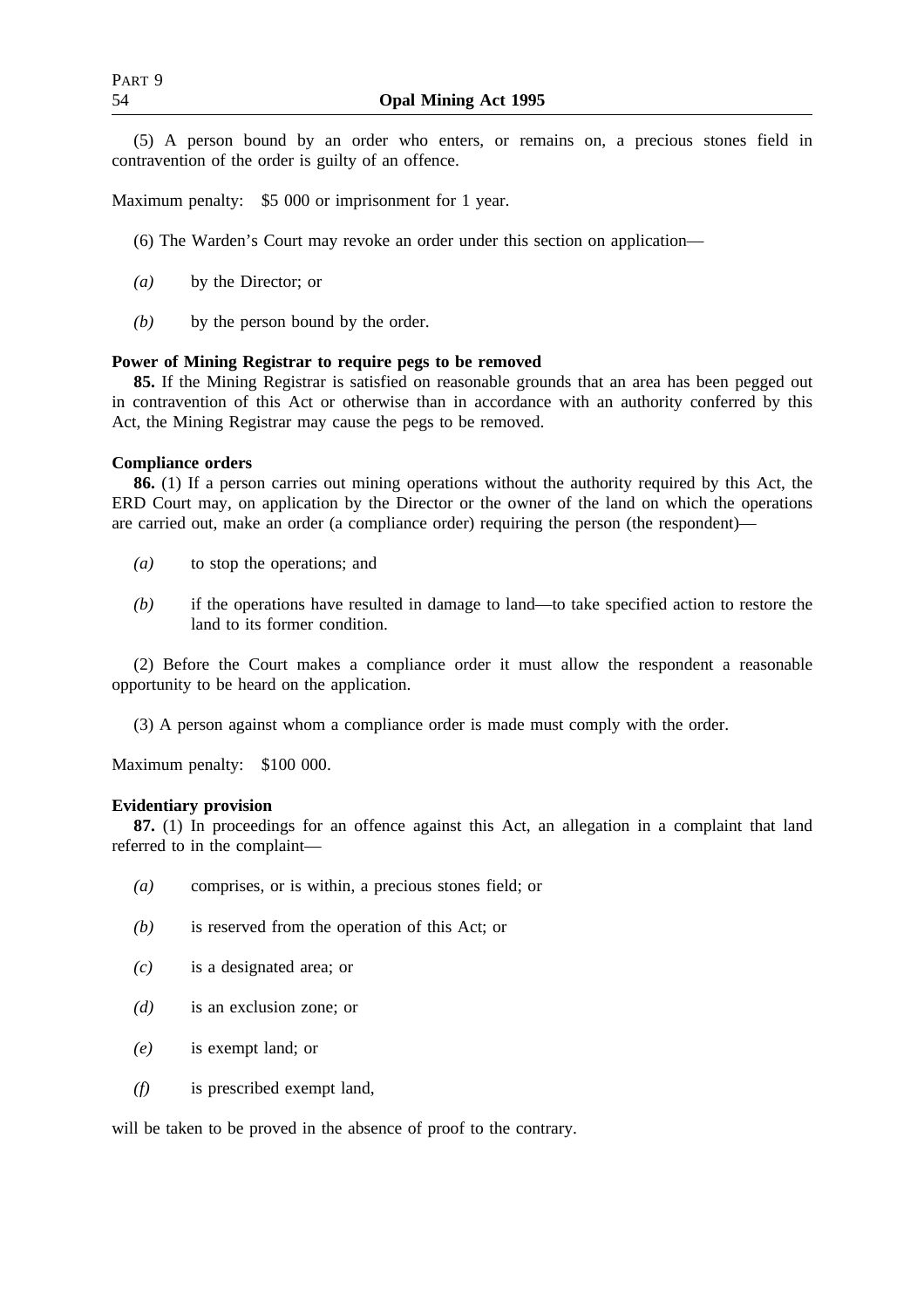(2) In proceedings, a certificate purporting to be given by the Mining Registrar as to a matter relating to—

- *(a)* a permit or tenement under this Act; or
- *(b)* a notice or requirement under this Act,

constitutes proof, in the absence of proof to the contrary, of the matters so certified.

(3) In proceedings a document purporting to be a precious stones prospecting permit or a certificate of registration of a precious stones tenement will be accepted as such in the absence of proof to the contrary.

#### **Avoidance of double compensation**

**88.** In determining compensation to be paid to a body or person under this Act, compensation that has been paid to the body or person, or to which the body or person is entitled under other laws, must be taken into account.

#### **Disposal of waste**

**89.** (1) In this section—

"**relevant area**" means—

- *(a)* an area pegged out for a precious stones claim; or
- *(b)* an area within a registered tenement (and, for the purposes of this paragraph, if a registered precious stones claim is within a registered opal development lease, the relevant area for the claim will be taken to include the area of the lease while the lease is in force).

(2) A person must not deposit, or allow to be deposited, soil, overburden or other material from a relevant area, or extend an open cut, beyond the boundaries of a relevant area, without the written authority of an authorised person.

Maximum penalty: \$2 500.

(3) If the relevant area is outside a precious stones field, an authorised person must not give an authority under subsection (2) without the written permission of the owner of the land.

(4) An authority may be given subject to conditions specified by the authorised person.

(5) A person must not contravene or fail to comply with a condition.

Maximum penalty: \$2 500.

(6) If a person acts in contravention of subsection (2), or of a condition under subsection (4), an authorised person may, by notice in writing, require the person to take specified action (immediately or within a period specified in the notice) to remedy the situation.

(7) A person to whom a notice is addressed under subsection (6) must not, without reasonable excuse, fail to comply with the notice.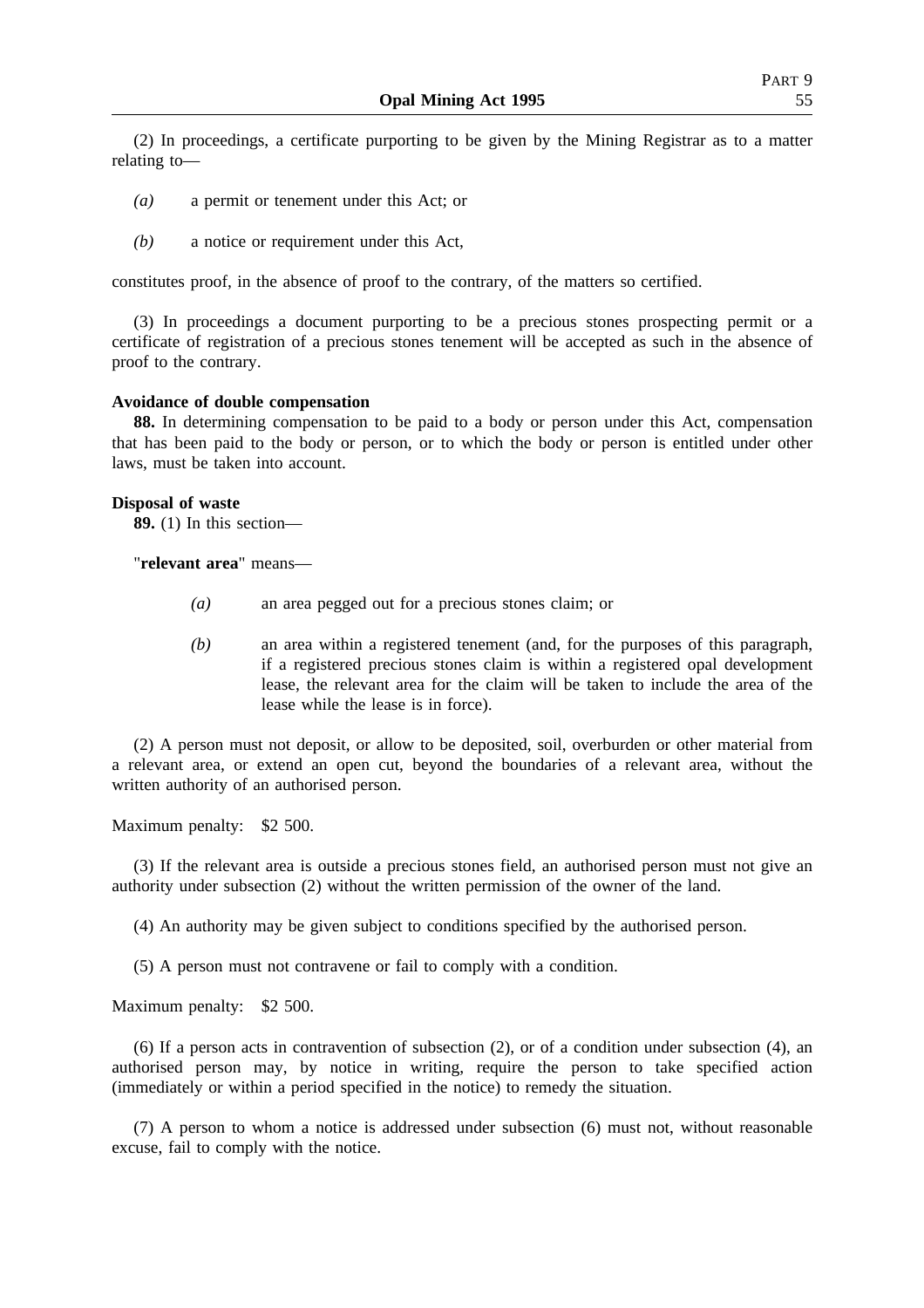(8) If the requirements of a notice are not complied with, an authorised person may cause the requirements to be carried out.

(9) The Director may recover the costs and expenses reasonably incurred in taking action under subsection (8) from the person who failed to comply with the notice, as a debt.

## **Persons under 18**

**90.** The obligations imposed by or under this Act are binding on a minor of or above the age of 16 who holds a permit or tenement as if the person were an adult.

## **Safety net**

**91.** (1) The Minister may enter into an agreement with the holder of a tenement—

- *(a)* that, if the tenement should at some future time be found to be wholly or partially invalid due to circumstances beyond the control of the holder of the tenement, the holder of the tenement will have a preferential right to the grant of a new tenement; and
- *(b)* dealing with the terms and conditions on which the new tenement will be provided.

(2) The Minister must consider any proposal by the holder of a tenement for an agreement under this section.

#### **Land subject to more than one tenement**

**92.** (1) Land must not be simultaneously subject to more than one tenement under this Act.

(2) However, subsection (1) does not apply to a precious stones claim within an area of an opal development lease where the holder of the lease is the holder of the claim.

## **Interaction with Mining Act**

**93.** (1) Except where express provision is otherwise made, and subject to this section, this Act does not regulate mining operations carried out under the authority of a mining tenement issued under the Mining Act.

(2) Subject to this Act and the Mining Act, land may be simultaneously subject to a registered precious stones tenement under this Act and a mining tenement under the Mining Act—

- *(a)* if the holder of the tenement that is first registered (whether under this Act or the Mining Act) gives written approval to the registration of the second tenement; or
- *(b)* if the Warden's Court approves the registration of the second tenement (whether under this Act or the Mining Act).

(3) In a situation referred to in subsection (2), the holders of the respective tenements must, subject to maintaining reasonable efficiencies in the conduct of their own operations, and any order of the Warden's Court, take all steps that are reasonably practicable to minimise interference with each others' operations.

Maximum penalty: \$5 000.

(4) The holders of the respective tenements may agree to the modification of their rights under this Act or the Mining Act (or both) and, subject to an order of the Warden's Court (made on the application of any interested person), that agreement will have effect according to its terms.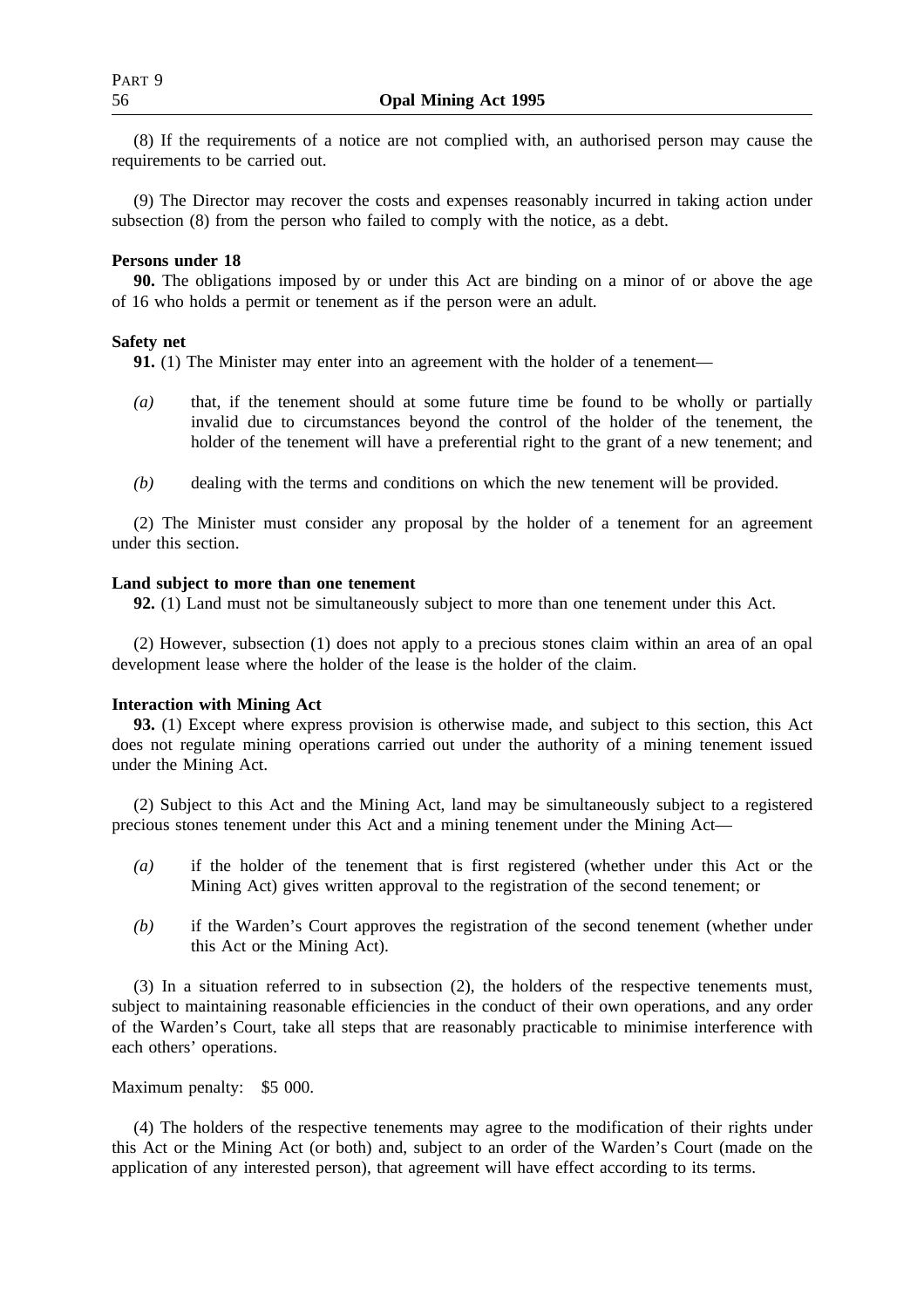(5) The Warden's Court may, on the application of the holder of a tenement (whether under this Act or the Mining Act), make an order to regulate, restrict or prohibit mining operations where two or more tenements include the same land.

(6) The holder of a tenement (whether under this Act or the Mining Act) must not contravene or fail to comply with an order of the Warden's Court under this section.

Maximum penalty: \$5 000.

#### **Interaction with other Acts**

**94.** (1) This Act does not derogate from the following Acts (as they relate to the conduct of mining operations):

- *(a)* the *Local Government Act 1934*;
- *(b)* the *Pastoral Land Management and Conservation Act 1989*.

(2) A person must, in carrying out mining operations under this Act, give proper consideration to the protection of any Aboriginal sites or objects within the meaning of the *Aboriginal Heritage Act 1988* that may be affected by those operations.

#### **Public roads and access routes**

**95.** (1) The rights conferred by this Act may only be exercised with respect to a public road, street or highway, or a public access route under section 45 of the *Pastoral Land Management and Conservation Act 1989*, with the written approval of the authority that has control of that road, street, highway or route.

(2) However, an approval is not required to peg out an area for a precious stones tenement.

#### **Approval of associations**

**96.** (1) The Director may, on the application of an association that represents the interests of mining operators, grant an approval to the association to act as an approved association for the purposes of this Act.

(2) The Director may, at any time, by written notice to the association, revoke the approval of an association under this section.

(3) If the Director—

- *(a)* refuses to grant an approval to an association under subsection (1); or
- *(b)* revokes the approval of an association under subsection (2),

the association may apply to the Minister for a review of that decision.

(4) The Minister may determine the application as the Minister thinks fit and, if the Minister finds in favour of the applicant, grant or preserve the approval (as appropriate).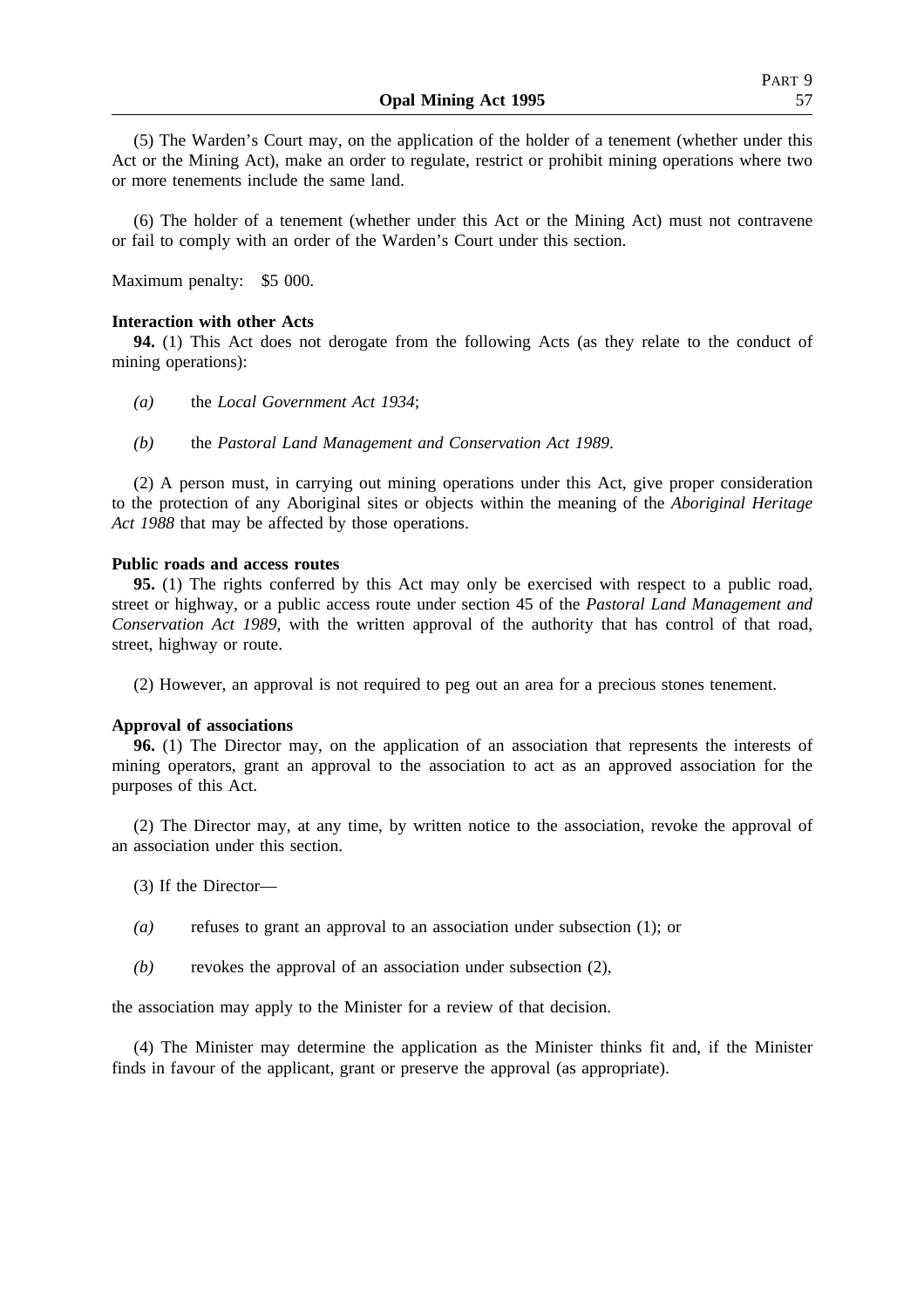## **Immunity from liability**

**97.** No liability attaches to an officer or employee of the Crown or other person to whom powers or functions have been delegated under this Act for an act done, or omission made, in good faith in the course of carrying out functions related to the administration or enforcement, or purported administration or enforcement, of this Act.

## **Powers of attorney**

**98.** A person cannot do the following for or on behalf of another (other than a corporation) under a power of attorney:

- *(a)* apply for a precious stones prospecting permit; or
- *(b)* prospect, or peg out an area for a tenement; or
- *(c)* give notice of a pegging; or
- *(d)* apply for the registration or renewal of a tenement.

## **Regulations**

**99.** (1) The Governor may make regulations that are contemplated by, or are necessary or expedient for the purposes of, this Act.

- (2) Without limiting the generality of subsection (1), the regulations may—
- *(a)* regulate and control the issue of permits, certificates of registration and other instruments under this Act; and
- *(b)* prescribe categories of persons who are disqualified from holding a permit or tenement under this Act; and
- *(c)* provide for the maintenance and inspection of registers; and
- *(d)* regulate, restrict or prohibit specified kinds of operations on land, or land within a specified area, or land of a specified class; and
- *(e)* provide that an activity must not be carried out under this Act, or a permit, tenement or other instrument issued under this Act, unless or until a prescribed authority has been consulted and, if the regulations so provide, approved the activity or concurred in the issuing of the permit, tenement or instrument; and
- *(f)* require that mining operations be worked with proper diligence, in conformity with the requirements of the regulations, as to the number of personnel, and the nature of machinery, to be employed in carrying out operations and such other matters as may be required in the regulations; and
- *(g)* provide for the amalgamation of two or more tenements, or conditions affecting two or more tenements, so that the tenements may be worked as if they constituted a single tenement; and
- *(h)* provide for the protection, management, rehabilitation and restoration of land; and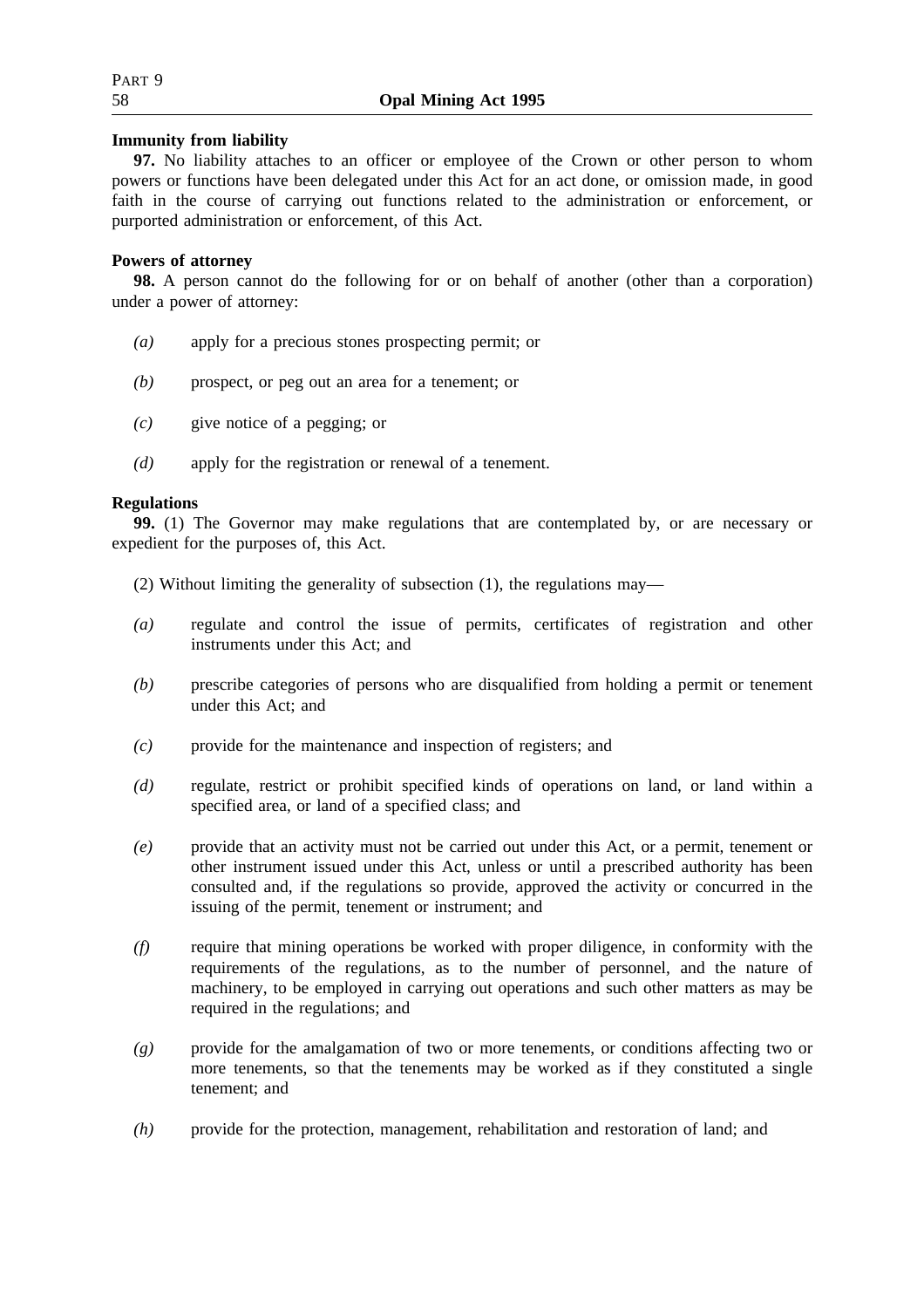- *(i)* restrict or prohibit operations that may cause nuisance or inconvenience to persons in the vicinity of mining operations; and
- *(j)* restrict or prohibit operations that may result in pollution or harm to any watercourse, water supply or natural amenity; and
- *(k)* prescribe the action that must be taken if a permit, pegging or tenement lapses or is cancelled under this Act, or otherwise ceases to have effect; and
- *(l)* provide for the form and service of notices and other documents under this Act; and
- *(m)* prescribe fees and charges to be paid in respect of a matter under this Act and provide for the recovery of those fees; and
- *(n)* authorise the release or publication of information of a specified kind obtained in the administration of this Act; and
- *(o)* prescribed fines (not exceeding \$2 500) for contravention of a regulation.

(3) The regulations may—

- *(a)* refer to or incorporate, wholly or partially and with or without modification, a code, standard or other document prepared or published by a prescribed body, either as in force at the time the regulations are made or as in force from time to time; and
- *(b)* be of general or limited application; and
- *(c)* make different provision according to the persons, things or circumstances to which they are expressed to apply; and
- *(d)* provide that a specified provision of this Act does not apply, or applies with prescribed variations, in any circumstance or situation (or circumstance or situation of a prescribed class) specified by the regulations, subject to any condition to which the regulations are expressed to be subject; and
- *(e)* provide that a matter or thing is to be determined, dispensed with, regulated or prohibited according to the discretion of the Minister, the Director, the Mining Registrar or a prescribed authority.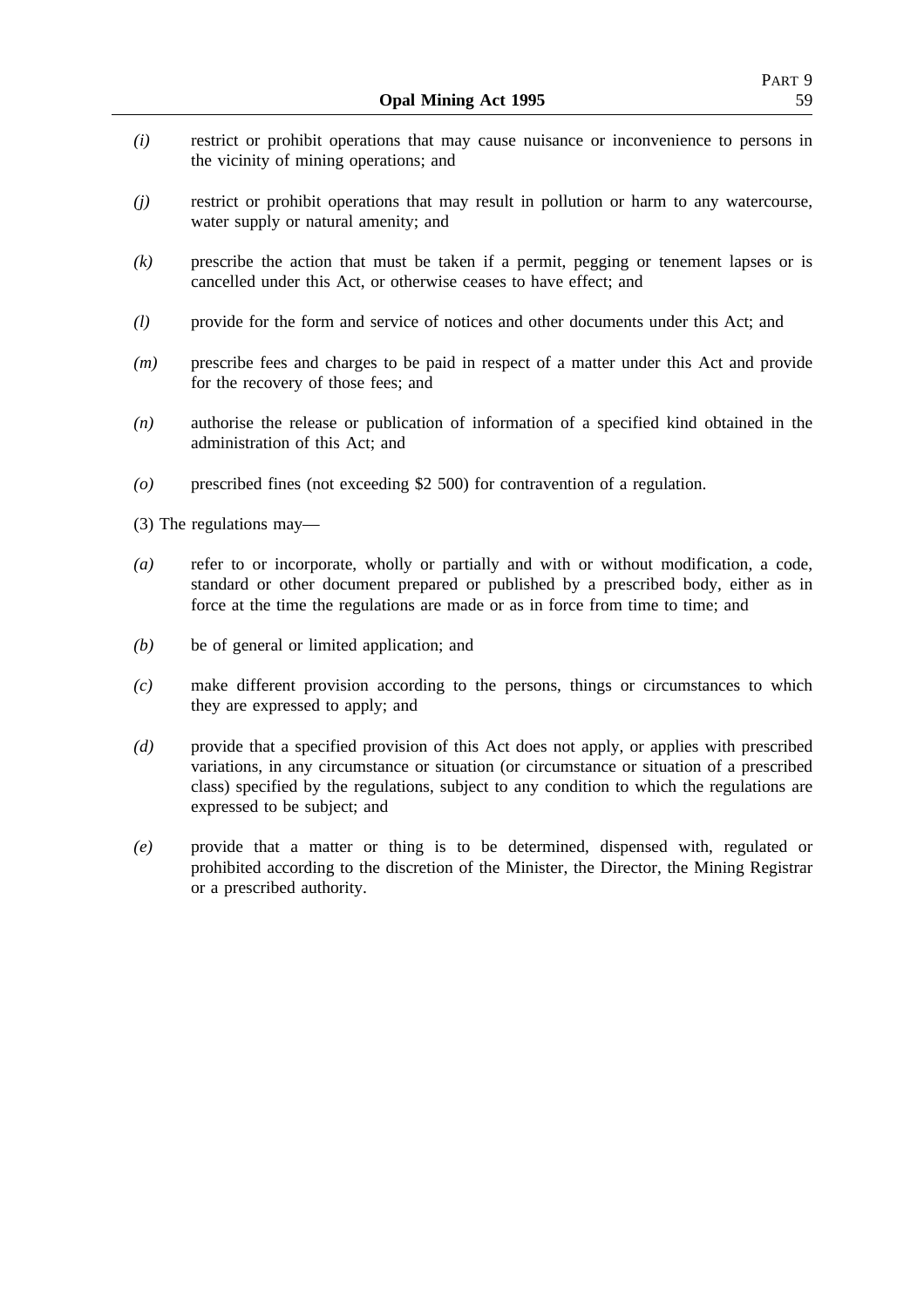## **SCHEDULE 1**

## *Transitional Provisions*

#### **Precious stones fields; reserved land**

**1.** (1) A precious stones field under the Mining Act immediately before the commencement of this clause will be taken to have been declared as a precious stones field under this Act.

(2) Land reserved from the operation of the Mining Act immediately before the commencement of this clause will be taken to have been reserved from the operation of this Act.

#### **Existing permits, tenements, etc.—Precious stones**

**2.** (1) A precious stones prospecting permit in force under the Mining Act immediately before the commencement of this clause will be taken to be a precious stones prospecting permit issued under this Act (and, subject to this Act, will continue in force for the balance of its term).

(2) A precious stones claim registered under the Mining Act immediately before the commencement of this clause will be taken to be a precious stones claim registered under this Act (and, subject to this Act, the registration will continue for the balance of the term of the claim).

(3) A valid pegging for precious stones under the Mining Act in existence immediately before the commencement of this clause will continue to have effect under this Act.

(4) An application made under the Mining Act that had not been determined before the commencement of this clause may, if so determined by the Mining Registrar, be dealt with under this Act.

#### **Exploration licences**

**3.** (1) An exploration licence in force under the Mining Act immediately before the commencement of this clause will not be taken to include an authority to carry out exploratory operations for precious stones.

(2) However, the Minister may, on the application of the holder of an exploration licence made after the commencement of this clause and subject to the Mining Act (as amended by this Act), if the Minister in his or her absolute discretion thinks fit, vary the terms of an exploration licence to authorise exploratory operations for precious stones under the licence.

#### **Appointments**

**4.** A mining registrar holding office immediately before the commencement of this clause will be taken to have been appointed to that office by the Minister under section 13 of the Mining Act (as amended by this Act), and will continue to hold that office until the appointment is revoked by the Minister.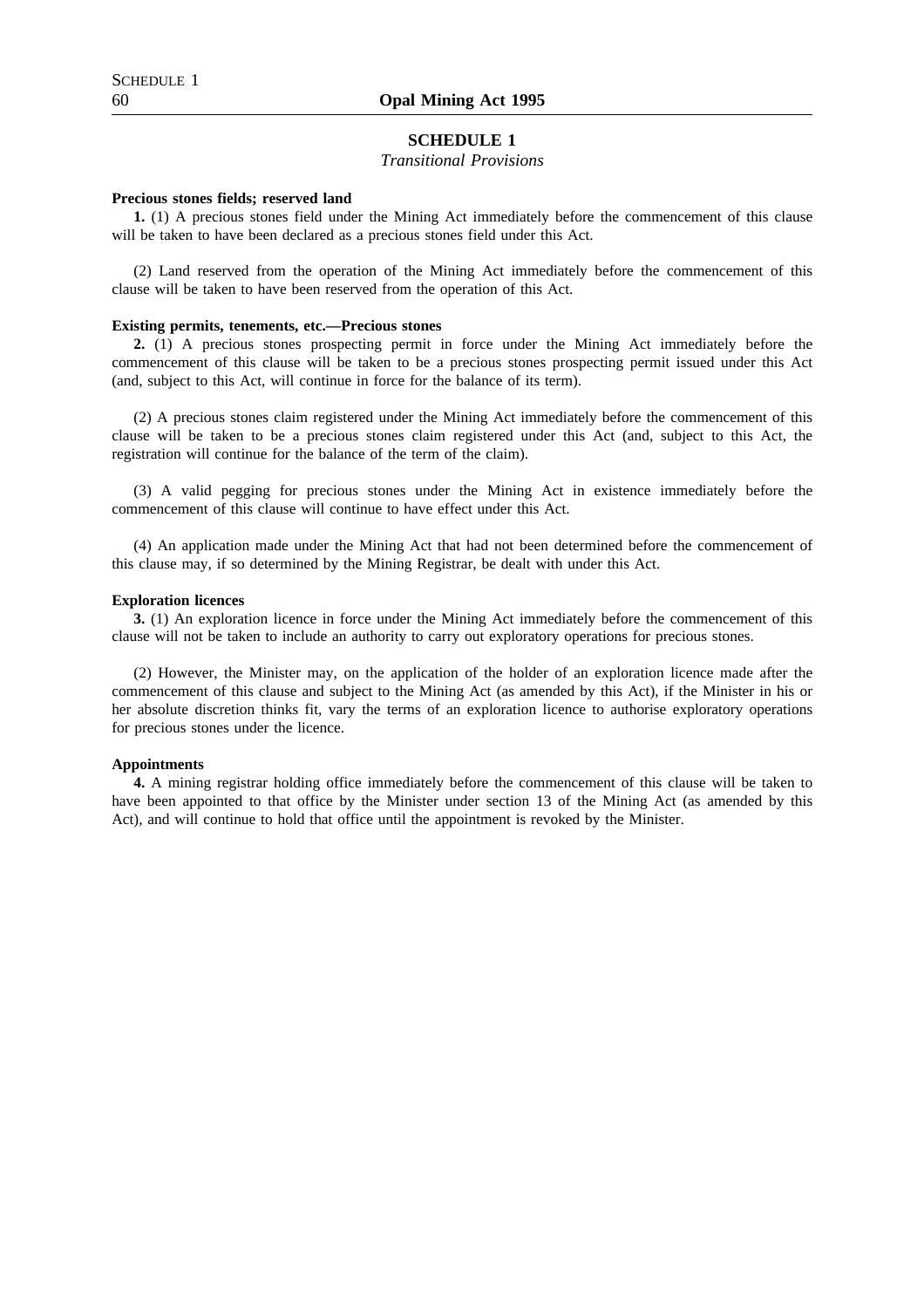#### **SCHEDULE 2**

*Amendments to the Mining Act*

#### **Interpretation**

**1.** In this schedule—

"**the relevant Act**" means the Mining Act.

#### **Amendment of s. 6—Interpretation**

**2.** Section 6 of the relevant Act is amended—

- *(a)* by striking out paragraph *(b)* of the definition of "**exploration authority**" in subsection (1);
- *(b)* by striking out from subsection (1) the definitions of "**a mining registrar**" and "**the Mining Registrar**" and substituting the following definitions:

"**a mining registrar**" means a person appointed as a mining registrar under section 13 and includes the Mining Registrar;

"**the Mining Registrar**" means a person appointed as the Mining Registrar under section 13 and includes a person who is acting in the position of Mining Registrar;;

*(c)* by inserting after the definition of "**mining tenement**" in subsection (1) the following definition:

"**opal development area**" means an area within a precious stones field declared by the Minister under section 8A to be an opal development area;;

*(d)* by striking out from subsection (1) the definitions of "**precious stones**" and "**precious stones field**" and substituting the following definitions:

"**precious stones**" has the same meaning as in the *Opal Mining Act 1995*;

"**precious stones field**" means a precious stones field under the *Opal Mining Act 1995*;;

*(e)* by striking out paragraph *(a)* of the definition of "**production tenement**" in subsection (1).

#### **Amendment of s. 7—Application of Act**

**3.** Section 7 of the relevant Act is amended by inserting after subsection (2) the following subsection:

(3) Except where the operations are being carried out in an opal development area, this Act does not regulate mining operations for the recovery of precious stones if those operations are carried out under the authority of a permit or tenement issued under the *Opal Mining Act 1995*.

#### **Amendment of s. 8—Declaration of mineral land, etc.**

**4.** Section 8 of the relevant Act is amended by striking out paragraph *(b)* of subsection (1).

#### **Insertion of s. 8A**

**5.** The following section is inserted after section 8 of the relevant Act:

#### **Opal development areas**

**8A.** (1) The Minister may, by notice in the *Gazette*, declare mineral land within a precious stones field to be an opal development area for the purposes of this Act, and the declaration will have effect according to its terms.

(2) A person must not carry out mining operations in an opal development area except under the authority of miner's right, exploration licence or mining lease under this Act.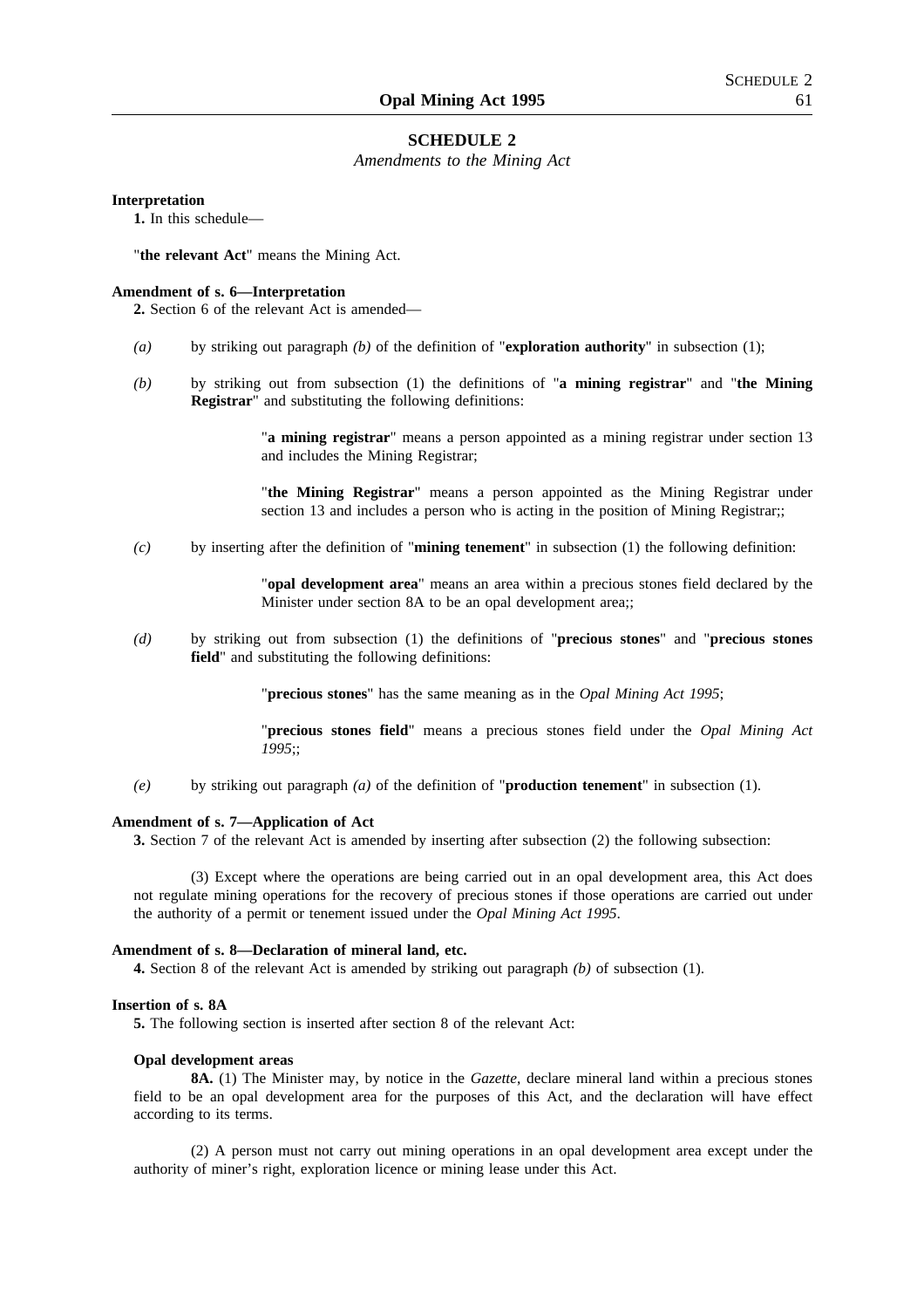(3) The Minister may, by subsequent notice in the *Gazette*, vary or revoke a declaration under subsection  $(1)$ .

#### **Amendment of s. 9—Exempt land**

**6.** Section 9 of the relevant Act is amended by striking out from subsection (1) "precious stones prospecting permit,".

## **Amendment of s. 13—Officers and employees**

**7.** Section 13 of the relevant Act is amended by inserting after subsection (2) the following subsections:

(3) The Minister must (from time to time as occasion requires) appoint an officer or employee as the Mining Registrar and may, as the Minister thinks fit, appoint other officers or employees as mining registrars.

(4) An appointment under subsection (3)—

- *(a)* may be made for a term specified by the Minister;
- *(b)* may be made on, or subject to, conditions specified by the Minister.

(5) The Mining Registrar may delegate a power or function of the Mining Registrar to another mining registrar.

(6) A delegation—

- *(a)* may be made subject to conditions or limitations; and
- *(b)* is revocable at will and does not prevent the Mining Registrar from acting personally in a matter.

(7) The Mining Registrar may, with the approval of the Minister, appoint another mining registrar to act in the position of Mining Registrar while the Mining Registrar is absent from the duties of office.

#### **Amendment of s. 15A—Register of mining tenements, etc.**

**8.** Section 15A of the relevant Act is amended—

- (a) by striking out from subsection  $(1)(a)$  "and precious stones prospecting permits";
- *(b)* by inserting after subsection (2) the following subsection:

(3) The register may be kept in such forms as the Mining Registrar thinks fit.

#### **Amendment of s. 17—Royalty**

**9.** Section 17 of the relevant Act is amended by striking out subsection (10) and substituting the following subsection:

(10) Royalty is only payable on precious stones if the precious stones are recovered under this Act.

#### **Amendment of s. 22—Rights attaching to miner's right**

**10.** Section 22 of the relevant Act is amended by striking out from subsection (1) "(except precious stones)".

#### **Amendment of s. 25—Rights conferred by ownership of mineral claim**

**11.** Section 25 of the relevant Act is amended by striking out subsection (4).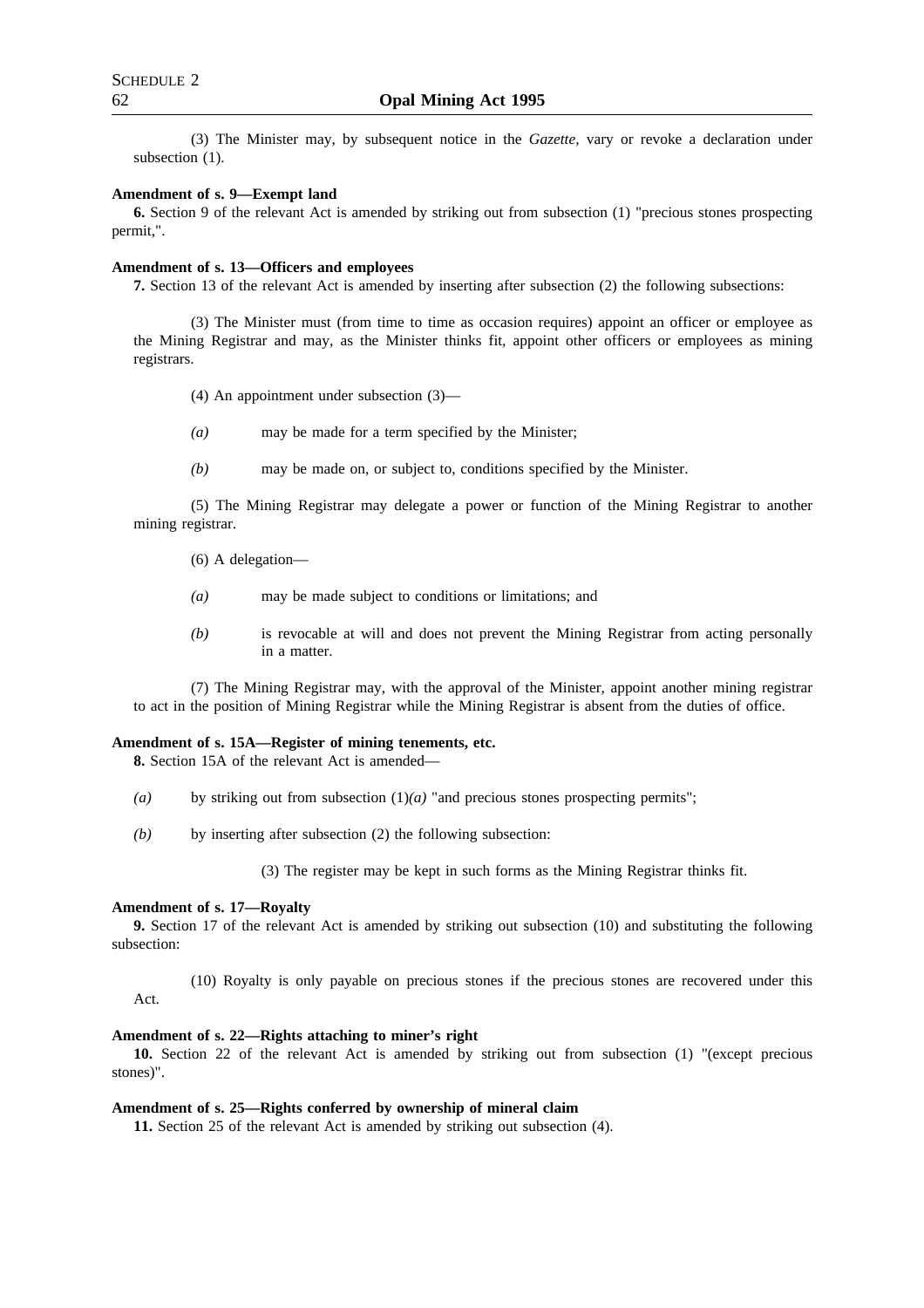## **Amendment of s. 28—Grant of exploration licence**

**12.** Section 28 of the relevant Act is amended—

*(a)* by inserting after subsection (2) the following subsection:

(2a) However, an exploration licence does not (and cannot) authorise the licensee to carry out exploratory operations for precious stones on land within a precious stones field that is outside an opal development area, or on land within an exclusion zone under the *Opal Mining Act 1995*.;

- *(b)* by striking out from subsection (3) "precious stones or";
- *(c)* by inserting after subsection (4) the following subsection:

(4a) However, if the exploration licence allows for exploratory operations for precious stones in an opal development area, the area of land in respect of which the licence is granted cannot exceed 20 square kilometres unless, in the opinion of the Minister, circumstances exist that justify the grant of a licence in respect of a greater area.;

*(d)* by inserting after subsection (6) the following subsection:

(7) The Minister must not grant an exploration licence that authorises the licensee to carry out exploratory operations for precious stones if to do so would be inconsistent with a public undertaking by the Minister to the mining industry.

#### **Repeal of Part 7**

**13.** Part 7 of the relevant Act is repealed.

#### **Amendment of s. 59—Use of declared equipment**

**14.** Section 59 of the relevant Act is amended—

- *(a)* by inserting "under this Act" after "mining operations" in subsection (1);
- *(b)* by striking out paragraph *(b)* of subsection (1);
- *(c)* by striking out from subsection (1b) "registered precious stones claim or".

#### **Amendment of s. 67—Disputes relating to tenements**

**15.** Section 67 of the relevant Act is amended by striking out from subsection (1) "or precious stones prospecting permit".

#### **Amendment of s. 68—Cancellation of miner's right**

**16.** Section 68 of the relevant Act is amended by striking out from subsection (1) "or a precious stones prospecting permit" (twice occurring).

#### **Amendment of s. 69—Forfeiture of claim**

**17.** Section 69 of the relevant Act is amended—

- *(a)* by striking out from subsection (1) "or precious stones claim";
- *(b)* by striking out from subsection (3a) "or precious stones claim";
- *(c)* by striking out paragraph *(b)* of the definition of "**interested person**" in subsection (4) and substituting the following paragraph:
	- *(b)* the holder of a miner's right.